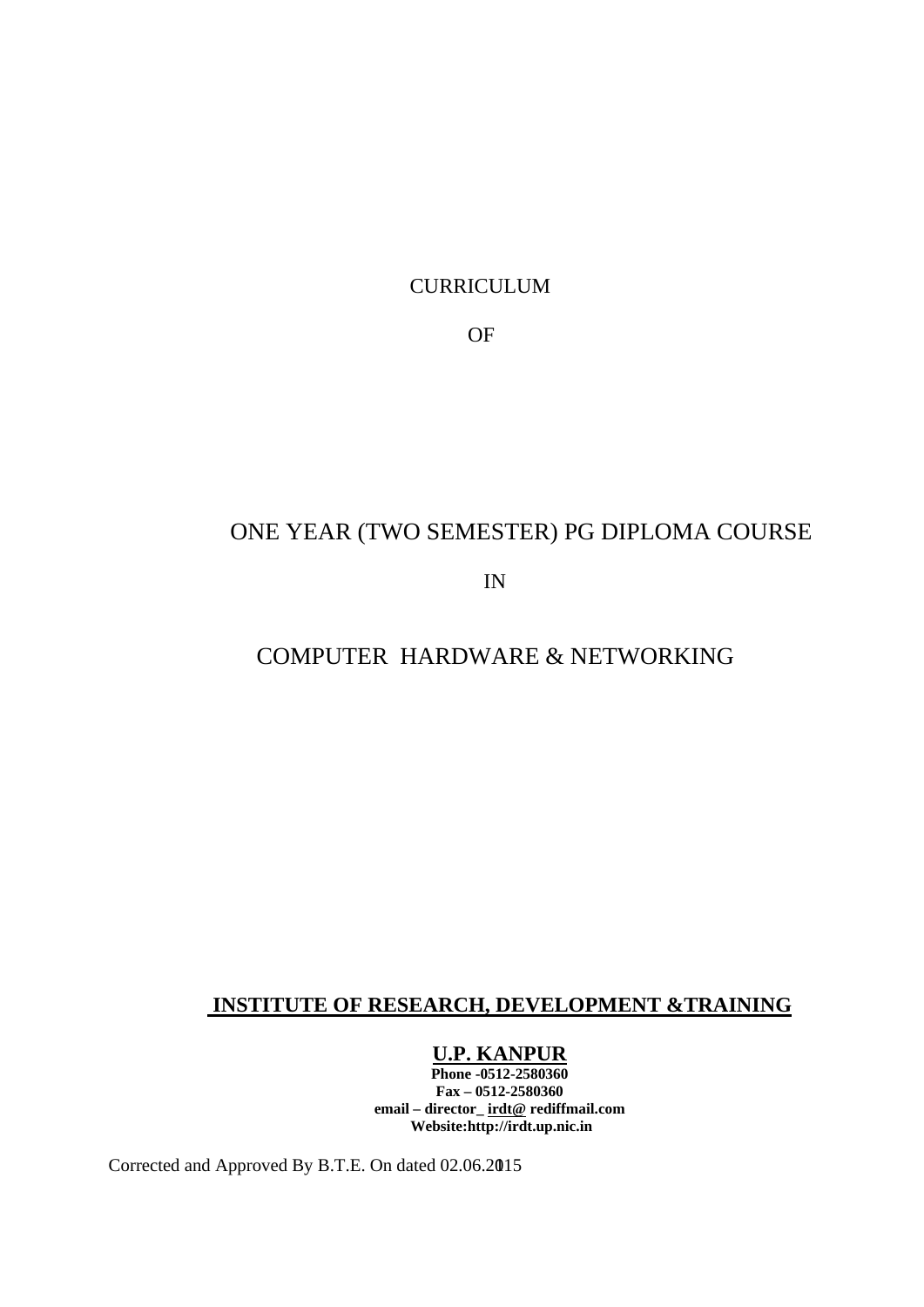## **ONE YEAR(TWO SEMESTER) DIPLOMA COURSE OF COMPUTER HARDWARE & NETWORKING**

## **Main Features of Curriculum**

| 1.                 | Title of the course                              | : PG Diploma in Computer         |
|--------------------|--------------------------------------------------|----------------------------------|
|                    |                                                  | <b>Hardware &amp; Networking</b> |
| 2.                 | <b>Duration of Course</b>                        | : One Year(Two Semester)         |
| 3.                 | Type of the course                               | : Full time                      |
| $\boldsymbol{4}$ . | <b>Pattern of course</b>                         | : Semester System                |
| 5.                 | Intake                                           | : 60                             |
| 6.                 | <b>Admission Qualification : Graduate in any</b> |                                  |
|                    |                                                  | <b>Discipline</b>                |
|                    |                                                  |                                  |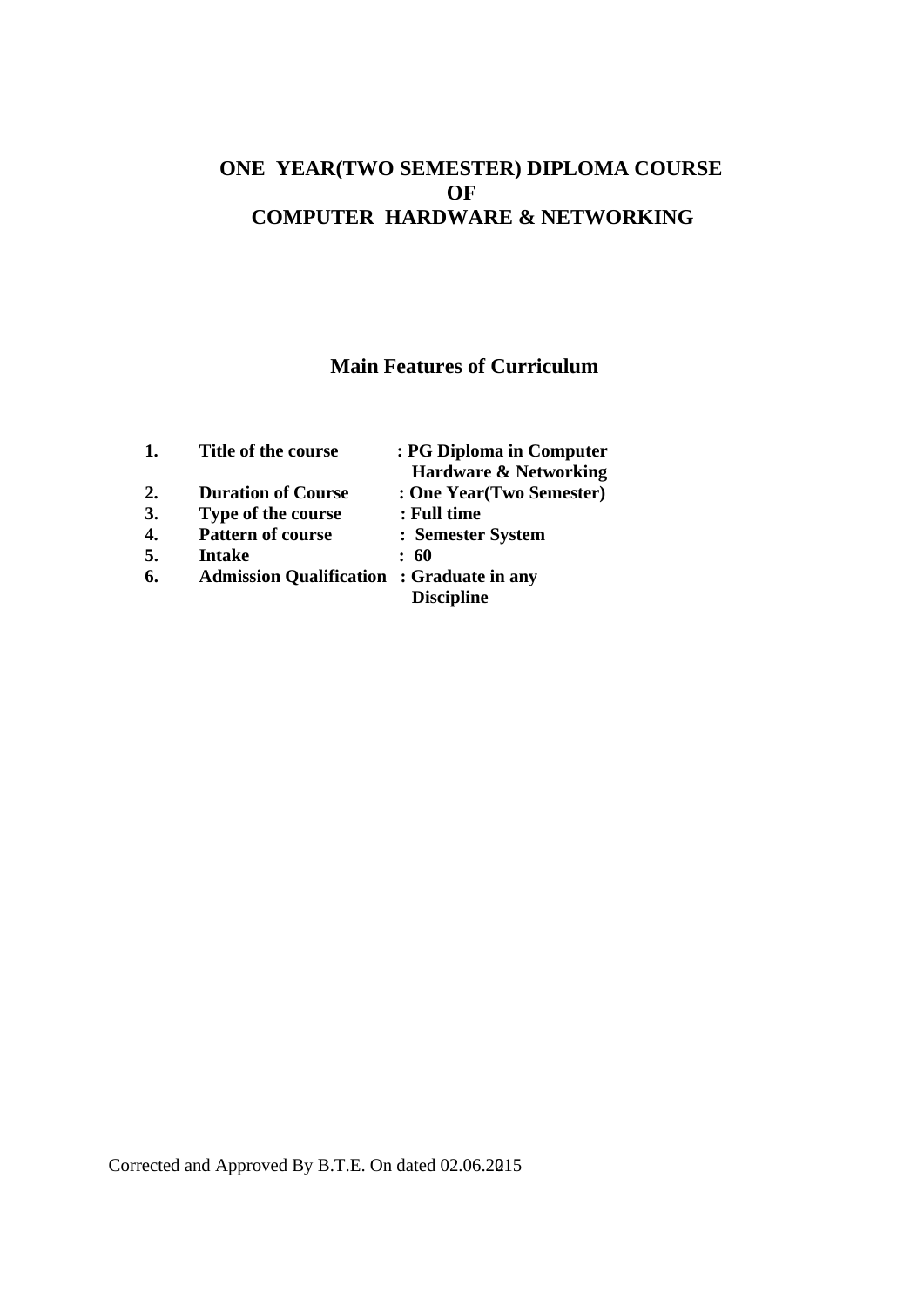### **I. NEED ANALYSIS :**

 With the development of civilization, human needs to keep on increasing their fulfillment needed simulation, analysis of lot of information's too became essential. Now the individual responsibilities of every responsible citizen grew up to such a light that it is difficult for him to handle them successfully. Human memory too has its own limitations. So here comes the computer to help in all kind of decision making, whether it is highly complicated research work, war strategy, market speculations or day-to-day need of human life etc. As a matter of fact every individual activity needs decision making. So the computer is the need of organizations and also the need of individual being. With PCs penetrating every area of life, wide proliferation of internet and networking, It will not be exaggeration if we say that it is "Computer era".

 So is the need for developing a course for computer field at diploma level. The course aims to develop personals, capable of taking responsibilities such as installation , repair and maintenance, networking, security administration and operating computer units. It is supposed that such personnel will not face any dearth of employment because of omni present nature of computer. Major areas being Hardware industry, Infrastructure Managed Services, BPO's, IT, Telecom, Banking & Financial sectors, Manufacturing Sectors.

 The syllabus for diploma in computer Hardware & Networking has been developed to meet above mentioned aims. Obviously achievement of any aim requires knowledge of the means and procedures of thier utilisation. With this view various courses have been carefully selected and their length and depth decided by experienced experts in the field.

### **II. JOB POTENTIAL/JOB OPORTUNITIES**

### JOB POTENTIAL

 Background Information Regarding Computer Industry: Most of the industries in Computer area are in private sector. The job designations are not standard. They change from firm to firm depending upon the size of firm and the nature of work, the firm is engaged in  $R \& D$  or marketing software development etc. In general the jobs for a diploma holder in Computer engineering are available in the following areas :

- i. Service Division. Maintenance, service and installation of computer system.
- ii. Production and Quality Control Division.
- iii. Marketing division.
- iv. Commercial (stores, purchase and pricing)
- v. Research and Development.
- vi. Network Administration & Security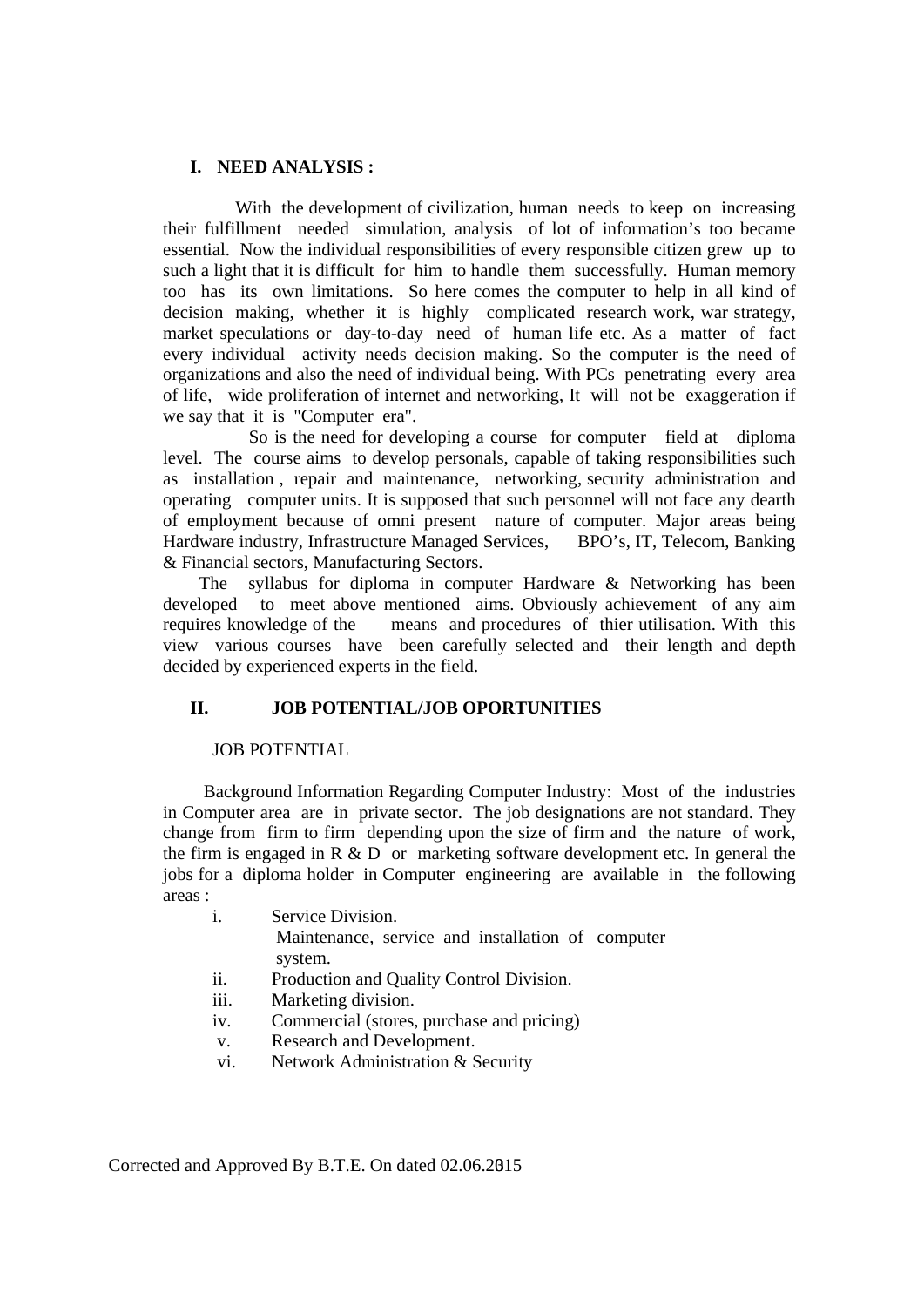### JOB OPPORTUNITIES

The possible job opportunities for the product of this curriculum are :

- 1.3.1. Junior engineer/Design Assistant/Senior Technical Assistant in R&D, Quality Control and Testing activities.
- 1.3.2. Shopfloor manger/Assembly supervisor in manufacturing and production Activities.
- 1.3.3. Installation Engineer/Service Engineer/Junior Engineer/ Junior Service Engineer in installation, Service and Custom Support Activities.
- 1.3.4. Junior Marketing Executive/Junior Purchase Officer/Junior Stores Officer in Marketing and Commercial activities
- 1.3.5 Network Engineer/ Network & Security Administrator

### III ACTIVITIES/JOB DESCRIPTION

#### Service Division:

 Maintenance, service and installation of computer systems identify hardware and software faults and rectify them.

 Suggests the desirable changes in the design in view of this maintenance Experiences.

Rectify fault by component and card level.

 Advises the customer on site preparation and checks the site. Install the systems and tests its operation.

 Train the customer in the operation and the use of the system. Help Desk Services, Server Management, Database/Security/ Web server Administration Networking

#### Production and Quality Control:

Indenting the material from stores and schedule the work of skilled workers.

- Fault finding in assembly work by visual inspection.
- Guiding skilled workers in component identification, component testing and precision assembly work.
- Fabricate (if required) test and interconnect different sub-assemblies and subsystems like power supply, interface, processor and memory units, video display unit, printer, plotter, graphic monitor, hard disc drives interface etc.
- Managing personnel like technicians and skilled workers.

#### Marketing:

- Meeting with prospective customer under the guidance of sales engineer.
- Arranging demonstration at the site of customer.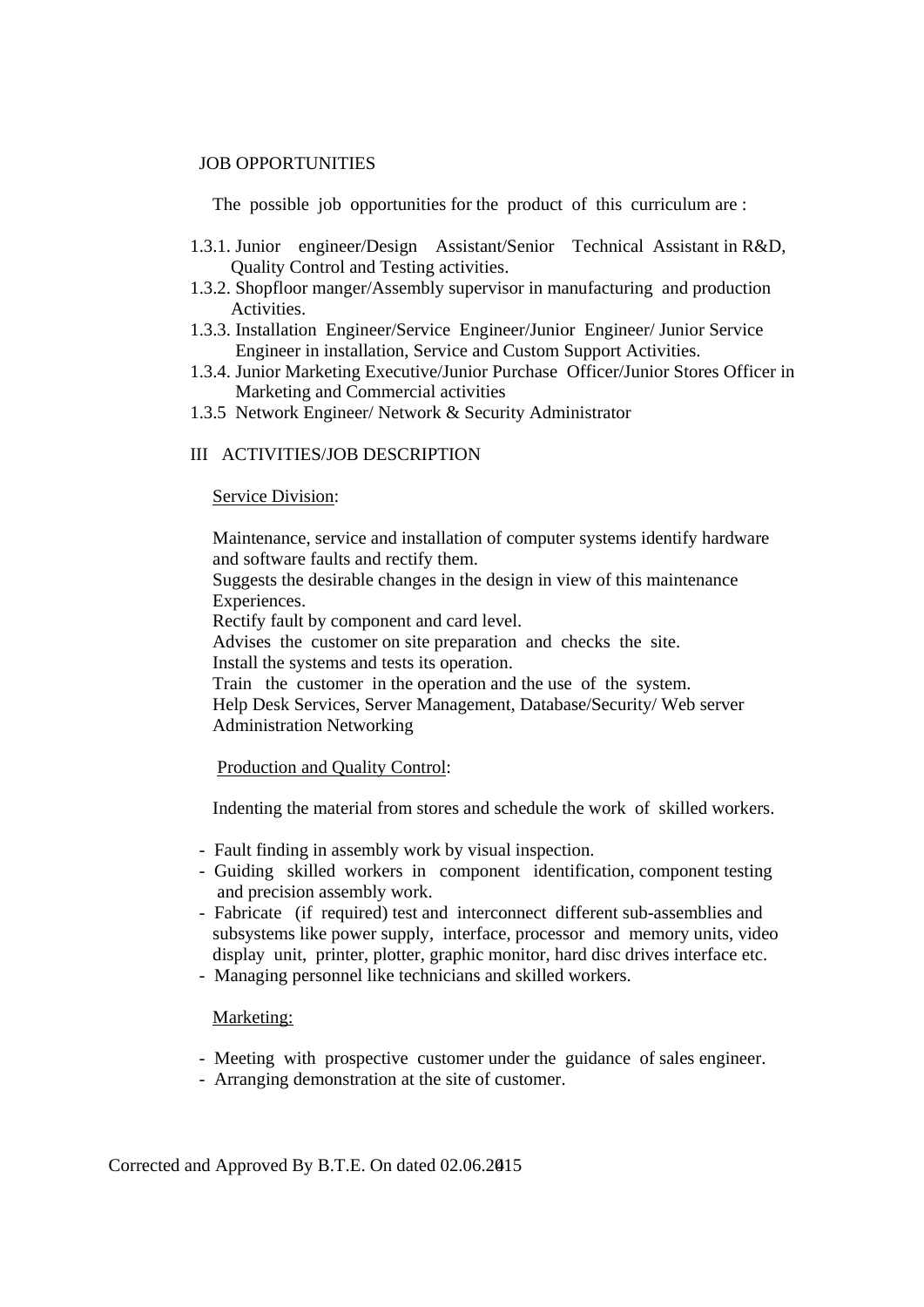### Commercial:

- Assists sales engineer in the sales of computer system (Contacts customer, arranges demonstration, preparation of technical documents and specification.
- Purchase material (writes specifications, receiving quotations, prepares and checks comparative statements, checks bills).
- Prepare bill for service charges and cost of materials used.
- Incoming inspection (checking quality, quantity and specification of the material supplied against orders).
- Maintains stocks and records.

### Research & Development Work:

- Design simple microprocessor based subsystem (without optimization) under the guidance of design engineer.
- Printed circuit board (PCB) layout design under the guidance of design engineer.
- Fabricates prototype of a subsystem or system.
- Plans flow of activities for production along with engineer.
- Test systems at card level, subsystem level and at complete system level.
- Documents the layouts, circuit diagram, procedures and processes.
- Develops systems software, the line drivers and interface with the guidance from engineer and runs it.
- Communicates with engineer and assists him in converting technical ideas into practical shape.
- Assist engineer in laying test procedures, tests standards and maintaining the quality of the products.

### IV. COURSE OBJECTIVE:

 Course objectives lay the foundation for planning educational programme.

1. Knowledge: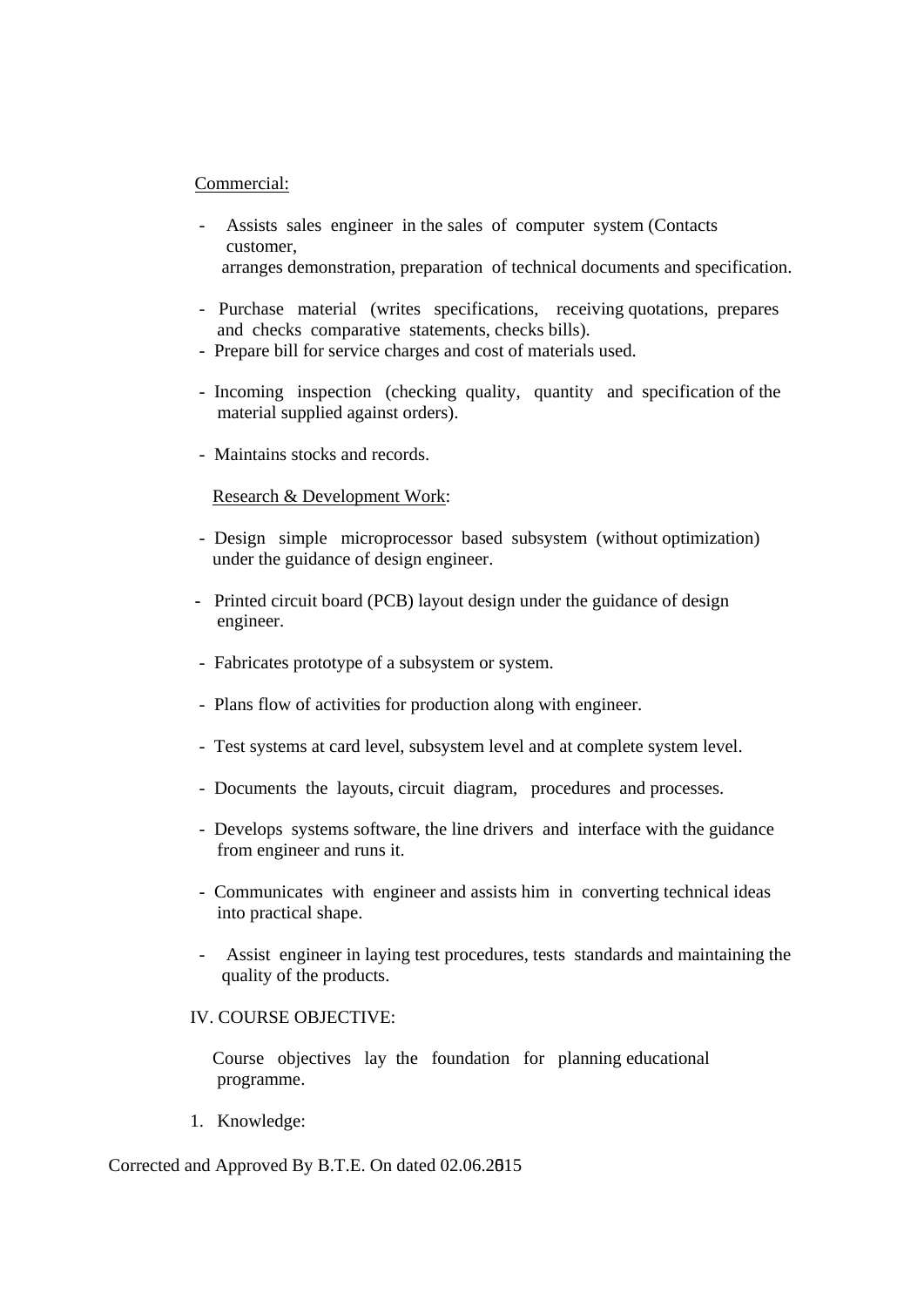- 1.1 He must acquire basic concepts in electronic components active as well as passive.
- 1.2 He must acquire basic concepts and principles of working of linear and digital circuits using discrete components and integrated circuits.
- 1.3 He must have the knowledge of testing procedure of active and passive components, (including integrated circuits) dis create and digital circuits by making use of different test instruments as per to their specification.
- 1.4 He must acquire knowledge of system block diagram and working principles of different computer peripherals.
- 1.5 He must acquire the knowledge of making P.C.B. layouts and learn drafting techniques.
- 1.6 He must acquire the knowledge of efficient use of system software by writing a small diagnostic programme to test system.
- 1.7 He must acquire the knowledge of working principles of the total system i.e. C.P.U., peripherals, interfaces and system software.
- 1.8 He must acquire the knowledge of Help Desk Services, Server Management, Database/Security/ Web server Administration and Networking .
- 2. Skill
- 2.1 He must acquire skill in finding faults in a computer system. The fault may be at component level or at card level or at sub system level. After finding fault he must be able to repair to it.
- 2.2 He must acquire skill in preparation of site for installation of a computer.
- 2.2 He must acquire skill in installing different subsystem (Power supply, Video display unit, C.P.U. , Printer, Plotter, Graphic monitor, Disc drives etc.).
- 2.4 He must acquire skill in operating and testing the working of different subsystems installed.
- 2.5 He must acquire skill making (or designing) layout on printer circuits board for a given electronic circuit.
- 2.6 He must acquire skill in fabricating (electronic circuit using different electronic components including ICs) on a printed circuit board according to a given circuit diagram.

Corrected and Approved By B.T.E. On dated 02.06.2015 6 2.7 He must acquire skill testing the performance of an electronic circuit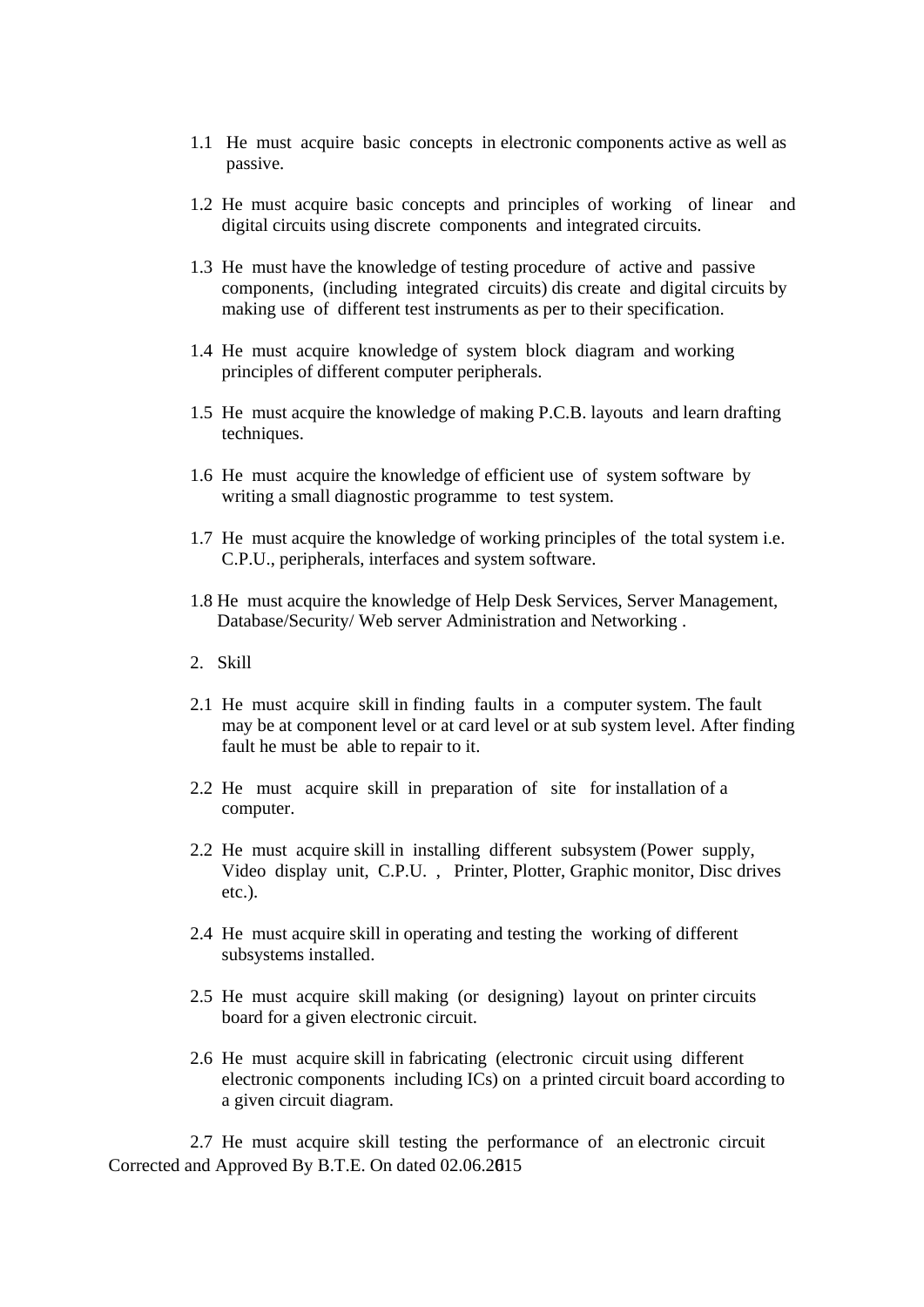fabricated on a printed circuit board making use of different electronic instruments.

- 2.8 He must acquire skill in Help Desk Services, Server Management, Database / Security/ Web server Administration & Networking
- 3. Attiude:
- 3.1 He should have open minded approach while finding fault in the system.
- 3.2 He should have analytical approach while dealing with any problem.
- 3.3 He should be a keen observer while finding fault with the system and circuits.
- 3.4 He should have habit of reading commercial and technical literature regarding computer.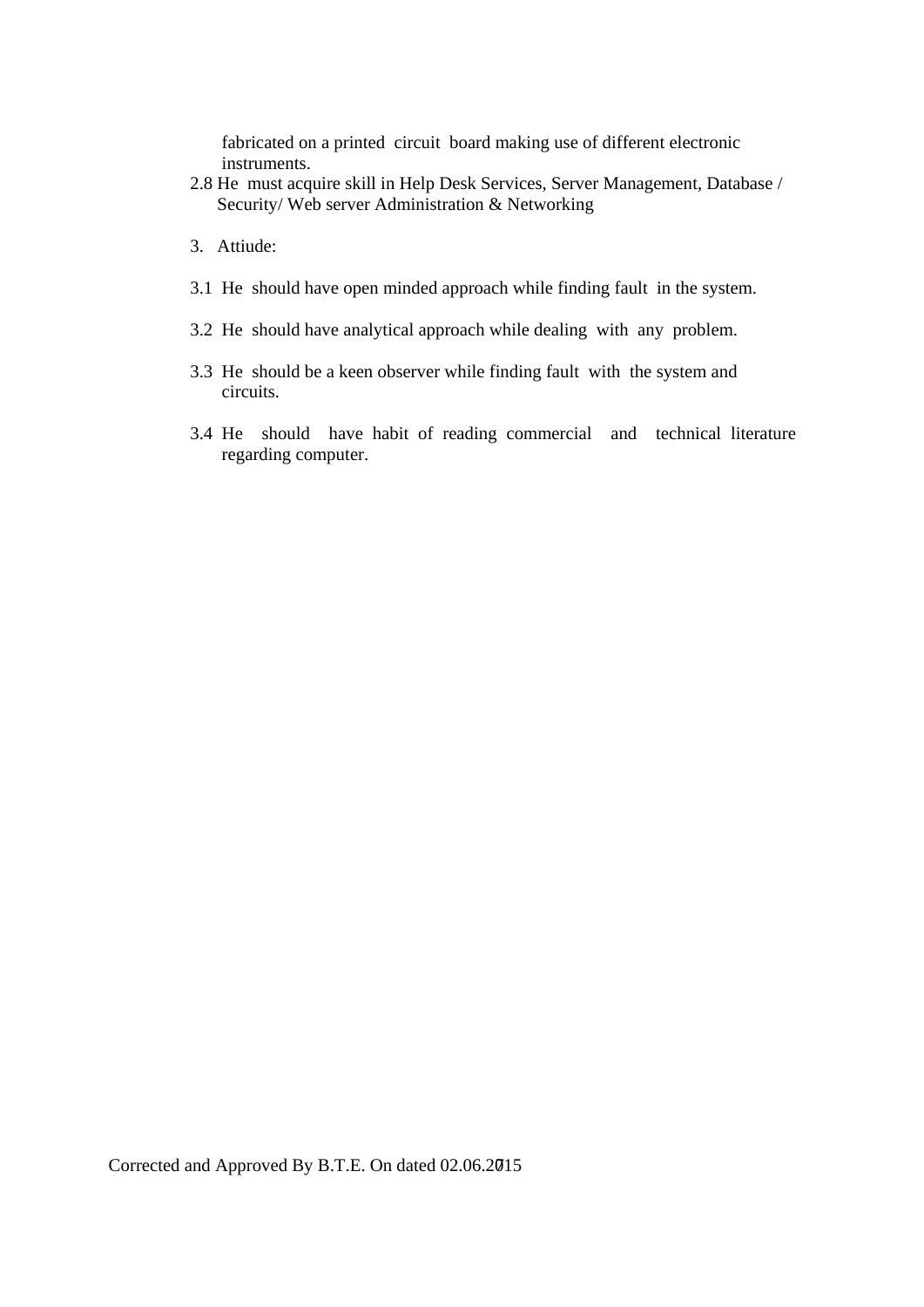## STUDY & EVALUATION SCHEME FOR ONE YEAR (TWO SEMESTER) PG DIPLOMA IN  **Computer Hardware & Networking**

. (Effective from session 200 -200 )

|      | (Effective from session $200 - 200$ )                                                  |                           |             |            |                           |              |              |            |                    |              |              |                       |
|------|----------------------------------------------------------------------------------------|---------------------------|-------------|------------|---------------------------|--------------|--------------|------------|--------------------|--------------|--------------|-----------------------|
|      | I Semester                                                                             |                           |             |            |                           |              |              |            |                    |              |              |                       |
|      |                                                                                        | <b>PERIOD</b><br>PER WEEK |             |            | <b>EXAMINATION SCHEME</b> |              |              |            |                    |              |              | <b>GRAND</b><br>TOTAL |
|      |                                                                                        |                           |             |            | <b>THEORY</b>             |              |              |            | <b>PRACTICAL</b>   |              |              |                       |
| S.No | <b>SUBJECT</b>                                                                         |                           |             |            | <b>EXAMINATION</b>        | <b>SESS</b>  | <b>TOTAL</b> |            | <b>EXAMINATION</b> | <b>SESS</b>  | <b>TOTAL</b> |                       |
|      |                                                                                        | <b>THEORY</b>             | <b>PRAC</b> | <b>DUR</b> | <b>MARKS</b>              | <b>MARKS</b> | <b>MARKS</b> | <b>DUR</b> | <b>MARKS</b>       | MARKS        | <b>MARKS</b> |                       |
| 1.1  | <b>FUNDAMENTALS OF</b><br><b>INFORMATION</b><br><b>TECHNOLOGY</b>                      | 08                        | $- -$       | 2.5        | 50                        | 20           | 70           | $- -$      | $- -$              | --           | --           | 70                    |
| 1.2  | <b>BASICS OF</b><br><b>ELECTRONICS &amp;</b><br><b>MEASURING</b><br><b>INSTRUMENTS</b> | 06                        | 08          | 2.5        | 50                        | 20           | 70           | 03         | 90                 | 40           | 130          | 200                   |
| 1.3  | <b>FUNDAMENTAL OF</b><br><b>DIGITAL ELECTRONICS</b><br>AND MICROPROCESSOR              | 08                        | 08          | 2.5        | 50                        | 20           | 70           | 03         | 90                 | 40           | 130          | 200                   |
| 1.4  | OPERATING SYSTEM<br><b>CONCEPTS</b>                                                    | 08                        | $- -$       | 2.5        | 50                        | 20           | 70           | $- -$      | --                 |              | --           | 70                    |
|      | TOTAL                                                                                  | 30                        | 16          |            | 200                       | 80           | 280          |            | 180                | 80           | 260          | 540                   |
|      | Games/NCC/Social and Cultural Activity + Discipline $(15 + 10)$                        |                           |             |            |                           |              |              |            |                    |              |              | 25                    |
|      |                                                                                        |                           |             |            |                           |              |              |            |                    | <b>TOTAL</b> |              | 565                   |

### **II Semester**

|      |                                                                 | <b>PERIOD</b> |             | <b>EXAMINATION SCHEME</b> |                    |              |              |                    |                    |              | <b>GRAND</b> |              |
|------|-----------------------------------------------------------------|---------------|-------------|---------------------------|--------------------|--------------|--------------|--------------------|--------------------|--------------|--------------|--------------|
|      |                                                                 |               | PER WEEK    |                           |                    |              |              |                    |                    |              |              | <b>TOTAL</b> |
|      |                                                                 |               |             |                           | <b>THEORY</b>      |              |              |                    | <b>PRACTICAL</b>   |              |              |              |
| S.No | <b>SUBJECT</b>                                                  |               |             |                           | <b>EXAMINATION</b> | <b>SESS</b>  | <b>TOTAL</b> | <b>EXAMINATION</b> |                    | <b>SESS</b>  | <b>TOTAL</b> |              |
|      |                                                                 | <b>THEORY</b> | <b>PRAC</b> | <b>DUR</b>                | <b>MARKS</b>       | <b>MARKS</b> | <b>MARKS</b> | <b>DUR</b>         | <b>MARKS</b>       | <b>MARKS</b> | <b>MARKS</b> |              |
|      | <b>COMPUTER</b>                                                 |               |             |                           |                    |              |              |                    |                    |              |              |              |
| 2.1  | <b>HARDWARE &amp;</b>                                           | --            | 10          | $- -$                     | --                 | --           | --           | 03                 | 90                 | 40           | 130          | 130          |
|      | <b>MAINTENANCE</b>                                              |               |             |                           |                    |              |              |                    |                    |              |              |              |
| 2.2  | <b>COMPUTER</b>                                                 | 06            | 06          | 2.5                       | 50                 | 20           | 70           | 03                 | 90                 | 40           | 130          | 200          |
|      | <b>COMMUNICATIONS</b>                                           |               |             |                           |                    |              |              |                    |                    |              |              |              |
|      | <b>NETWORKING</b>                                               |               |             |                           |                    |              |              |                    |                    |              |              |              |
| 2.3  | <b>NETWORK</b><br><b>ADMINISTRATION</b>                         | 06            | 08          | 2.5                       | 50                 | 20           | 70           | 03                 | 90                 | 40           | 130          | 200          |
|      | PROJECT                                                         |               |             |                           |                    |              |              |                    |                    |              |              |              |
| 2.4  |                                                                 |               | 12          |                           |                    |              |              | <b>VIVA</b>        | 70                 | 30           | 100          | 180          |
|      | <b>FIELD EXPOSURE</b>                                           |               |             |                           |                    |              |              |                    | 50                 | 30           | 80           |              |
|      | <b>TOTAL</b>                                                    | 12            | 36          |                           | 100                | 40           | 140          |                    | 390                | 180          | 570          | 710          |
|      | Games/NCC/Social and Cultural Activity + Discipline $(15 + 10)$ |               |             |                           |                    |              |              |                    |                    |              |              | 25           |
|      |                                                                 |               |             |                           |                    |              |              |                    |                    | <b>TOTAL</b> |              | 735          |
|      | 100% Carry Over of I Semester                                   |               |             |                           |                    |              |              | 565                |                    |              |              |              |
|      |                                                                 |               |             |                           |                    |              |              |                    |                    |              |              |              |
|      |                                                                 |               |             |                           |                    |              |              |                    | <b>Grand Total</b> |              |              | 1300         |
|      |                                                                 |               |             |                           |                    |              |              |                    |                    |              |              |              |

NOTE: (1) Each period will be of 50 minutes duration.

- (2) Each session will be of 16 weeks.
- (3) Effective teaching will be atleast 14 weeks.

(4) Remaining periods will be utilised for revision etc.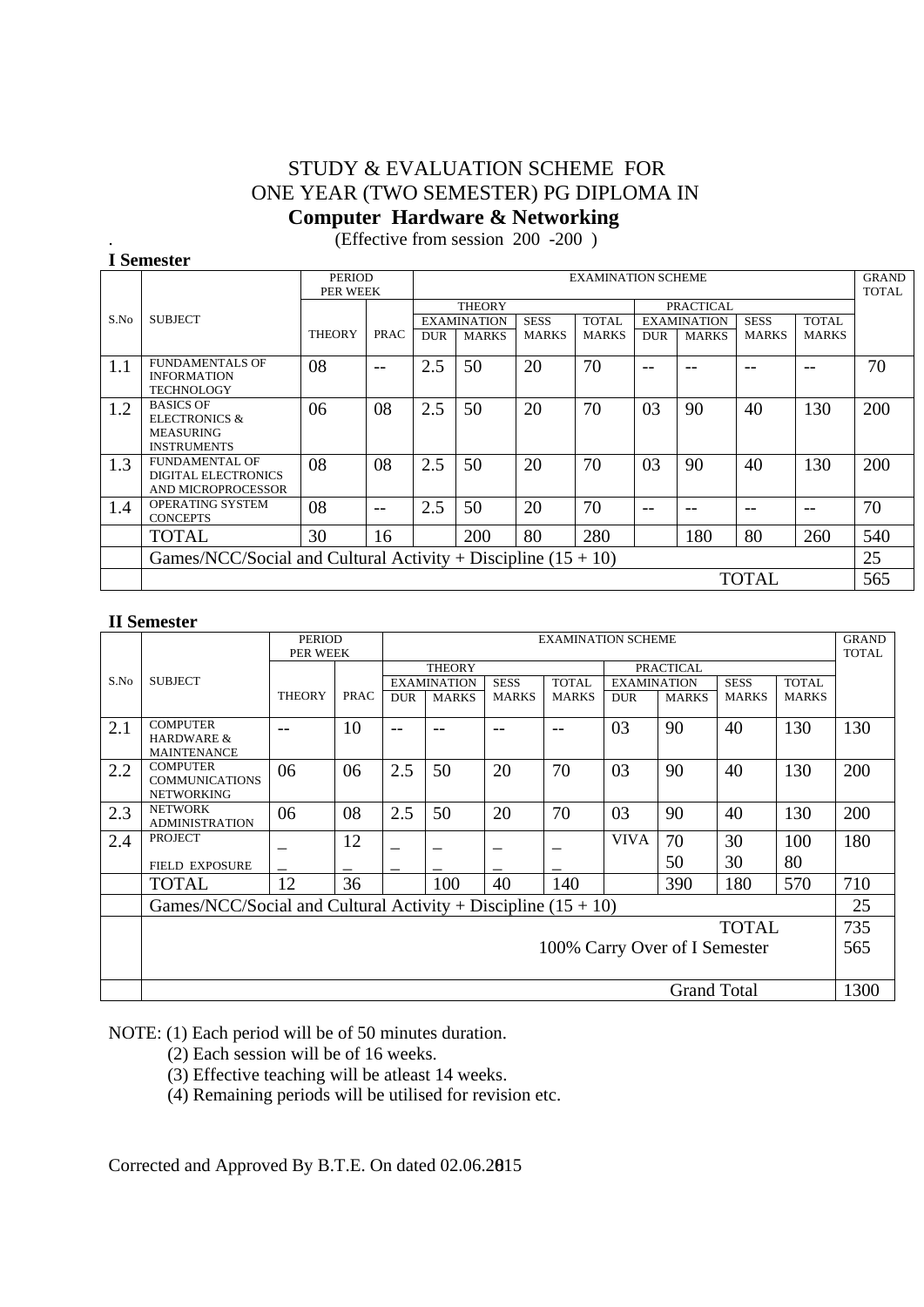(5) 2 Weeks structured & supervised branch specific task oriented industrial/field exposure to be organized at the end of session.. The students will submit a report. This will be evaluated at institution level for 30 marks & 50 by Project examiner for viva and report presented by the student.

## . List of Experts

 Workshops held on 11-11 2008 & 24-02-2009 in which the suggestion, contribution and support of following experts is a matter of obligation to I.R.D.T.

- 1. Sri.Alok Tiwari Technical Director NIC,Kanpur Dehat
- 2. Sri Peeyush Misra Senior Manager UPTEC, The Mall , Kanpur
- 3. Sri Ashraf Ali Head Computer, GGP,Lucknow
- 4. Sri L.S Yadav Head Computer, GP,Kanpur
- 5. Sri Ashok Kushwaha Head Computer, GP,Lucknow
- 6. Sri Kamlesh Tiwari Lec Computer, GP,Kanpur
- 7. Sri S.K.Srivastava Lec Computer, GGP,Allahabad
- 8. Smt. R.P.Alam,(Curriculum Incharge) Asst.Professor,I.R.D.T,Kanpur**.**

Workshops held on 19-12 2013 & 22-09-2014 in which the suggestion, contribution and support of following experts is a matter of obligation to I.R.D.T.

- 1. Sri L.S Yadav Principal, GP,Unnao
- 2. Shri Mohd. Sabir Principal G.P. Etawah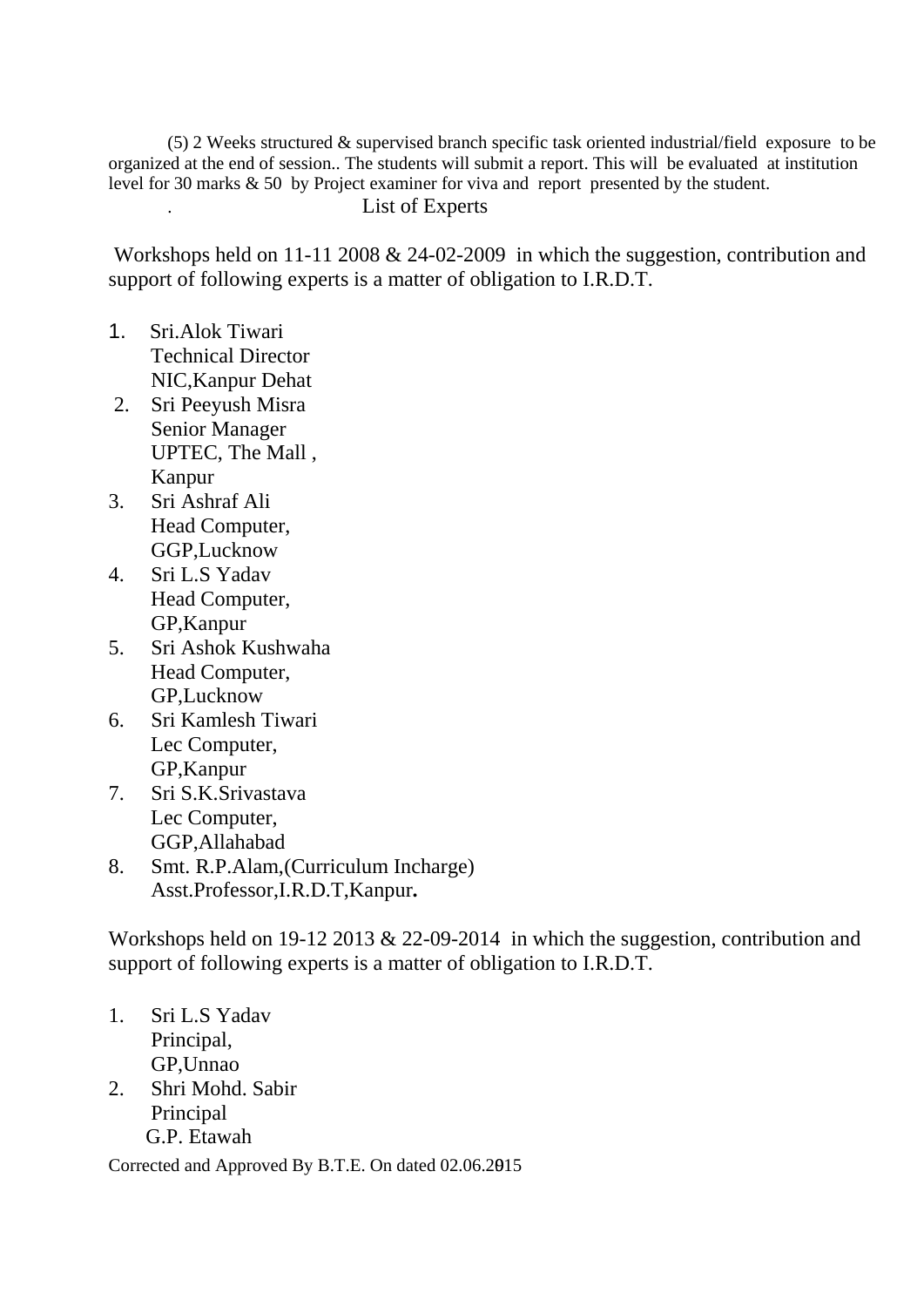- 3. Shri Santosh Kumar HOD(Electronics) G.P., Unnao
- 4. Shri Mohd. Aslam Head (Computer) G. P. Gonda
- 5. Shri Neeraj Kumar Lecturer (I.T.) G. P., Kanpur
- 6. Shri P. S. Arya Lecturer (I.T.) G.P., Lucknow
- 7. Shri Y. K. Sharma Lecturer (Electronics) A.I.T.H., Knapur
- 8. Shri Deepak Srivastava Computer Programmer G. P., Barabanki
- 9. Shri Mohd. Tariq Deputy Director I.R.D.T., U.P., Kanpur

## List of Experts **(Semester System)**

Workshops held on 08.04.2015 in which the suggestion, contribution and support of following matter of obligation to I.R.D.T.

- 1. Smt Priti Chaturvedi Lecturer CSJM University, Kanpur<br>2. Shri Neeraj Kumar Lecturer G. P., Kanpur
- 2. Shri Neeraj Kumar Lecturer
- 3. Shri Litil Kumar HOD Electronics I.R.D.T.,U.P., Kanpur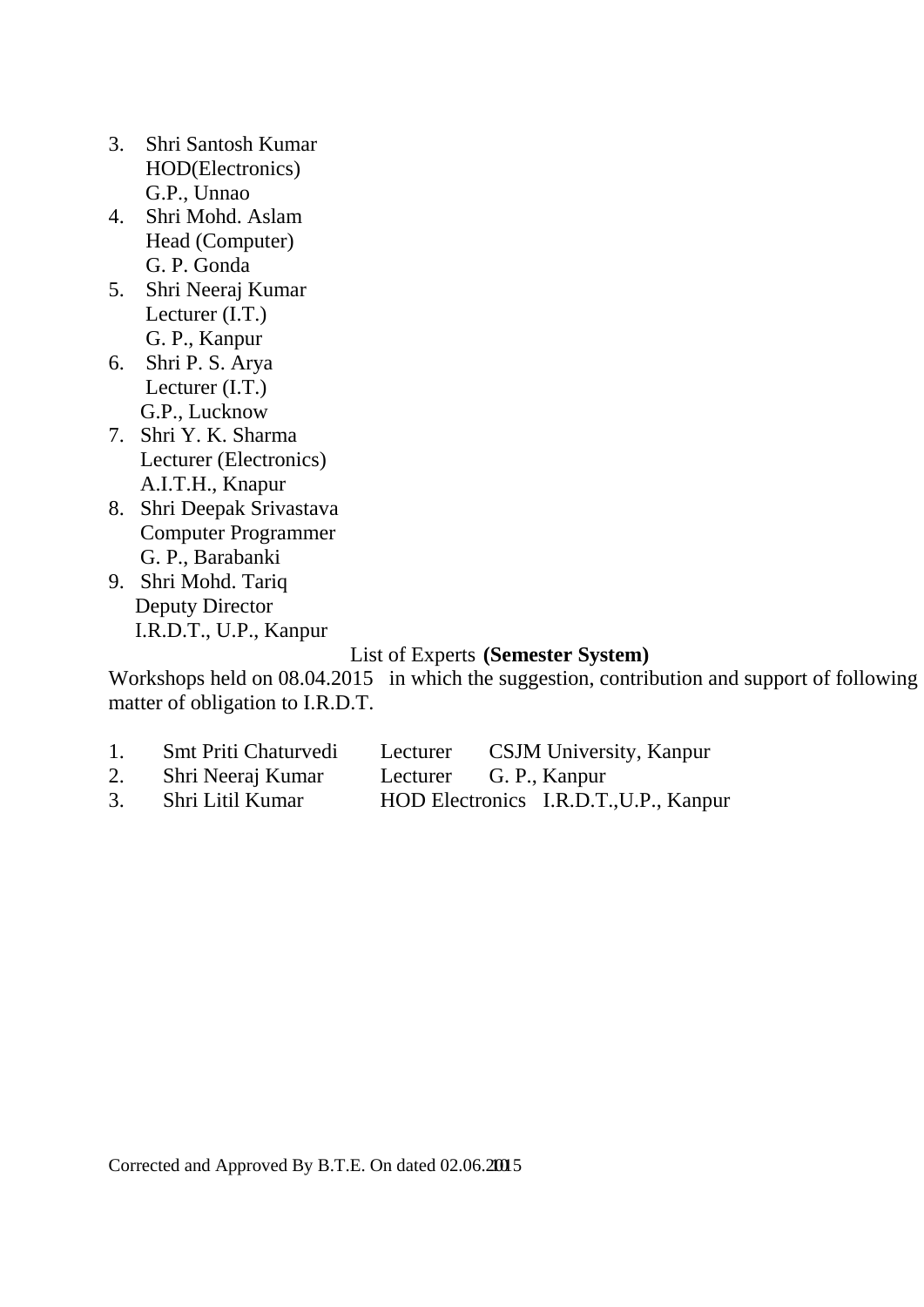### **I Semester**

### **1.1 FUNDAMENTALS OF INFORMATION TECHNOLOGY**

(Common With P.G. Diploma In Web Designing)

**L T P 8 - -** 

### **TOPIC WISE DISTRIBUTION OF PAPER**

| S.No. | <b>Topic</b>                                                     | L.  |  |
|-------|------------------------------------------------------------------|-----|--|
|       | Introduction of Information Technology                           | 24  |  |
|       | <b>Components of Information Technology</b>                      | 24  |  |
| 3.    | Data Representation                                              | 20  |  |
|       | <b>Memory Organization</b>                                       | 20  |  |
|       | Emerging Trends on IT                                            | 24  |  |
|       | Total                                                            | 112 |  |
|       | $\mathbf{D}$ $\mathbf{I}$ $\mathbf{I}$ $\mathbf{A}$ $\mathbf{I}$ |     |  |

### Detailed Content

## **1. INTRODUCTION OF INFORMATION TECHNOLOGY :**

 Definition of data and information, difference between data and information's need for information, qualities of information, value of information, categories of information level of information, use of information technology in office automation, Computers and its types of PC e.g. Desk Top, Lap Top, Note Book, Palm Top.

### 2. **COMPONENTS OF INFORMATION TECHNOLOGY :**

 Hardware components and its functioning- input unit, control processing unit, output unit. Types of input units and output units, computer software, Types of software, system software, Application software.

### 3. **DATA REPRESENTATION :**

Number System, Conversion from decimal to binary, conversion from binary to decimal, hexadecimal and octa-decimal no., Binary arithmetic-Addition, Substraction, Multiplication, Division, I'<sup>s</sup> complement, 2<sup>'s</sup> complement, signed magnitude representation of data. System memory addressing and its importance, ASCII and EBCDIC coding system.

### 4. **MEMORY ORGANIZATION :**

Memory system of PC, Primary memory, RAM, ROM, Secondary memory, Types of secondary storage, Access mechanism of storage devices. High Speed memory – Catch Memory Hierarchy.

## 5. **EMERGING TRENDS IN INFORMATION TECHNOLOGY :**

Concepts of networking and LAN, MAN, WAN, Advanced input/output devices and their use (MICR, OCR, Scanner, Light pen, Plotters, Micro films, Rewritable, Optical devices, Multimedia, Video conferencing, Tele conferencing and Introduction to Mobile Computing.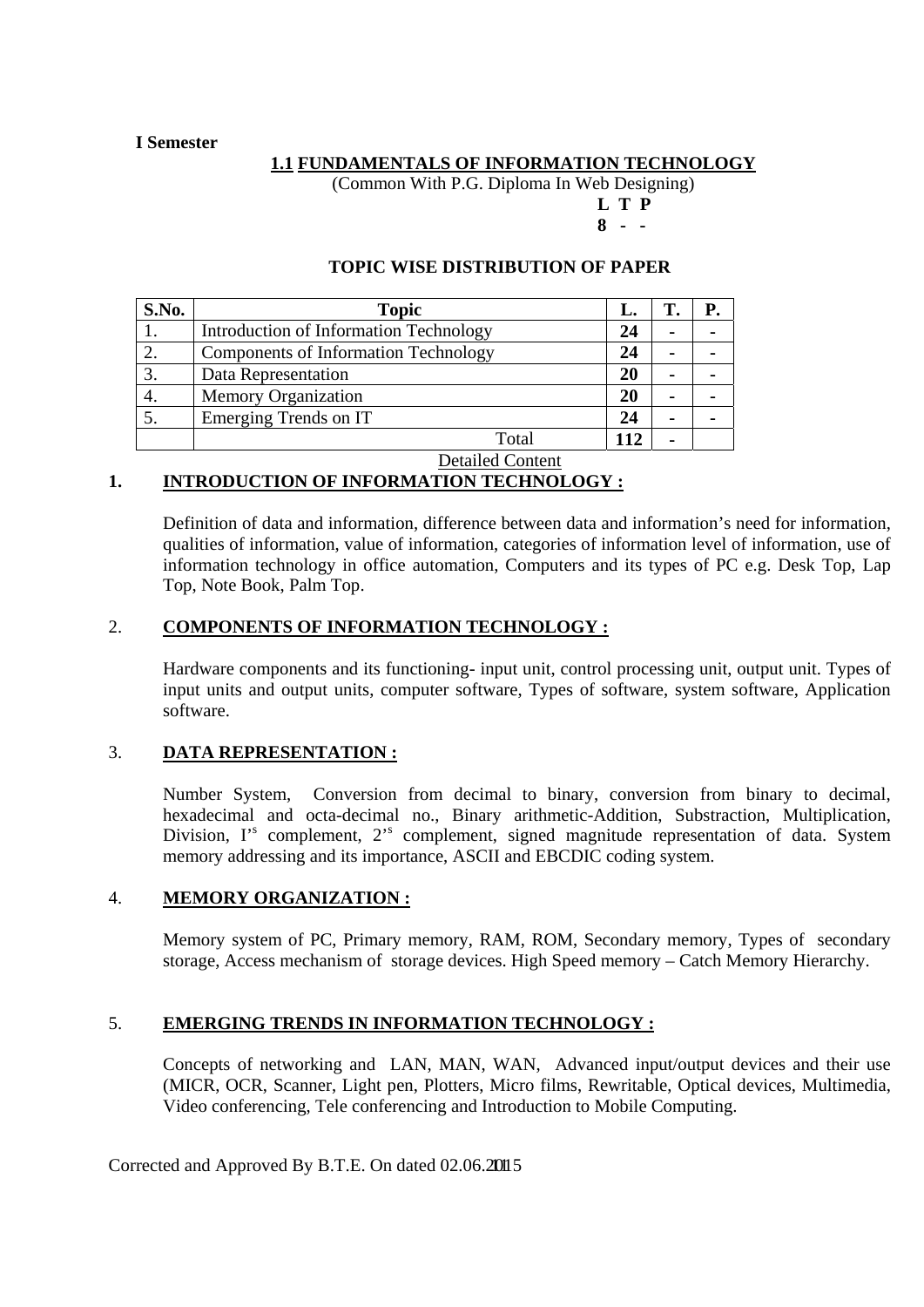|       |                             |    | 8   |
|-------|-----------------------------|----|-----|
| S.NO. | <b>Topics</b>               |    | D   |
|       | Passive components          | 12 |     |
|       | Semiconductor physics       |    |     |
|       | Semiconductors diodes       | 15 |     |
|       | Transistor:                 | 15 |     |
|       | Integrated circuits         | ◠  |     |
|       | Regulated power supply      | 15 |     |
|       | Basic measuring instruments | 15 |     |
|       | <b>Total</b>                | 84 | 112 |

### 1.2 **BASICS OF ELECTRONICS & MEASURING INSTRUMENTS**

1. PASSIVE COMPONENTS- Resistors, Capacitors, Inductors, Transformers – Types, Working and Properties. Voltage and Current Sources.

### 2. SEMICONDUCTOR PHYSICS

 Pure (intrinsic) semiconductors-Silicon, Germanium: Thermal Generation (formation of charge carrier-Positive & Negative charge carriers i.e. electron-hole pair) , p-n junction.

### 3**.** SEMICONDUCTORS DIODES**:**

3.1 Effect of applying electrical potential across a P-N Junction in the following ways:

(a) Positive of the source to 'P' type terminal & Negative to the 'N' type terminal

(b) Positive of the source to 'N' type terminal & Negative to the 'P' type terminal.

3.5 Half wave rectifier, Full wave rectifier using C.T. '1 transformer, using bridge circuits)

3.6 Special purpose diodes: Zener diode, Vractor diode, Photo Diode, Light emitting Diode (LED), their characteristics and uses.

### **4** TRANSISTOR:

4.1 Two P-N Junction back to back (ie.PNP & NPN) Junction transistor structure transistor, action of transistor in FF,RR,FR and RF biasing;

4.2 Various configurations of transistor (CB,CE, CC), Working of a transistor as an amplifier (CE Configuration only)

**5.** INTEGRATED CIRCUITS:

- 5.1 Introduction, advantage and limitation of IC's
- 5.2 SSI, MSI, LSI, VLSI, ICs;

5.3 Linear and Digital ICs;

## **6.** REGULATED POWER SUPPLY

- 1. Basic regulator using Zener Diode
- 2. IC based power supplies, Common IC's, pin configuration their measurements
- 3. Basic of switch mode power supply (SMPS)
- 4. Basic of uninterrupted power supply
- 5. Concept and Practices of Earthing

### **7.** BASIC MEASURING INSTRUMENTS

7.1 Multimeters – Analog & Digital – Basic principles of measurement & specifications

7.2 Cathode Rays Oscilloscope – Block diagram & basic working, specification, Different uses of CRO, Different types of CRO – dual trace, storage (Brief introduction)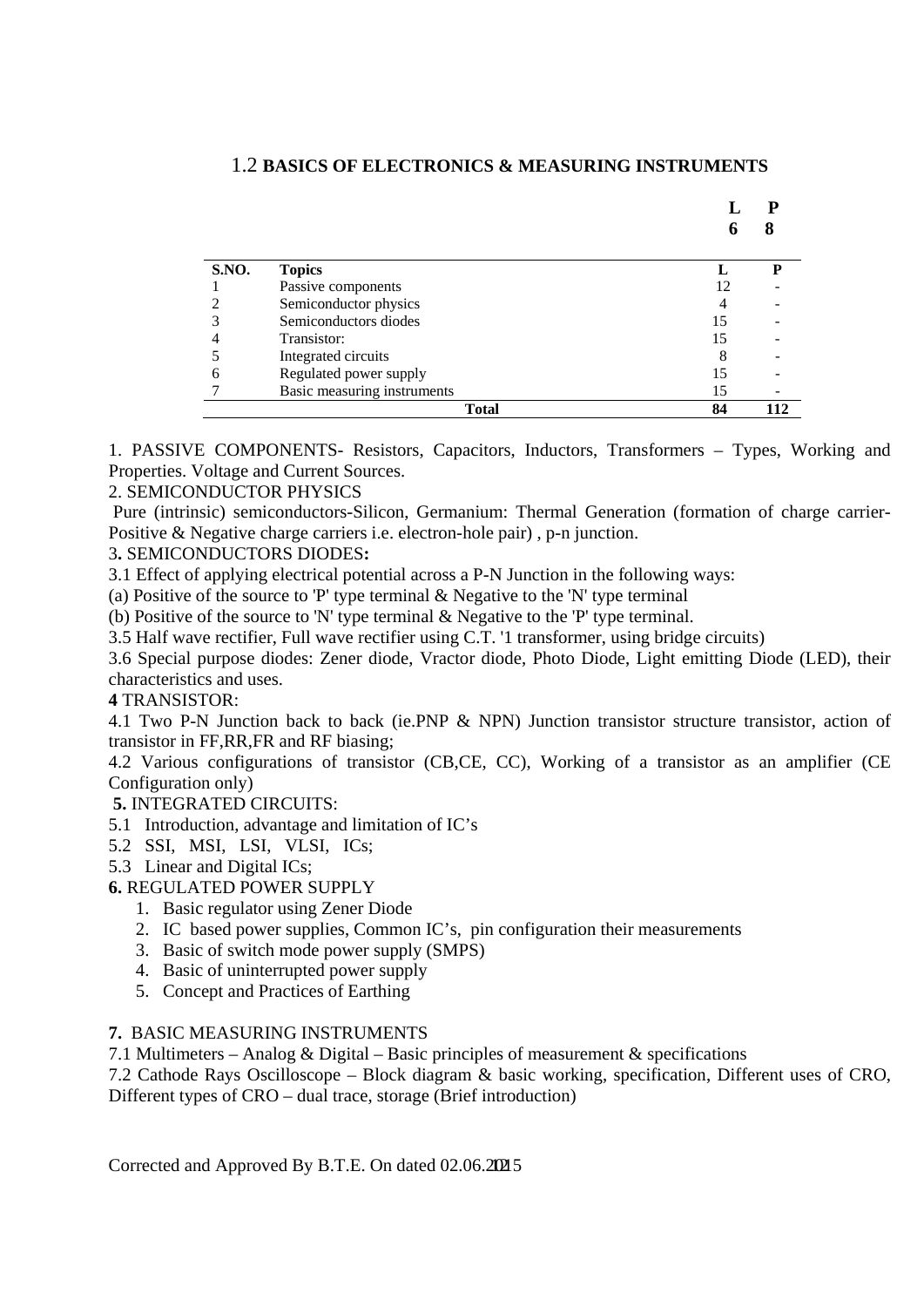## **List of Practicals**:-

- 1. Ohm's Law verification.
- 2. To verify laws of series of parallel connection of resistance.
- 3. Simple circuits showing the use of capacitance and inductance.
- 4. Study of transfer, its uses
- 5. Semiconductor diode characteristics.

Identifications of types of packages, terminals and noting different ratings for various types of semiconductor diodes ( Germanium, point contact, silicon low power and high power and switching diode)

Plotting of forward V-I characteristics for a point contact and junction P-N diode (Silicon & Germanium diode)

6. Rectifier Circuits using semiconductor diode, measurement of input and output voltage and plotting of input and output wave shapes.

Half wave rectifier

Full wave rectifier ( center tapped and bridge rectifier circuits.)

- 7. To plot forward and reverse V-I characteristics for a zener diode.
- 8. To plot wave shapes of a full wave rectifier with shunt capacitor , series inductor and filter circuits.
- 9. Identification of some popular IC's of 74, 40 series and voltage regulator IC's with pin number and other details.
- 10. Measurement of voltage,. Frequency of a signal using CRO.
- 11. Different applications of a multimeter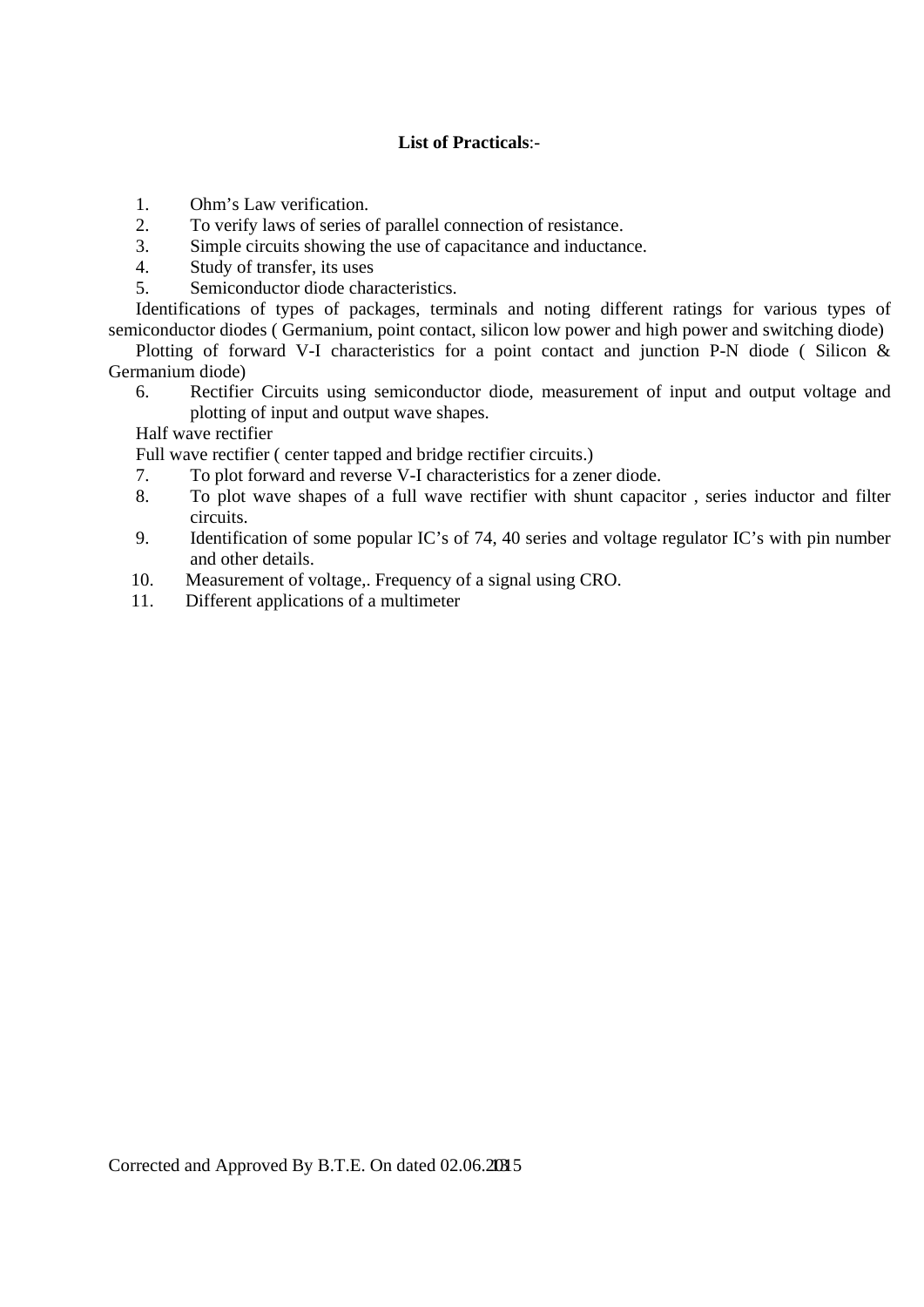### **1.3.FUNDAMENTAL OF DIGITAL ELECTRONICS AND MICROPROCESSOR**

**L P** 

 **8 8** 

| <b>S.NO.</b> | <b>Topics</b>                                            |     | P   |
|--------------|----------------------------------------------------------|-----|-----|
|              | Part-1                                                   |     |     |
|              | <b>Introduction</b>                                      |     |     |
|              | Number System                                            |     |     |
|              | Codes and codes conversion                               |     |     |
|              | Logic Gates                                              | 12  |     |
|              | Logic Families and Digital IC's                          | 8   |     |
|              | Encoders, Decoders & Display Devices Associated Circuits | 12  |     |
|              | Flip Flops and Counters                                  |     |     |
|              | <b>Shift Registers</b>                                   |     |     |
|              | <b>Memories</b>                                          | 12  |     |
| 10           | A/D and D/A Converter                                    |     |     |
|              | Overview of Microprocessor System                        |     |     |
| 12           | Memory of a Microprocessor                               |     |     |
| 13           | <b>Evolution of Microprocessor</b>                       |     |     |
| 14           | Introduction To 8085 Microprocessor                      |     |     |
|              | Total                                                    | 112 | 112 |

## **1**. INTRODUCTION TO DIGITAL ELECTRONICS**;**

1.1 Basic difference between analog and digital Signal.

- 1.2 Application and advantages of digital signal processing.
- **2.** NUMBER SYSTEM;

2.1 Binary, Octal and Hexadecimal number system; conversion From decimal octal and hexadecimal to binary and vice-versa.

2.2 Binary addition, subtraction, multiplication and division including binary numbers

2.3 l's and 2's complements method subtraction.

**3.** CODES AND CODE CONVERSION

3.1 The 8421 and excess-3 codes; mention of other popular BCD

Codes

3.2 Addition of 8421, BCD coded numbers its limitations and

Excess-3 coded numbers.

**4.** LOGIC GATES**;** 

4.1 Definition, symbols and truth tables of NOT. AND, OR, NAND, NOR, EXOR Gates.

4.2 Concept of negative and positive logic. Use of NAND and NOR Gate as universal gate.

4.3 Overview of Half Adder/Substractor and Full Adder/ Substractor (Block Diagram Only)

**5.** LOGIC FAMILIES AND DIGITAL ICS;

Logic family classification:

5.1Concept of Bipolar Logic, Diode Logic, Transistor Intverter.TTL logic. MOS.CMOS logic, ECL Logic **6.** ENCODER, DECODERS & DISPLAY DEVICES ASSOCIATED CIRCUITS;

- 6.l LED. LCD. seven segment display. Basic operation of various commonly used types.
- 6.2 Decoder circuits -for 7 segment display.
- 6.3 Basic decimal to BCD encoder circuits.

6.4 Basic Multiplexer and De multiplexer

**7.** FLIP FLOPS AND COUNTERS :

7.1. Brief idea of Flip-Flops and their operations. RS, T. D. JK. Master/Slave JK Flip Flop mention commonly used ICs Flip flops.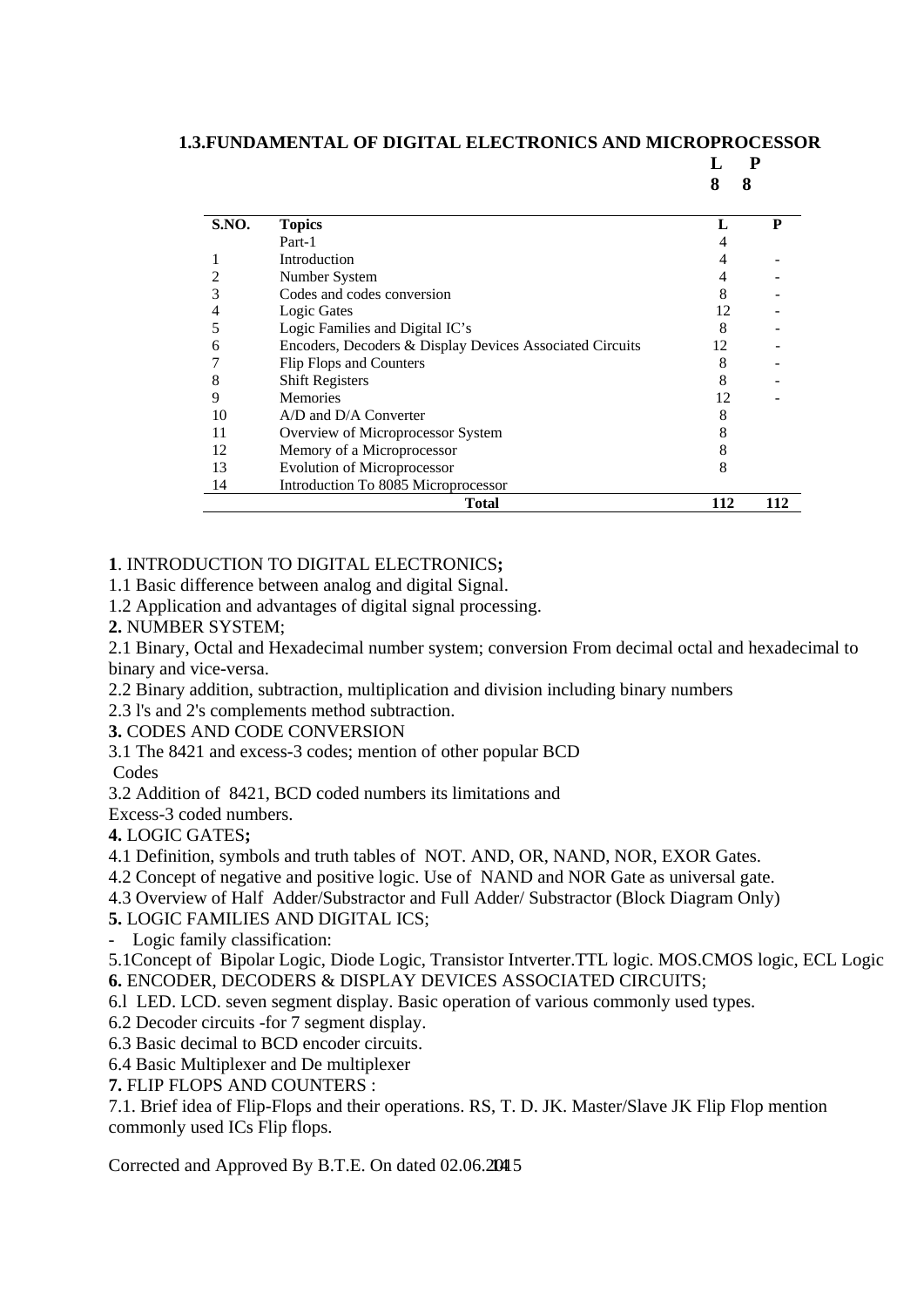- 7.2 Counters and counters classification.
- 7.3 Familiarization with commercial TTL/CMOS counters ICs.
- **8.** SHIFT REGISTERS**;**
- 8.1 Introduction and Basic concepts including shift left and shift right.
- 8.2 Serial In Serial Out

 Serial In Parallel Out Parallel In Serial Out

 Parallel In Parallel Out 8.3 Universal shift register.

# **9.** MEMORIES

9.1 Classification according to the following heads.

(a) Volatile and non-volatile memories.

(b) Random access memories and sequential access.

- (c) Semiconductor and non-semiconductor memories.
- (d) Destructive and non-destructive memories.

9.2 Semi-conductor ROMs, PROMs, EPROM, SRAM. DRAM, structure and working of CCD. R/W memory.

### **10.** A/D AND D/A CONVERTERS**:**

10.1 Use of A/D and D/A converters.

- 11. Overview of Microprocessor System:
	- 1.1 Functional block.
	- (a) CPU
	- (b) Memory
	- 1.2 Concept of programme and data memory
	- (a) Registors ( general purpose)
	- 1.3 Data transfer between registers.
	- 1.4 Concept of tristate bus
	- 1.5 Control on registers.
- 12. Memory of a Microprocessor
	- 12.1 Concept of byte organized memory
	- (a) Address inputs.
	- (b) Address space
	- (c ) Data input/output
	- 12.2 Addressing and Address decoding
	- (a) Memory system organization
	- (b) Partitioning of total memory space into small blocks.
	- 12.3 Memory Chips
	- (a) Power supply inputs.
	- 12.4 Extension of memory
		- In terms of word length and depth

### 13. EVOLATION OF MICROPROCESSOR

- 13 8085 Microprocessor architecture.
- 13.1 Instruction pointer and instruction register
- 13.2 Instruction format
	- Machine and Mnimonics codes.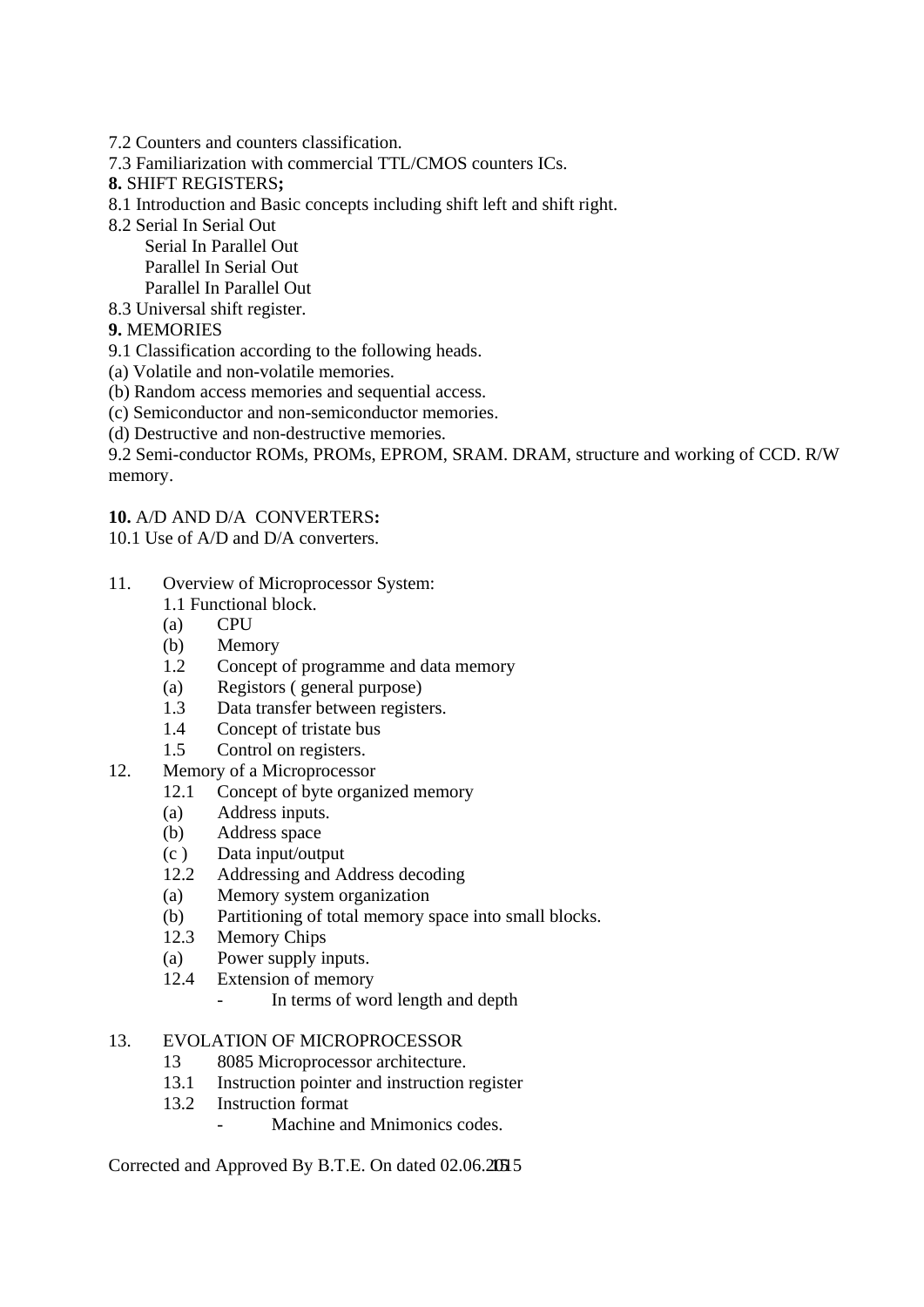- Machine and Assembly language
- 13.3 Instruction decoder and control action
- 13.4 Use of Airthematic Logic unit
	- Accumulator.
	- Temporary Register
	- Flag flip-flop to indicate overflow, underflow, zero result occurance
- 13.5 Timing and control circuit
	- Crystal and frequency range for CPU operation
	- Control bus to control peripherals.
- 14. Introduction of 8085 Microprocessor Overview of 8086 Microprocessor Evolution of Microprocessor , Register Structure , ALU, BUS organization , Timing and Control.

## **LIST OF PRACTICALS**

- 1. Identification of IC- nos, Pin- nos, IC types
- 2. To observe that logic Low and logic High do not have same voltage value in Input Output of logic gate.
- 3. Familiarisation and use different types of LEDs common anode and common cathode seven segment display.
- 4 Use of 7447 BCD to 7-segment decoder.
- 5 Verification of truth table for 2 input NOT, AND, OR, NAND, NOR, XOR Gates.
- 6 To construct a 4- bit even/odd parity generator/checker using XOR gates and to verify their truth tables.
- 7 Verification of truth table for half adder and half subtractor
- 8 Verification of truth table for full adder.
- 9 To construct a full adder circuit with XOR and NAND gates.
- 10 To verifiy the truth table for J-K, M/S and D type, R-S F/F.
- 11 To decode a 3 line to 8 line encode from 8 line to 3 line and to observe input and outputs.
- 12 Assembly language programming using 8085 trainer kit for the following programmes
- a. Two 8 bit addition of numbers
- b. Tow 8 bit subtraction of numbers
- c. Multiplication of two 8 bit numbers
- d. Addition of two 16 bit numbers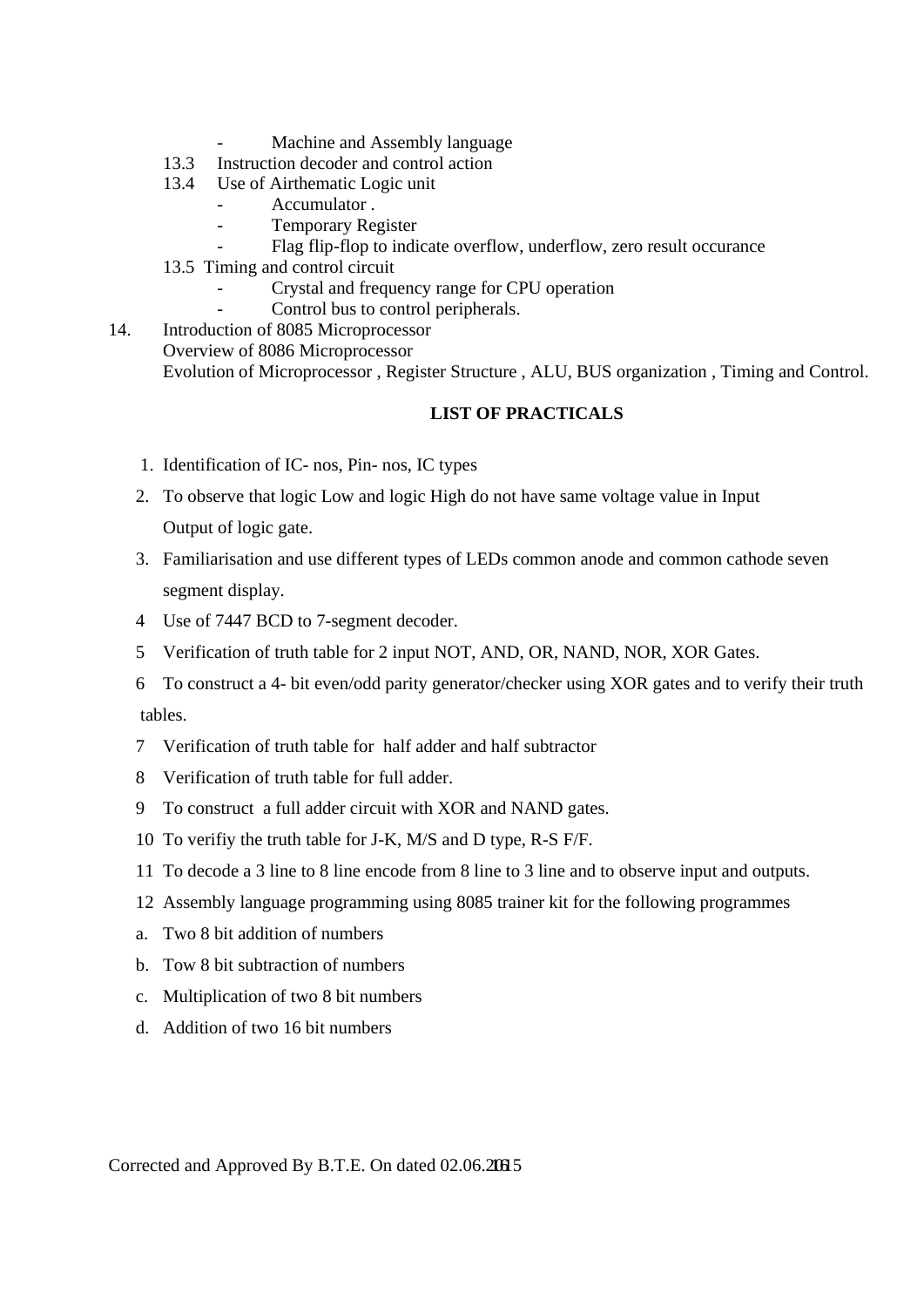### **1.4 OPERATING SYSTEM CONCEPTS**

| <b>S.NO.</b> | <b>Topics</b>         |    |  |
|--------------|-----------------------|----|--|
|              | Introduction          | 24 |  |
| 2            | Types of OS           | 20 |  |
| 3            | Disk Operating System | 24 |  |
| 4            | Windows               | 20 |  |
| 5            | <b>LINUX</b>          | 24 |  |

- 1. **INTRODUCTION :** Need of OS Function/ services of OS.
- 2. **TYPES OF OS :** Batch processing, Multi programming, Multitasking, Time sharing, Distributed, Network, Real time, Multi processor system and Parallel processor.
- 3. **DISK OPERATING SYSTEM :** Booting process of DOS, Purpose of Batch file, Internal and External commands, Disk related commands – FDISK, CHKDSK, SCAN DISK, DEFRAG, etc.
- 4. **WINDOWS :** GUI, ICON, Toolbar, working with files, Installation of new software, Control panel, Explorer, Accessories, Network neighbounhood, System tools, Recycle bin, Files and Directory management.

 **LINUX :** Structure, Kernel and Shell, Basic command, File system, VI editor.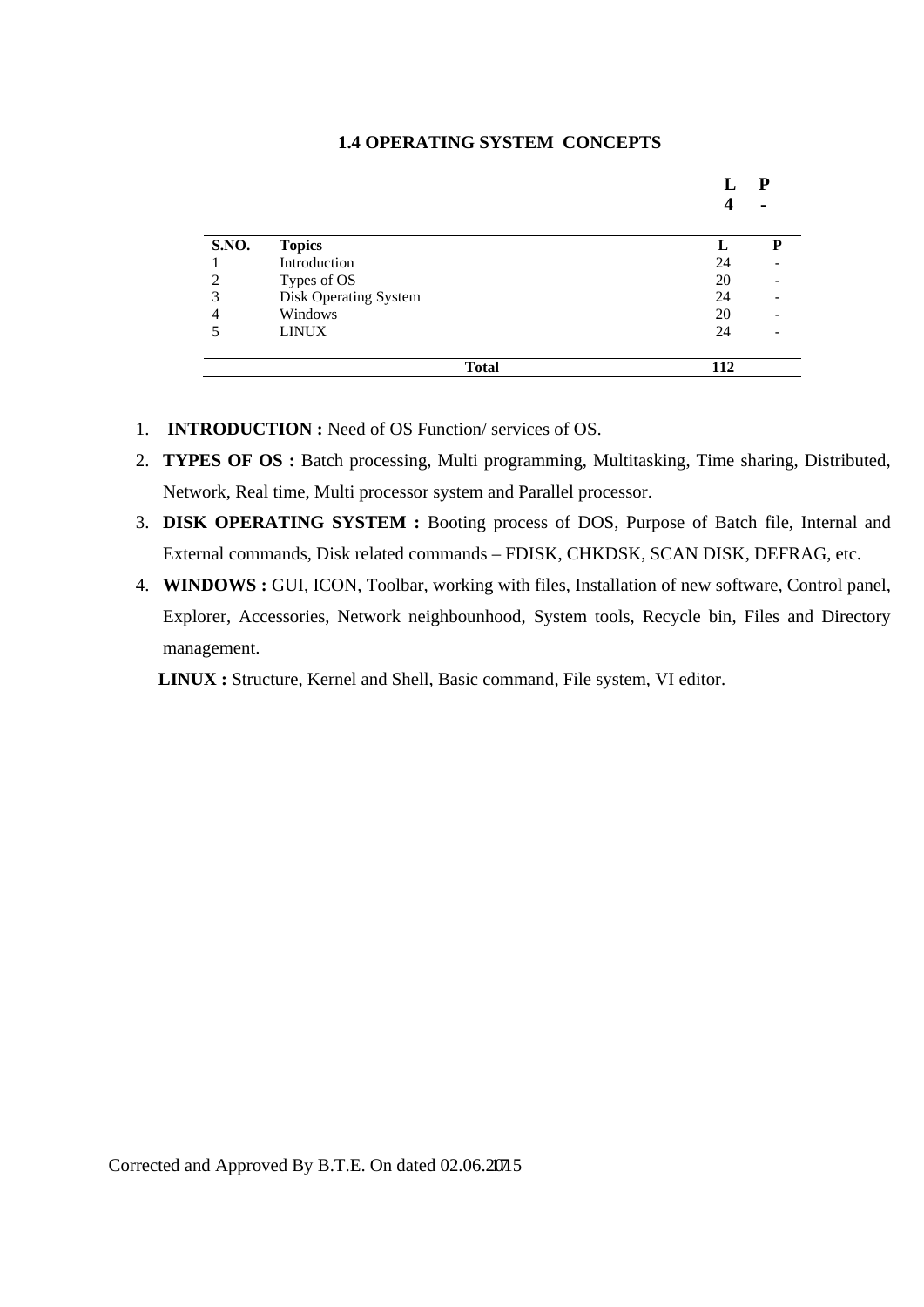**II Semester** 

### **2.1 COMPUTER HARDWARE & MAINTENANCE**

### **L P 10**

### **COMPUTER HARDWARE & MAINTENANCE LAB**

- 1. Study various mother boards- non-integrated, semi-integrated, integrated
- 2. Understand the mother board component
- 3. Familiarize the different types of expansion slot (ISA, EISA, PCI, AMR).
- 4. Study the expansion cards namely add-on-cords (audio, graphics, i/o, tv tuner, etc).
- 5. Study different types of switch mode power supply AT, ATX, NLX
- 6. Understand the power requirements for various components in a system
- 7. Study the different connectors and ports of a PC
- 8. Understand the various cables in a computer system
- 9. Familiarize the different types of memory modules.
- 10. Study various secondary storage- Floppy drive/Disk, Hard disk, Flash drive, CD.
- 11. Understand the internal structure of HDD, Floppy drive, CD drive.
- 12. Understand the procedure of assembling a computer system.
- 13. Study the various techniques for formatting
- 14. Familiarize the hard disk partitioning using different tools.
- 15. Study the procedure for installing operating system LINUX & Windows.
- 16. Familiarize the management of operating system components.
- 17. Exercise of DOS commands, UNIX, LINUX commands.
- 18. Study of various printers (Dot Matrix, Ink Jet, Laser, Multi Function).
- 19. Familiarize the interfacing of printers and installing driver software
- 20. Understand the interfacing, installation, working of various device such as Scanner, Projector, etc.
- 21. Understand the system Maintenance and trouble shooting.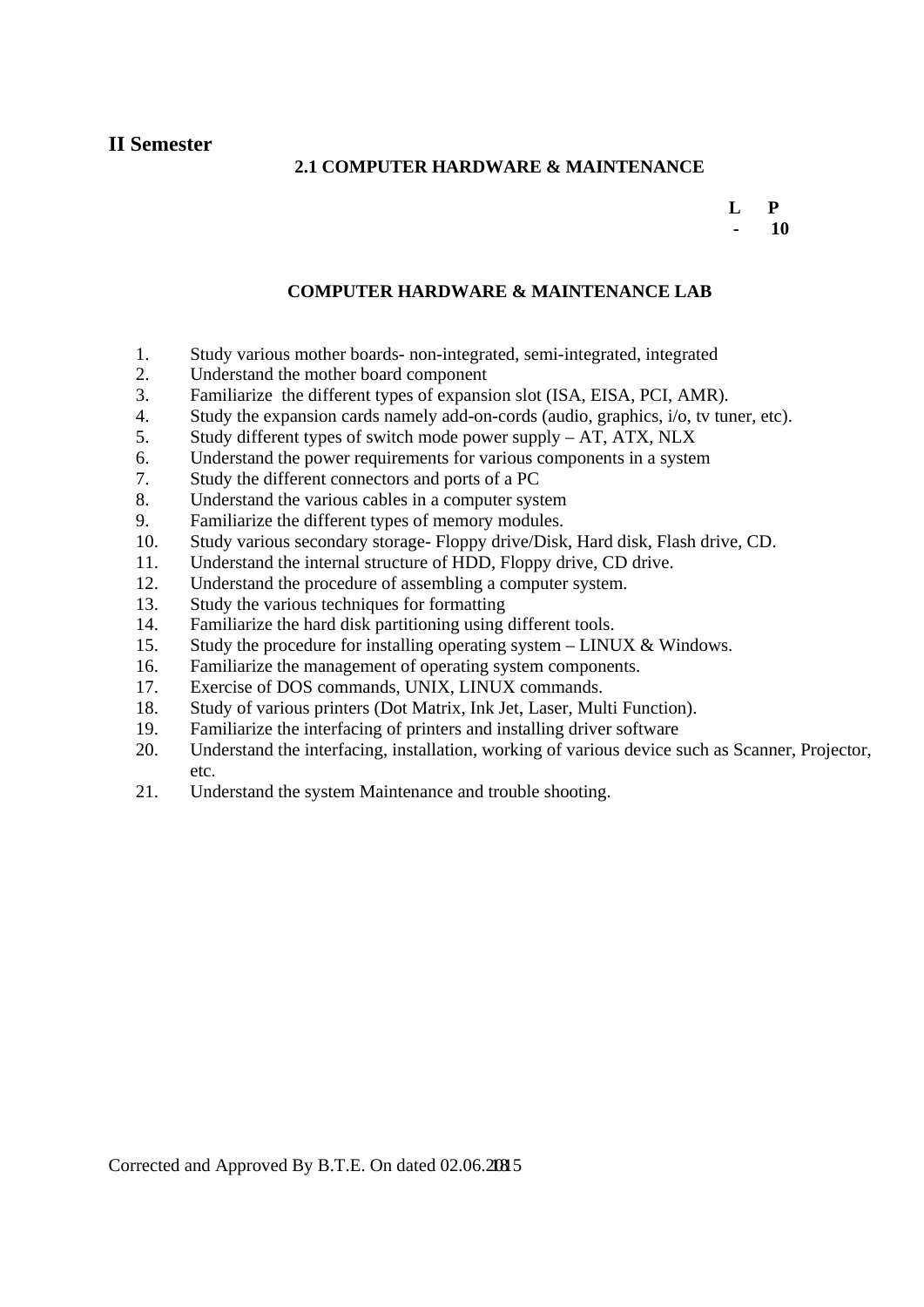|       |                                 |    | D  |
|-------|---------------------------------|----|----|
|       |                                 | 6  |    |
| S.NO. | <b>Topics</b>                   |    | P  |
|       | <b>Basic Data Communication</b> | 4  |    |
| 2     | Data Transmission               | 12 |    |
| 3     | <b>Transmission Media</b>       | 12 |    |
| 4     | Protocols & Architecture        | 8  |    |
| 5     | Data Link                       | 8  |    |
| 6     | <b>Local Area Network</b>       | 12 |    |
|       | Networking Devices              | 6  |    |
| 8     | Network Layer                   | 12 |    |
| 9     | <b>Transport Protocols</b>      | 5  |    |
| 10    | <b>Wide Area Networks</b>       | 5  |    |
|       | <b>Total</b>                    | 84 | 84 |

### **2.2. COMPUTER COMMUNICATIONS & NETWORKING**

1.**BASICS OF DATA COMMUNICATION :-**Introduction, Types of Data , Difference of Data & Information.

2. **DATA TRANSMISSION :** Analog Transmission, Digital Transmission. Five Components of data transmission, characteristics of data communication. Modes of data Transmission- Simplex Half duplex / Full Duplex. Synchronus & Asynchronus Data Communication. Types of Network-LAN,MAN,WAN, Modulation – AM, FM, PM, QAM, Modem Wavelength multiplexing- FDM, TDM, WDM.

3. **TRANSMISSION MEDIA :** STP (Shielded Twisted Pair), UTP (Unshielded Twisted Pair) ,Coaxial Cable, Cabling Standards for LAN using UTP Cable, How to do Crimping, Building Straight Through Cable and Cross Cables, Testing Cable Continuity.

 Twisted pair, Coaxial Cable, Optical Fibers, Wireless Transmission, Microwave, Radio Waves and their respective connectors, IEE standards.

4. **PROTOCOLS AND ARCHITECTURE:** OSI reference models, TCP/IP Protocol suit.

5. **DATA LINK CONTROL AND PROTOCOL:** Flow Control - Stop and Wait, Sliding window, Error Detection, parity & CRC, Error correction, humming code, HDLC.

6. **LOCAL AREA NETWORK :** LAN architecture, LAN topologies - Bus/Tree LAN, Ring LAN, Star LAN, Wireless LAN, Ethernet and Fast Ethernet (CSMA/CD), Token Bus, token ring and FDDI.

7. **NETWORKING DEVICES-** Hub, switch, Bridge, Routers, Repeaters, gateways, Modems.

8. **NETWORK LAYER-** Introduction , Routers, Routing Algorithms, Congestion, Sub networking and Class Less Inter Domain ( CCIDR),

Corrected and Approved By B.T.E. On dated 02.06.20015 NAT and PAT, Control algorithm, IP Addressing, DNS, Working of Internet- Web Server, Browser, HTTP, HTTPS, Web Services, Internet Architecture, IIS, Web Application.N/w Security – Cryptography.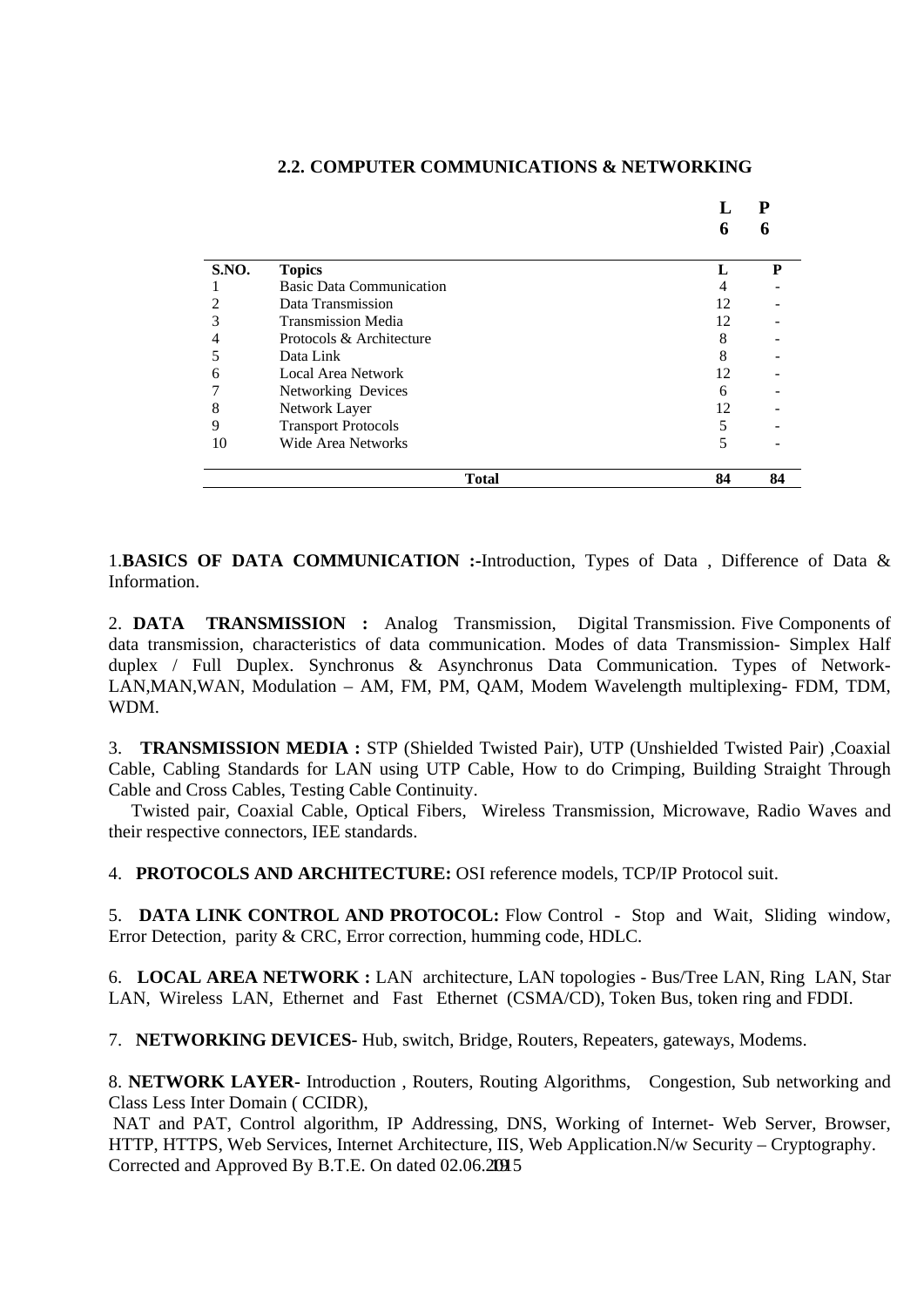### 9. **TRANSPORT PROTOCOLS:** Transport services, TCP, UDP.

## 10 **WIDE AREA NET WORKS:** WAN, Circuit switching, Packet switching, Frame relay, ATM, ISDN.

### **List Of Practicals**

- 1. To connect and built computers in different ways in a LAN ( Topologies-star, ring, bus, tree)
- 2. To connect and understand different network devices used in LAN- Hubs, Switches, Routers, Bridges, Repeaters, Gateways, Modems.
- 3. To study the constructional details of transmission media- co-axial cables, twisted pair cables, optical fiber cable.
- 4. To create network cable using RJ 45 connectors.
- 5. Connections of two hubs by creating cross over connections.
- 6. To install a network interface card ( NIC) and locate mac address of computer
- 7. To install TC/IP protocol and configure its advance property.
- 8. To Install network printer.
- 9. Installing IIS, making web server, web directory, connection via remote desktop, to know browsers.
- 10. To identify different problems and troubleshooting of network exm- no network, card problem, cable problem, IIS problem.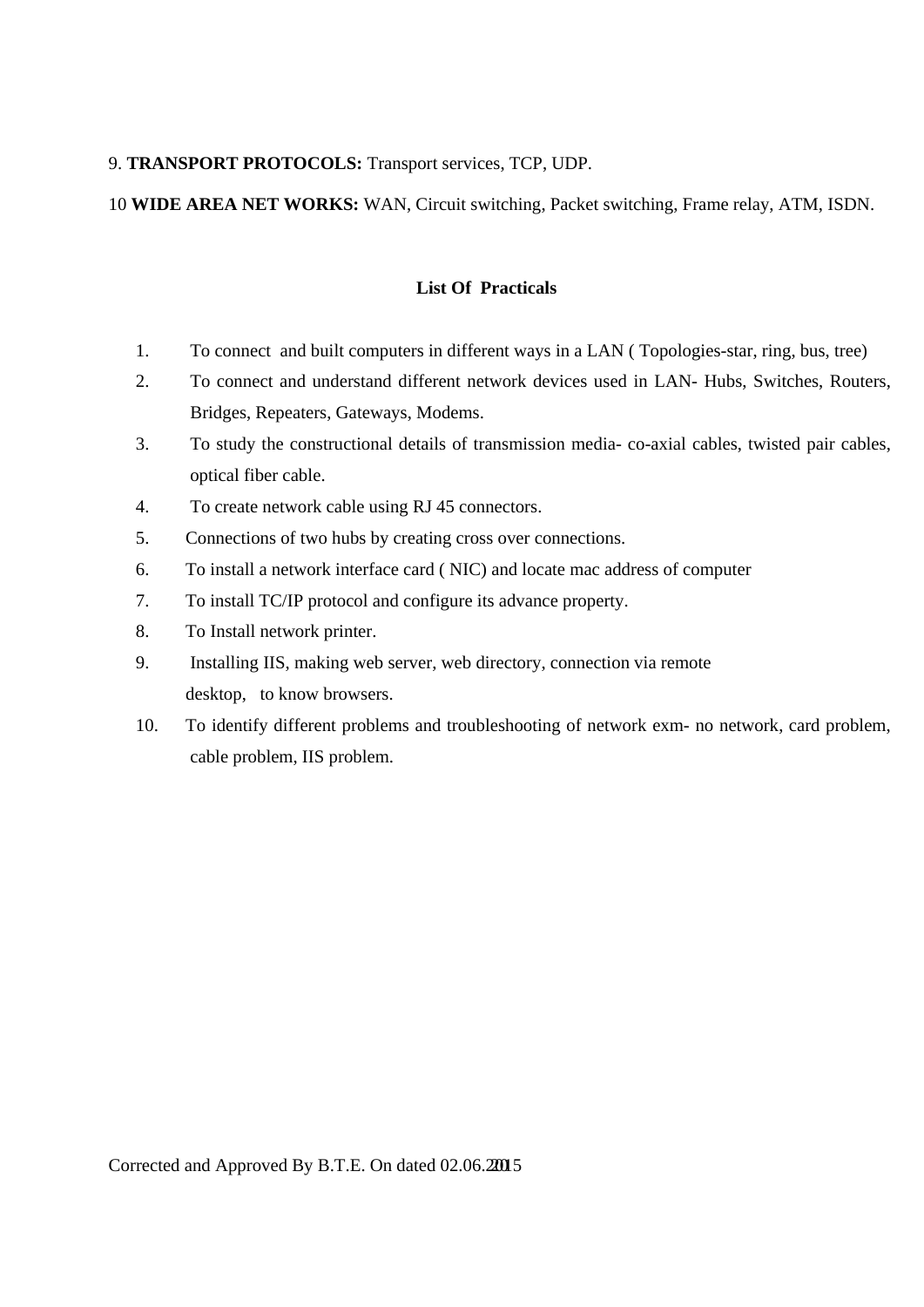## 2.3 NETWORK ADMINISTRATION

**L P** 

| <b>S.NO.</b> | <b>Topics</b>                                |    | D   |
|--------------|----------------------------------------------|----|-----|
|              | Introduction                                 | 15 |     |
|              | User & Group Managements                     | 10 |     |
|              | Domain User Account                          | 10 |     |
| 4            | Installing and Configuring Terminal Services | 10 |     |
|              | <b>Installing DNS</b>                        | 10 |     |
| 6            | Installing and Configuring DHCP              | δ  |     |
|              | Configuring & Implementing routing Services  |    |     |
|              | Planning implementing an OU structure        |    |     |
|              | Local and domain security policies           |    |     |
|              | <b>Total</b>                                 | 84 | 112 |

1.What is network administration and role of network administrator.

2. User & Group Managements, NTFS  $\&$  share permissions. Using device manager, Drivers signing  $\&$ signature verification. Managing Ports, Installing & Managing & configuring printers. Disk Management Tools & Tasks, File Systems, User Management. Installing Active Directory.

3. Domain user account, configuring user account properties. Domain groups. Viewing a user's effective permission. Creating and managing shares. Implementing files and folder NTFS & share permission, Special permission, inheritance. Implementing Shadow copies. Implementing and Managing the Distributed File system( DFS). Auditing Access to Resources.

4. Installing and Configuring Terminal Services. Managing servers remotely using terminal services ( Remote desktop). Backup restoring data.

5. Installing DNS. Implementing DNS in windows 2003 networks.

6. Installing and configuring DHCP. Monitoring and Managing Internet information services ( IIS 6.0) Remote Access server. Configuring & Implementing VPN. Configuring & Implementing Remote Access services.

7. Configuring & Implementing routing services. Configuring & implementing ICS. Active directory services. Implementing active directory services forest.

8. Planning implementing an OU structure. Implementing server roles. Restoring active directory.

9. Local and domain security policies. Working with group policy. Configuring the user environment by using group policy. Deploying software through group policy.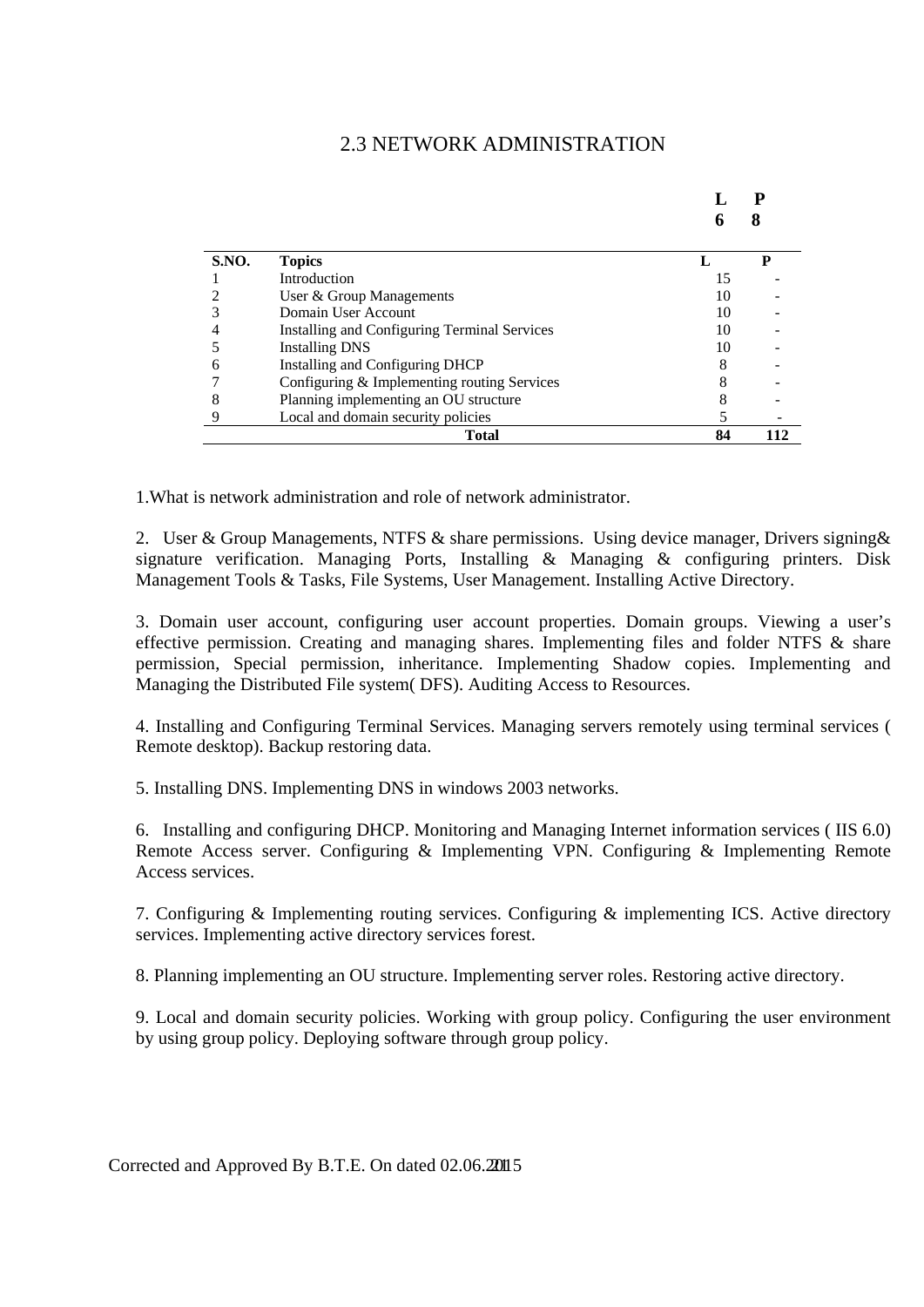## **List Of Practicals**

1.Installation & configuration of Windows 2000 professional.

2.Installation & configuration of Windows 2003 server.

3.Installing and Configuring Terminal Services

4.Installing DNS. Implementing DNS in windows 2003 networks.

5.Installing and configuring DHCP.

6.Configuring & Implementing routing services

7. Start and stop services of administration.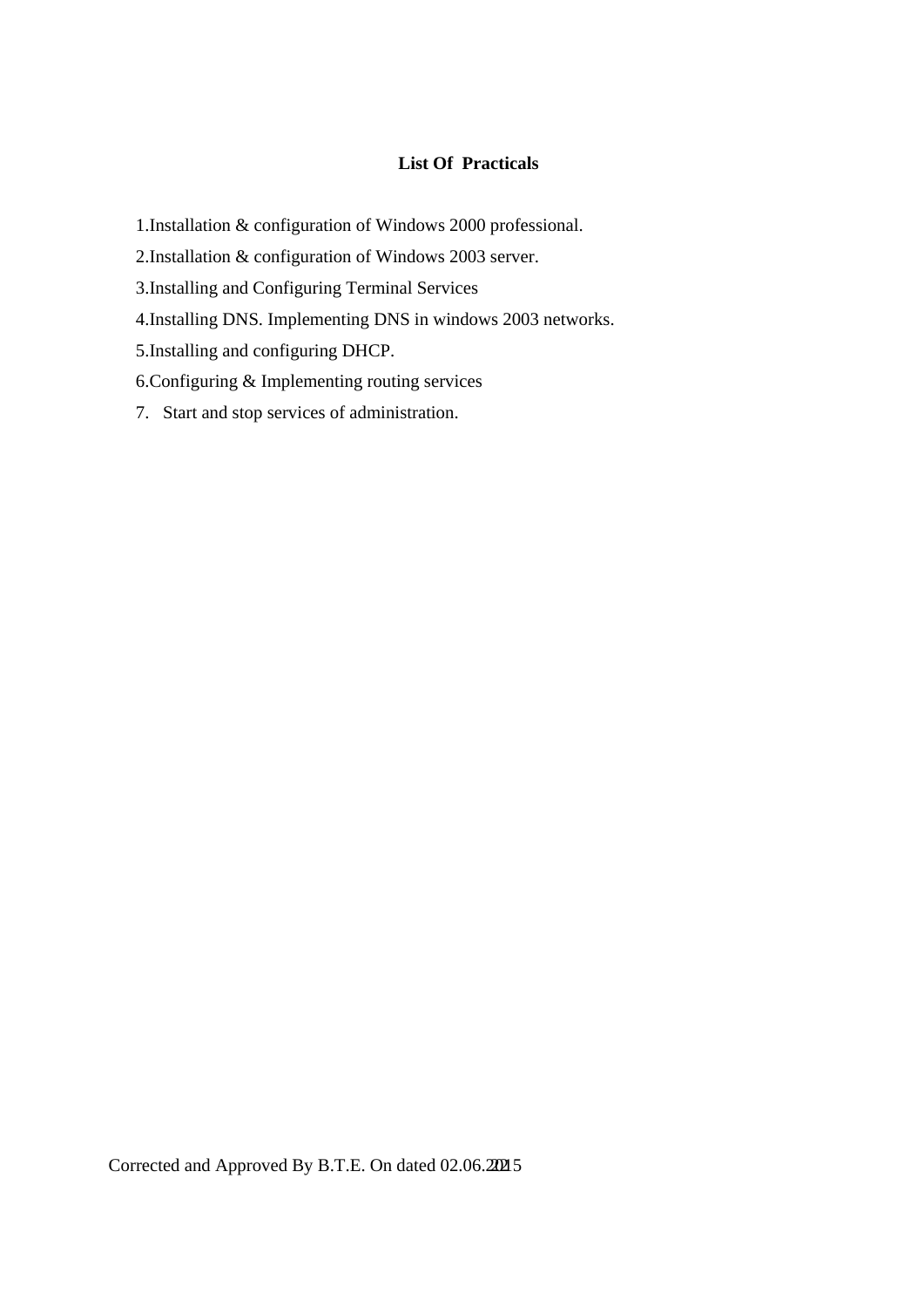## **2.4.PROJECT**

 **L P**   $- 12$ 

### GENERAL OBJECTIVE:

Purpose of the project work is :

( i ) To develop abilities of diagnosing problems.

( ii) To develop the abilities to :

(a) Make literature survey.

(b) Design/develop/frbricate/test simple circuits.

(c) Prepare documents for electronic work.

(d) Work as a team.

### 1. COMPUTER SCIENCE PROJECT (SW/HW):

 The student is expected to work on a project in consultation and acceptance with the instructor on either system software or hardware aspects related to industrial environment. The student is also expected to fabricate different cards used in PC, their testing and assembly of PC.

 The end targets for the project should be well defined and evaluation should place major importance on meeting these targets.

### 2. NETWORKING PROJECT

 The student is expected to work and learn from implementing an application software and study its functional and performance aspects and submit a report.

The evaluation must be based on the project report and the seminars.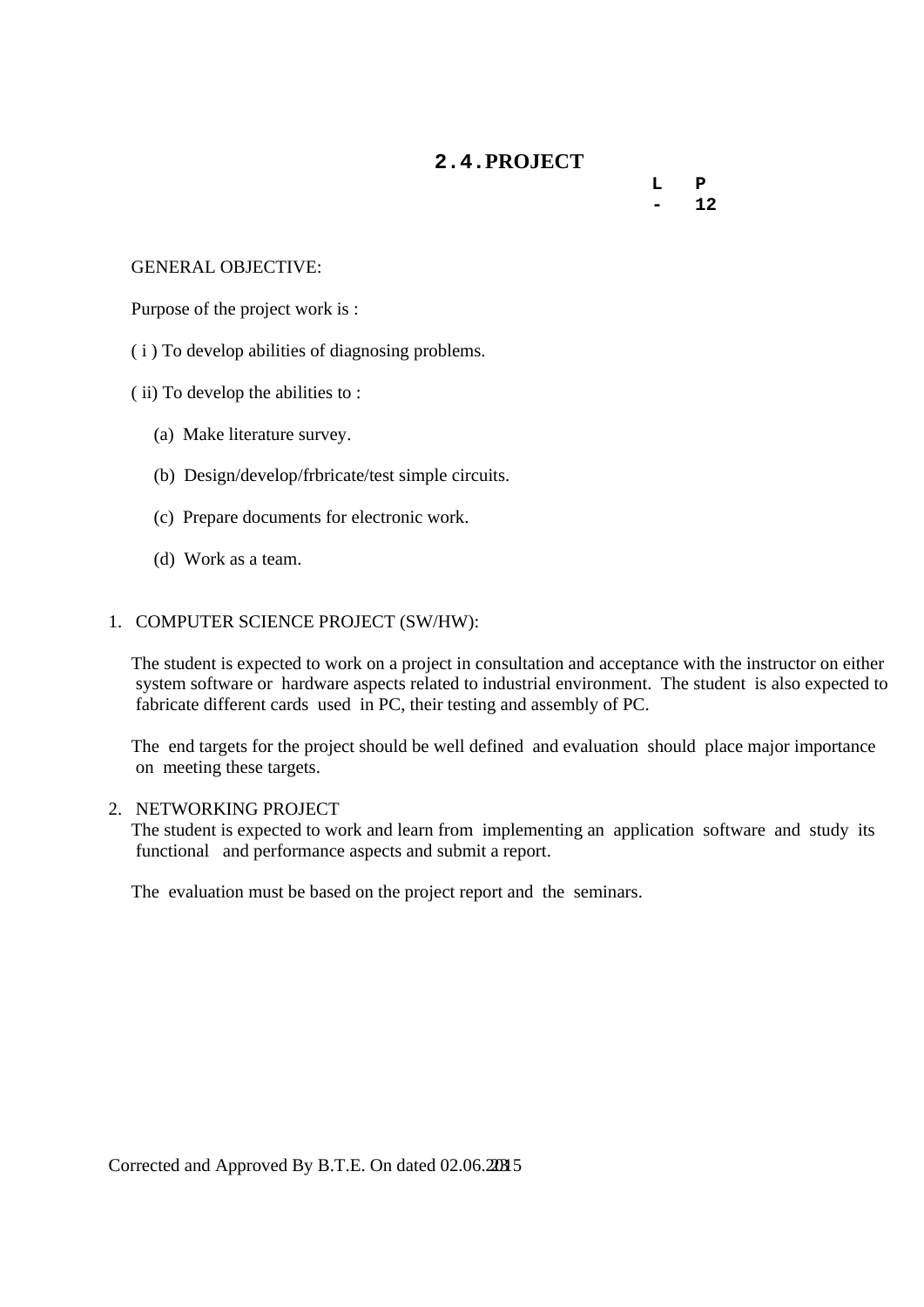## STAFF STRUCTURE

## Intake of the Course 60 Pattern of the Course SEMESTER SYSTEM

|     | Sl. No. Name of Post                | $N_{0}$                         |
|-----|-------------------------------------|---------------------------------|
| 1.  | Principal                           | $\mathbf{1}$                    |
| 2.  | H.O.D.                              | 1                               |
| 3.  | <b>Lecturer Electronics</b>         | $\mathbf{1}$                    |
| 4.  | Lecturer In Computer<br>Engineering | 3                               |
| 5.  | <b>Computer Programmer</b>          | $\mathbf{1}$                    |
| 6.  | Steno Typist                        | 1                               |
| 7.  | Accountant / Cashier                | 1                               |
| 8.  | Student / Library Clerk             | $\mathbf{1}$                    |
| 9.  | <b>Store Keeper</b>                 | 1                               |
| 10. | <b>Class IV</b>                     | 6                               |
| 11. | Sweeper                             | Part time as<br>per requirement |
| 12. | Chaukidar & Mali                    | As per<br>justification         |

Note :

- 1. Services of other discipline staff of the Institute may be utilized if possible
- 2. Qualifications of Staff : as per service rule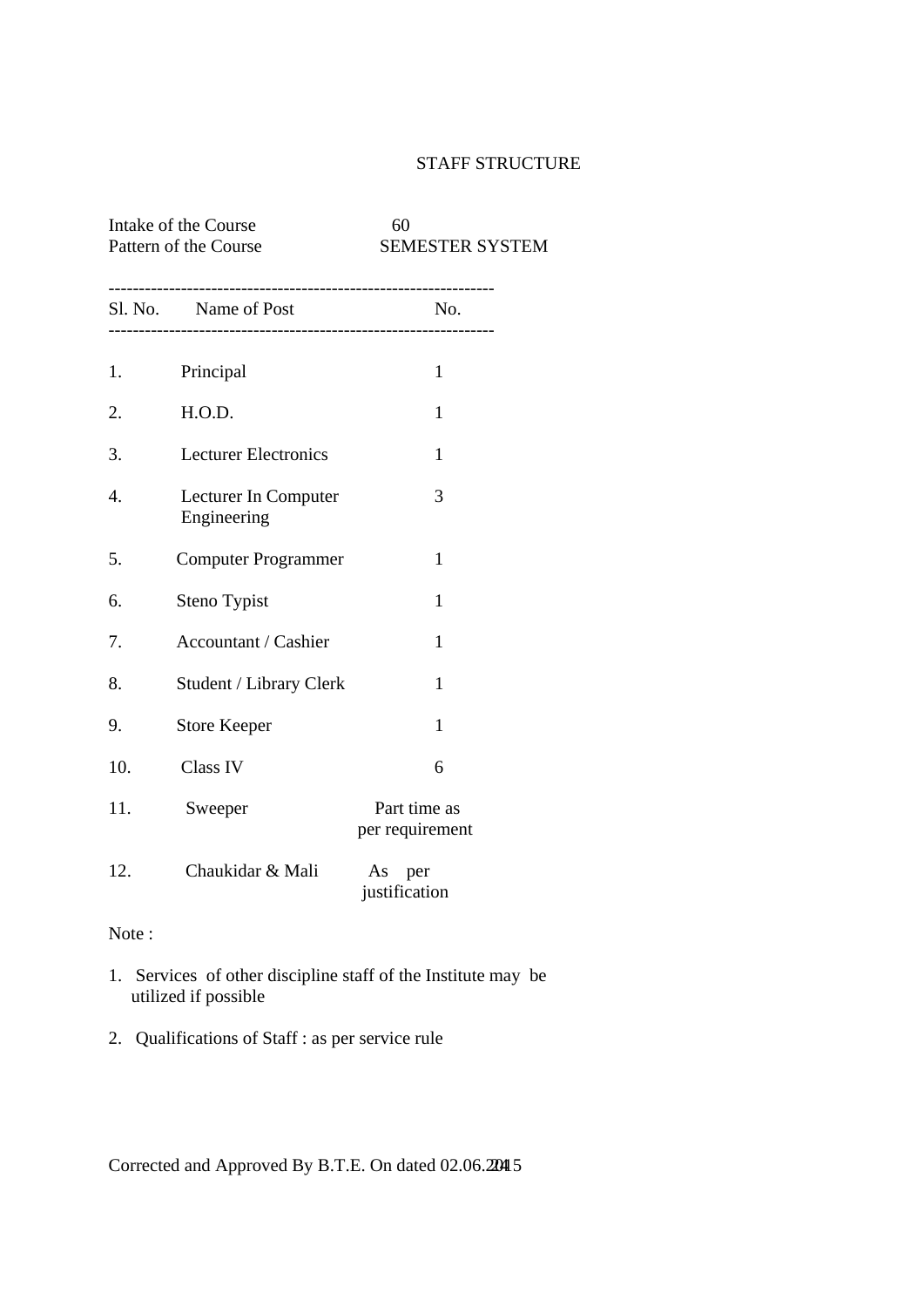# **SPACE REQUIREMENT**

## [A] ADMINISTRATIVE BLOCK

| Sl. No. Details of Space                 | Floor Area |
|------------------------------------------|------------|
|                                          | Sq. metres |
| Principal's Room<br>1.                   | 30         |
| 2.<br><b>Confidencial Room</b>           | 10         |
| 3.<br>Steno's Room                       | 6          |
| 4.(a) Office including Drawing           |            |
| Office                                   | 80         |
| (b) Record Room                          | 20         |
| 5.<br><b>Staff Room</b>                  |            |
|                                          |            |
| $(a)$ Head 1                             | 15         |
| (b) Lecturer 10 sq.m./ Lect.             |            |
| for 4 Lecturers                          | 40         |
|                                          |            |
| 6.<br>Library and Reading room           | 150        |
|                                          |            |
| 7.<br><b>Store</b>                       | 100        |
|                                          |            |
| 8.<br><b>Students Common room</b>        | 80         |
|                                          |            |
| 9.<br>Model Room                         | 90         |
|                                          |            |
| 10.<br>LRDC In Academic Block            | 100        |
|                                          |            |
|                                          | 75         |
| 11.<br>Seminar Room (One)                |            |
|                                          |            |
| <b>ACADEMIC BLOCK</b><br> B              |            |
|                                          |            |
| Detail of Space<br>Sl.No.                | Floor Area |
|                                          | Sq.m.      |
|                                          |            |
| Class Room - One<br>1.                   | 60         |
| 2.<br>Electronic Laboratory-One          | 120        |
| 3.<br>Digital Electronics &              |            |
| Microprocessor Lab-One                   | 120        |
| Electronics Workshop & EIM Lab-One<br>4. | 120        |
| 5.<br>Computer H/w & Project Lab-One     | 120        |
| Computer Centre (Air Cond.<br>6.         | 120        |
| Glass Partition and Special type pvc     |            |
| flooring and false ceiling),             |            |
| <b>Two Computer Centers</b>              |            |
|                                          |            |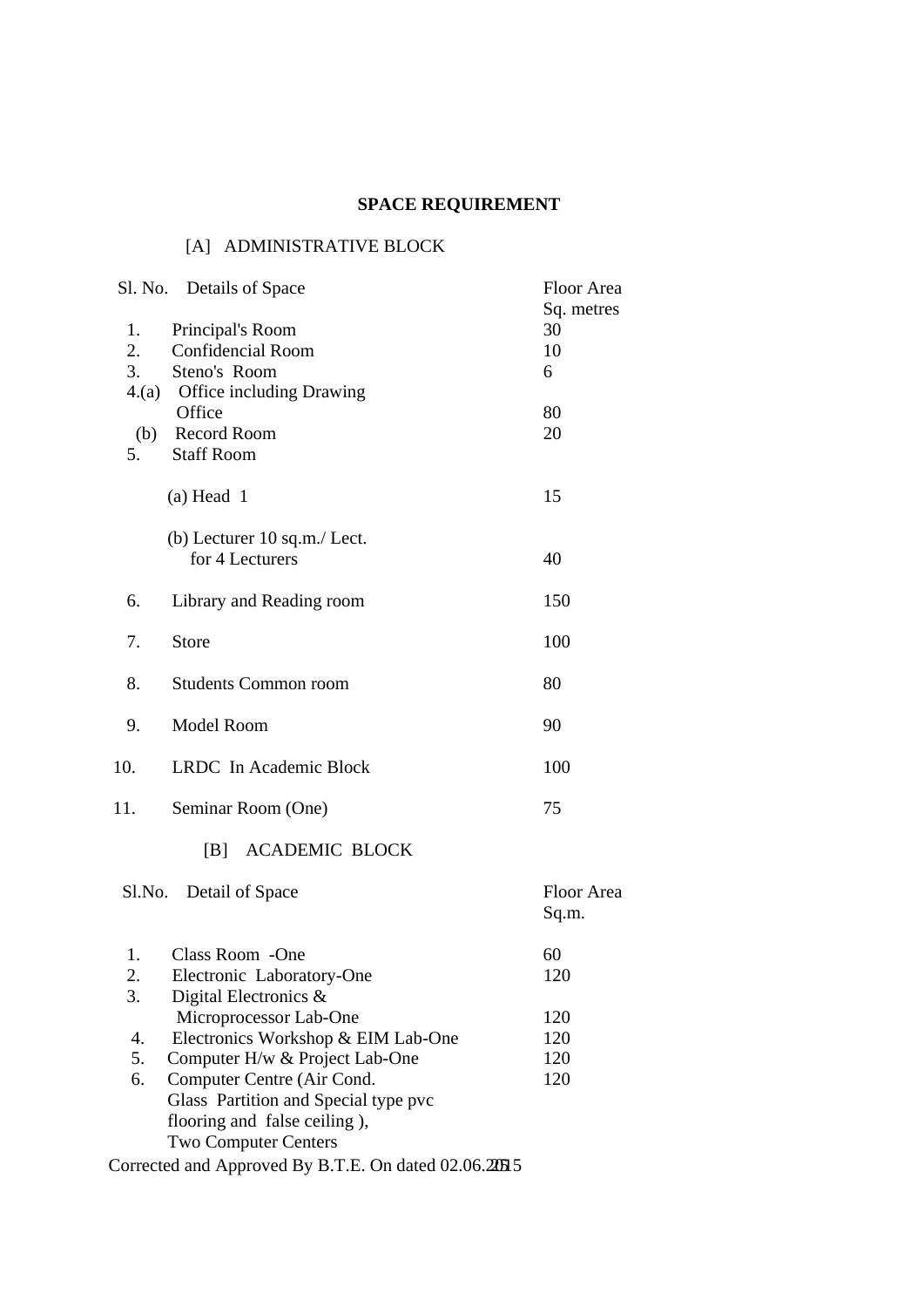For Space of 60 Sq. m

## **[D] STUDENT'S AMINITIES**

| Hostel                       | 40 % of Strength of Students |
|------------------------------|------------------------------|
| 2. Cycle Stand               | 50 % of Strength of Students |
| 3. Canteen and Tuck shop     | $50$ Sq.m                    |
| 4. N.C.C. Room               | $70$ Sq.m                    |
| 5. Dispensary                | $40$ Sq.m                    |
| 6. Guest Room(Attached Bath) | $45$ Sq.m                    |
| incuding kitchen & store     |                              |
|                              |                              |

## [E] STAFF RESIDENCES

|    |                                    | Sq.m  |
|----|------------------------------------|-------|
|    | 1. Principal                       | 100   |
|    | 2. Head of the Department          | 100   |
| 3. | Lecturer                           | 320   |
|    | 4. Non teaching $&$ Supporting $&$ | 480   |
|    | staff                              |       |
|    | Class IV                           | 1 R.U |

Priorty to be given in following order

(1)

- a. Administrative Building
- b. Labs
- c. Over head Tank
- d. Boundary Wall
- e. Principal Residence
- f. Forth Class Quarters (2/3)

(2)

- a. Hostel
- b. Students Aminities

(3)

Residences of employee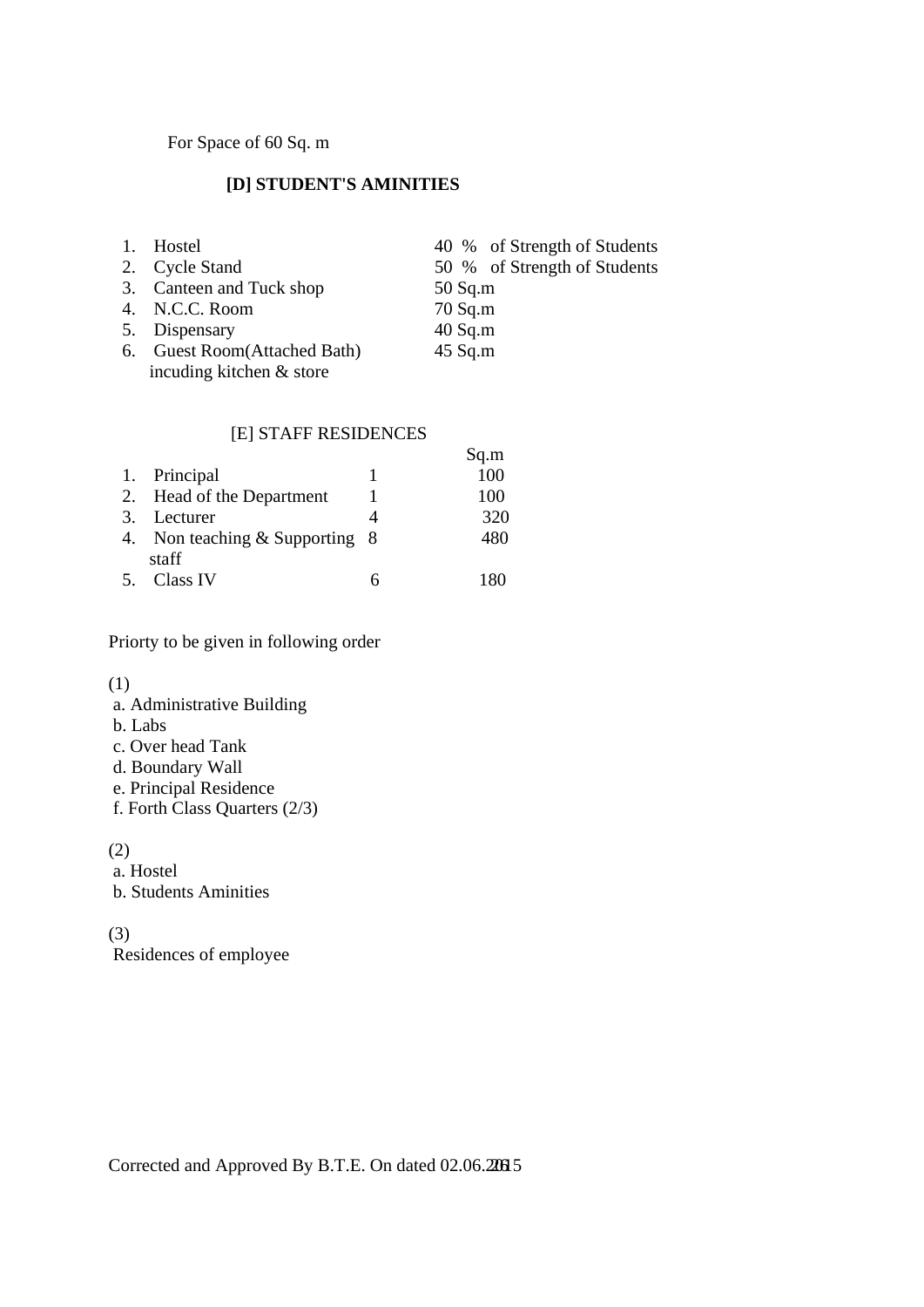#### **COMPUTER CENTRE**

S.No. DESCRIPTION  $QTY$ . APPROX. COST in Rs.)<br>02 Server 1,20,000 1. Core-2 Quad Processor, 4GB RAM, 1 GB SATA HDD, 19"TFT MONITOR,WLAN, OS-Windows 2007/2008/Latest Version 2- General Desktop Computer-Intel i5 60 Node 36,00,000 or Higher, 2GB RAM,320 GB SATA HDD, 17" TFT/ LCD/LED Monitor, DVD Writer, Multi Media Kit with Speaker & Microphone Key Board - Multimedia Mouse - Optical Scrool or Latest 32 Bit PCI ETHERNET CARD(10/100) Mbps Internal Modem, Pen Drive 16GB Pre loaded Windows 2007/2008/Latest Pre loaded latest Anti Virus with Life time Subscription,licence media and manual with UPS 660 VA **OR** OR Computer of latest Specification 3. Lap Top (Latest Version) 04 Rs 250000 With damage warranty & 3 hrs. backup battery 4. Software :(With Licence) LS i. ORACLE 11i/My SQL 5.5 or Latest Windows based 30 USERS) & Development (Latest) ii. VISUAL STUDIO (professional 2012) iii. MS OFFICE 2010 iv. COMPILER -'C',C++, JAVA-7 v. Unix & Linux -Red Hat/UBUNTU/Fedora orlatest with licence for 30 users vi. Page Maker, Corel Draw( full package),Adobe Reader, Adobe Dream WeaverCS6,Flash Photoshop,Net Beams Personal Web Server, HTML, IIS. vii. Tally.ERP9 3. Hardware 2012 2020 12:00 12:00 12:00 12:00 12:00 12:00 12:00 12:00 12:00 12:00 12:00 12:00 12:00 12:00 12:0 i. Switch-32 Port 02 ii. Router 02<br>iii. Hub 04 04(08 Port)<br>02 iv. Ext.Modem 02<br>v. Wireless N/W Adaptor 02 v. Wireless N/W Adaptor vi. Series Access Point 02 vii. Scribs noods is seen.<br>
vii. LAN cable meter 05<br>
viii. LAN cable analyzer 05 viii. LAN cable analyzer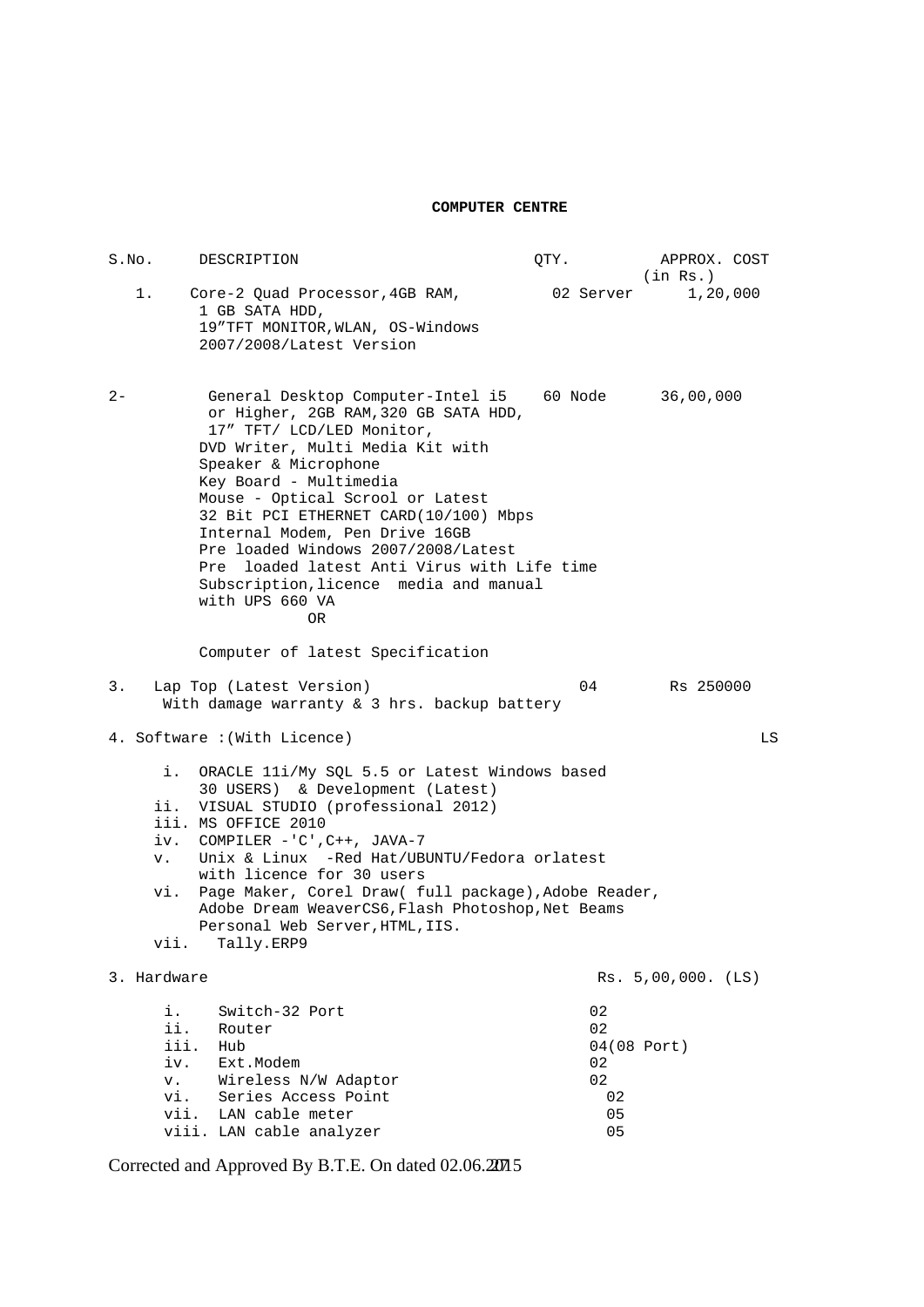|       | ix.<br>LAN trainer board                                               | 05                             |
|-------|------------------------------------------------------------------------|--------------------------------|
|       | DATA communication trainer board<br>$x_{\rm A}$                        | 05                             |
|       | Crimping Tool<br>xi.                                                   | 15                             |
|       | And all other accessories related to Networking.                       |                                |
| 4.    | Scanner- Flat Bed A4/Auto lighter                                      | 02<br>Rs 20000.00              |
|       | (bit depth 48)                                                         |                                |
| 5.    | 132 Column 600 CPS or faster                                           | 02<br>Rs 50000.00              |
|       | 9 Pin dot matrix printer with                                          |                                |
|       | 500 million character head<br>life                                     |                                |
| б.    | Laser Jet-A4, All In One 20 page per min(2 Each) 04                    | Rs. 10000.00                   |
| 7.    | Desk Jet-A4, Photo Smart(2 Each)                                       | Rs 40000.00<br>04              |
| $8$ . | 5 KVA on line UPS with minimum                                         | 04<br>Rs 800000.00             |
|       | 30 miniute battery backup along                                        |                                |
|       | with sealed maintenance free                                           |                                |
|       | batteries. Provision for connecting                                    |                                |
|       | external batteries with network                                        |                                |
|       | connectivity. (For 2 Labs)                                             |                                |
| 9.    | Air Conditioner 1.5<br>Split<br>tones                                  | 08<br>Rs. 350000.00            |
|       | capctity with ISI mark alongwith                                       |                                |
|       | electronic voltage stablizer with                                      |                                |
|       | over voltage and time delay circuit                                    |                                |
| 10.   | Room preparation and furniture                                         | LS                             |
| 11.   | 19" rack, 24-port switch, connector RJ-45<br>Cat-6 cabling for network | LS Rs 100000.00                |
| 12.   | 2 KVA Inverter Cum UPS                                                 | 02<br>Rs 60000.00              |
| 13.   | Digital Camera latest version                                          | 01<br>Rs 20000.00              |
| 14.   | Fire Extinguisher (2 Kg.)                                              | 04<br>Rs 15000.00              |
| 15.   | Fire Extinguisher (5 Kg.)                                              | 04<br>Rs 25000.00              |
| 16.   | Vaccum Cleaner                                                         | 02<br>Rs 25000.00              |
| 17.   | LCD Projector 3000 lumen with all accessories 02                       | Rs 350000.00                   |
| 18.   | Pen drive 16 GB                                                        | 10 <sup>°</sup><br>Rs 10000.00 |
| 19.   | DVD writer External                                                    | 02<br>Rs 10000.00              |
| 20.   | HDD External 500 GB                                                    | 02<br>Rs 15000.00              |
| 21.   | PDA (Latest Configuration)                                             | 02<br>Rs 15000.00              |
| 22.   | Broadband For Internet (Speed Min. 8mbps)                              | 04<br>LS                       |
| 23.   | USB Modem                                                              | 02 <sub>o</sub><br>Rs 8000     |
| 24.   | Generator 15 KVA Water Coolent                                         | 01<br>Rs. 450000.00            |
|       |                                                                        |                                |

NOTE : All the above items should be equally distributed in the 2 computer centres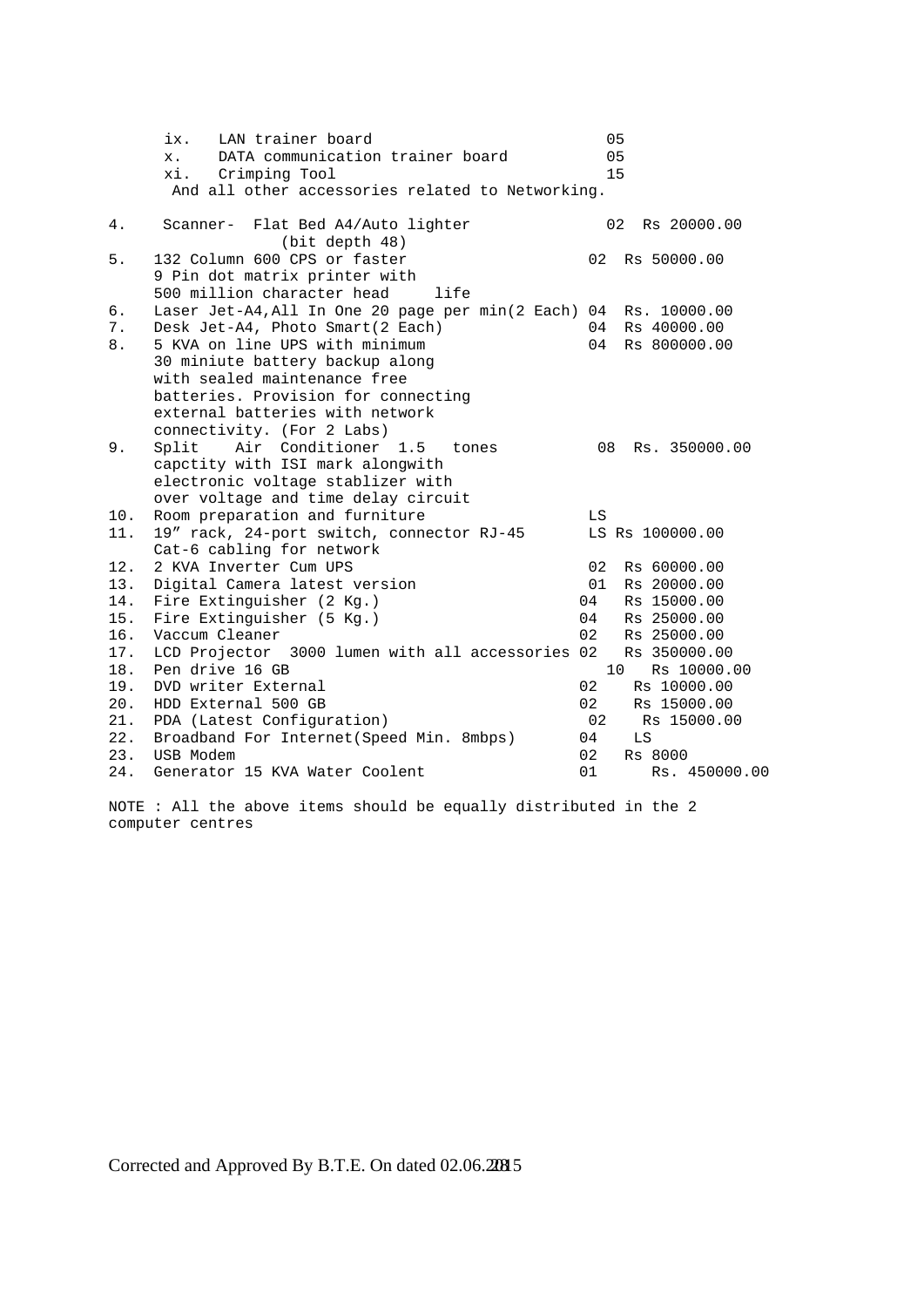| S.No. | Descirption                                         | Qty.     | Approximate Cost. |
|-------|-----------------------------------------------------|----------|-------------------|
| 1     | Digital Multimeter $3\frac{1}{2}$ to $4\frac{1}{2}$ | 15       | Rs. 55,000.00     |
|       | digit, 1000volt D.C.2 mega ohm                      |          |                   |
|       | range, Resistance, capacitance,                     |          |                   |
|       | freq., diode, transistor,                           |          |                   |
|       | continuity testing, AC/DC change                    |          |                   |
| 2     | Power Supply                                        | 15       | Rs. 50,000.00     |
|       | Regulated/transistorized 0-30 volt                  |          |                   |
| 3     | Intel i5 or higher                                  | 15       | Rs. 10,00,000.00  |
|       | Processor                                           |          |                   |
|       | 2 GB RAM, 320 GB HDD,                               |          |                   |
|       | or Higher,                                          |          |                   |
|       | CD/DVD Drive                                        |          |                   |
| 4     | Printer (600 cps)                                   | 03       | Rs. 2,00,000.00   |
|       | a) Dot Matrix                                       | each     |                   |
|       | b) Desk Jet                                         |          |                   |
|       | c) Laser                                            |          |                   |
|       |                                                     |          |                   |
| 5     | Constant Voltage                                    | 5        | Rs. 50,000.00     |
|       | Transformer                                         |          |                   |
| 6     | PC Card Sets                                        | 5        | Rs. 50,000.00     |
|       | (One Mother Board,                                  |          |                   |
|       | 4 Cards)                                            |          |                   |
| 7     | Spike Booster,                                      | 15       | Rs. 20,000.00     |
|       | LAN Tester                                          |          |                   |
|       |                                                     |          |                   |
| 8     | Trainer Board                                       | $05$ set | Rs. 5,00,000.00   |
|       | i-To demonstrate assembly                           | оf       |                   |
|       | & working of multimedia                             | each     |                   |
|       | computer system                                     | board    |                   |
|       | ii- To study mother board                           |          |                   |
|       | with different chip set                             |          |                   |
|       | and processor                                       |          |                   |
|       | iii-To study Hard Disk                              |          |                   |
|       | (SATA/IDE)                                          |          |                   |
|       | iv-To Study construction                            |          |                   |
|       | & working of TFT/LCD/LED                            |          |                   |
|       | monitor                                             |          |                   |
|       | v- To study dot-matrix,                             |          |                   |
|       | Ink Jet, Laser Jet printer                          |          |                   |
| 9     | Tool Kit                                            | 15       | Rs. 75,000.00     |

### HARDWARE MAINTENANCE & PROJECT LAB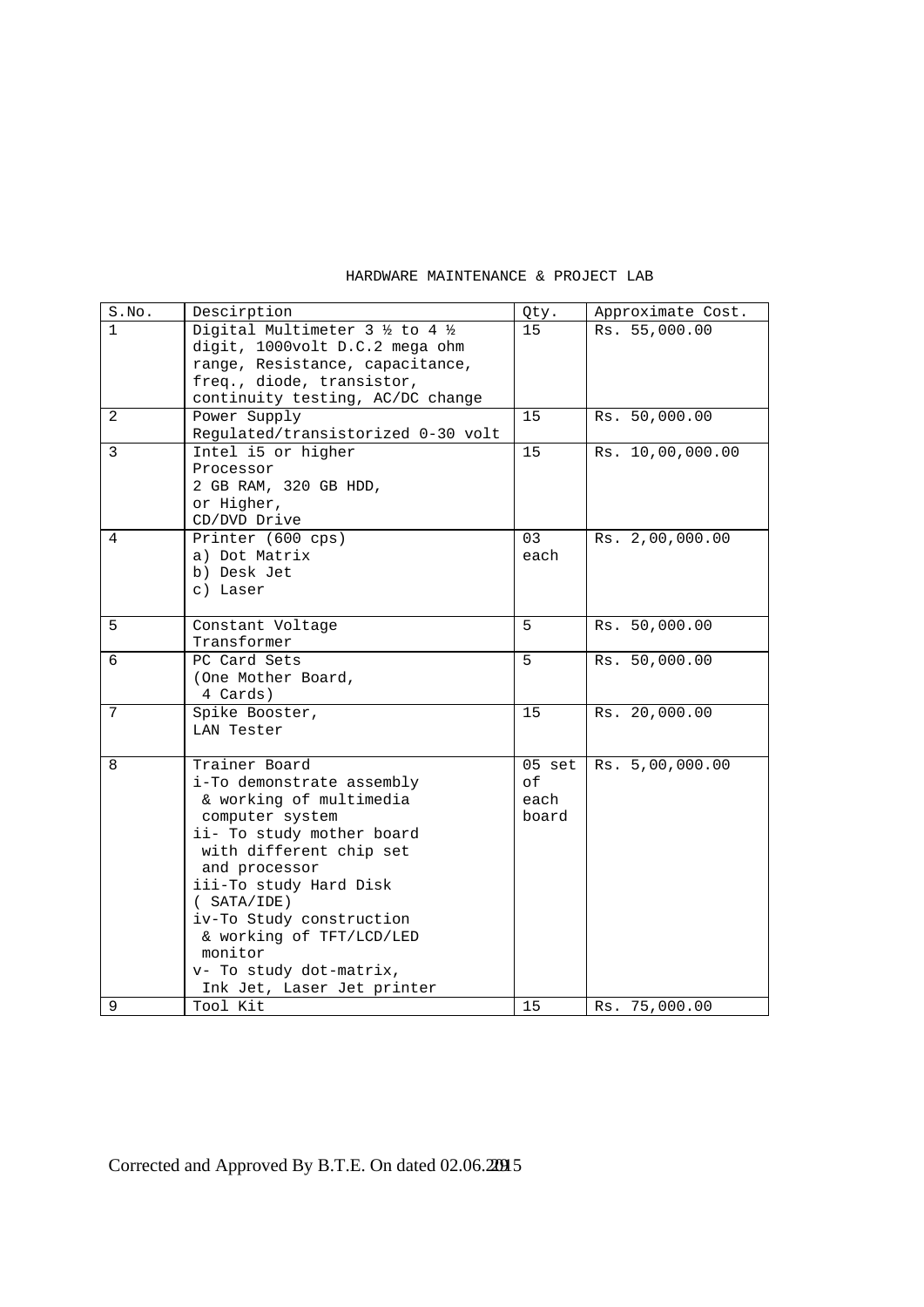#### ELECTRONICS LABORATORY

#### 1Basic Electronic Lab.

| S.NO.   | Name of the Equipment/<br>Board/Kit Etc.                                                 | Elex.<br>Components&<br>& Devices .<br>Lab.<br>------------ |                | Rate per  <br>Piece | Total Cost |              |
|---------|------------------------------------------------------------------------------------------|-------------------------------------------------------------|----------------|---------------------|------------|--------------|
|         |                                                                                          | Intake<br>30                                                | 60             | In Rs.              | 30         | Intake<br>60 |
| $1$ .   | Auto Oscillator                                                                          | $\overline{a}$                                              | $\overline{4}$ | 2000                | 4000       | 8000         |
| $2$ .   | Multimeter, 20 K. Ohm per volt<br>Sensitivity, q 1% accuracy d.c<br>voltage 2500 v. max. | $\overline{a}$                                              | $\overline{4}$ | 1000                | 2000       | 4000         |
| 3.      | Digital Elex. multimeter.                                                                | $7\phantom{.0}$                                             | 12             | 3000                | 2100       | 36000        |
| 4.      | Regulated Power Supply 0-30 V,<br>$0.5/1$ Amps.                                          | 5                                                           | 10             | 2000                | 10000      | 20000        |
| $5.$    | Dual Power Supply 0-30 V, 1Amps                                                          | 2                                                           | 4              | 2500                | 5000       | 10000        |
| б.      | Power Supply 0-300 Volt                                                                  |                                                             |                |                     |            |              |
| 7.      | $C.R.O. (0-10 MHz)$                                                                      | $\overline{a}$                                              | $\overline{4}$ | 10000               | 20000      | 40000        |
| $\,8$ . | Dual Trace C.R.O. (0-10 MHz)                                                             | $\mathbf{1}$                                                | 3              | 15000               | 15000      | 45000        |
| 9.      | R.F.Signal Generator                                                                     |                                                             |                |                     |            |              |
| 10.     | Function Generator                                                                       |                                                             |                |                     |            |              |
| 11.     | A.C. Millivolt Meter (Elex.)                                                             |                                                             |                |                     |            |              |
| 12.     | Out Put Audio Power Meter<br>215 K - 20 K & 1 MW - 10 MW                                 |                                                             |                |                     |            |              |
| 13.     | A.C. Milliammeter/A.C. Micro-<br>meter & A.C. Millivoltmeter<br>(Suitable range)         | $\overline{4}$                                              | 8              | 500                 | 800        | 4000         |
| 14.     | D.C. Voltmeter /D.C. Milliamme-<br>ter/D.C. Micrometer (suitable<br>range)               | 20                                                          | 40             | 500                 | 4000       | 20000        |
| 15.     | Decade Resistance Box<br>(Different ranges)                                              |                                                             |                |                     |            |              |
| 16.     | Decade Capacitor Box                                                                     |                                                             |                |                     |            |              |
| 17.     | (Different range)<br>Decade Inductance Box                                               |                                                             |                |                     |            |              |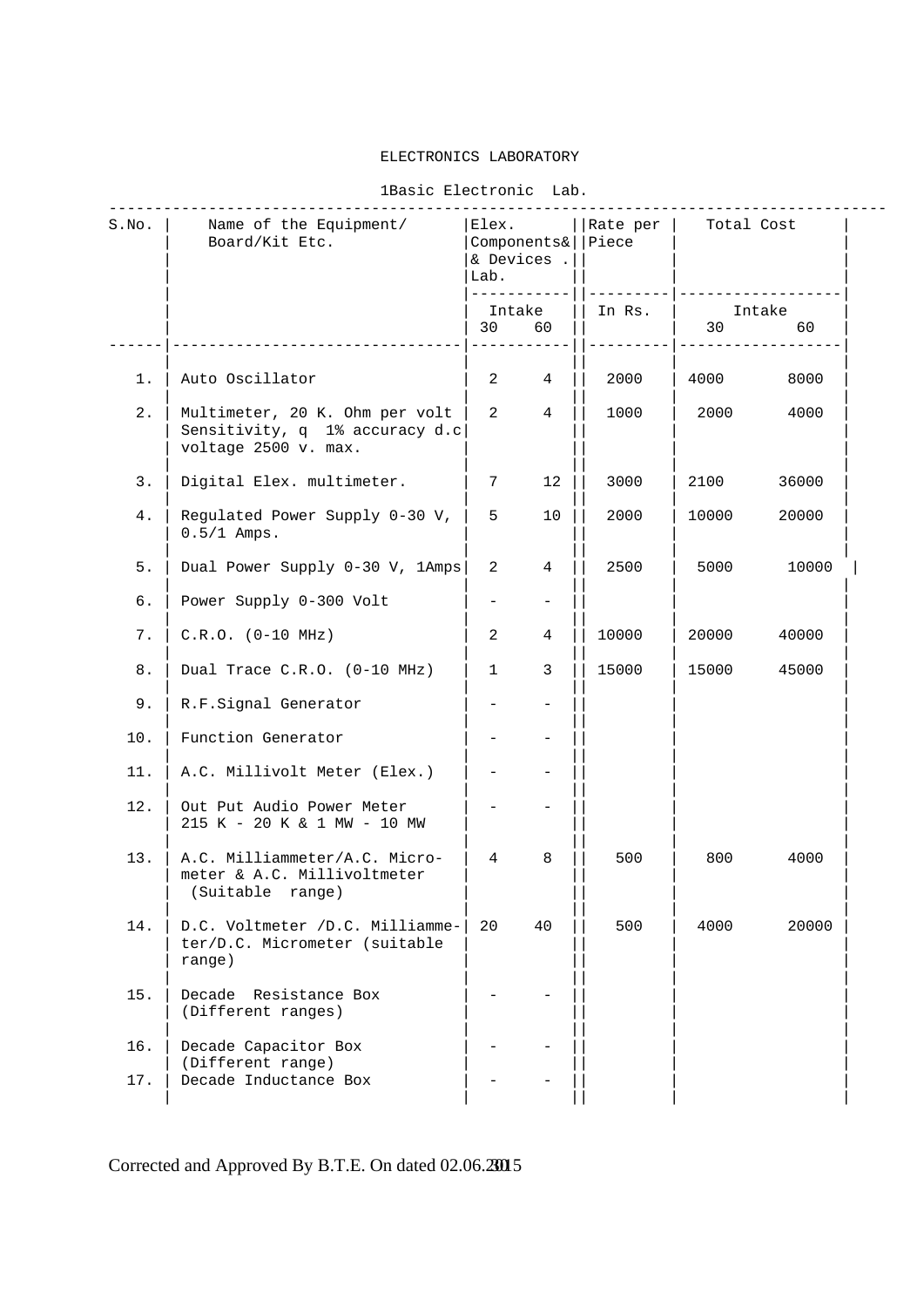| 18. | Different Transducers :<br>pressure type, thermo couple,<br>LVFT, Opto pick electromagnetic<br>pick up; Thermal relay, ultra-<br>sonic pick up and potentiometer<br>etc. including strain gauge |                |    |  |  |
|-----|-------------------------------------------------------------------------------------------------------------------------------------------------------------------------------------------------|----------------|----|--|--|
| 19. | Experimental Kit/<br>Teaching Modules/<br>Training boards/<br>Learning kits. of relevant<br>subject.                                                                                            | 30             | 60 |  |  |
| 20. | Component Storage rack                                                                                                                                                                          | $\overline{2}$ | 4  |  |  |
| 21. | Consumable Items                                                                                                                                                                                | LS             | LS |  |  |
| 22. | Miscellaneous                                                                                                                                                                                   | LS             | LS |  |  |
|     |                                                                                                                                                                                                 |                |    |  |  |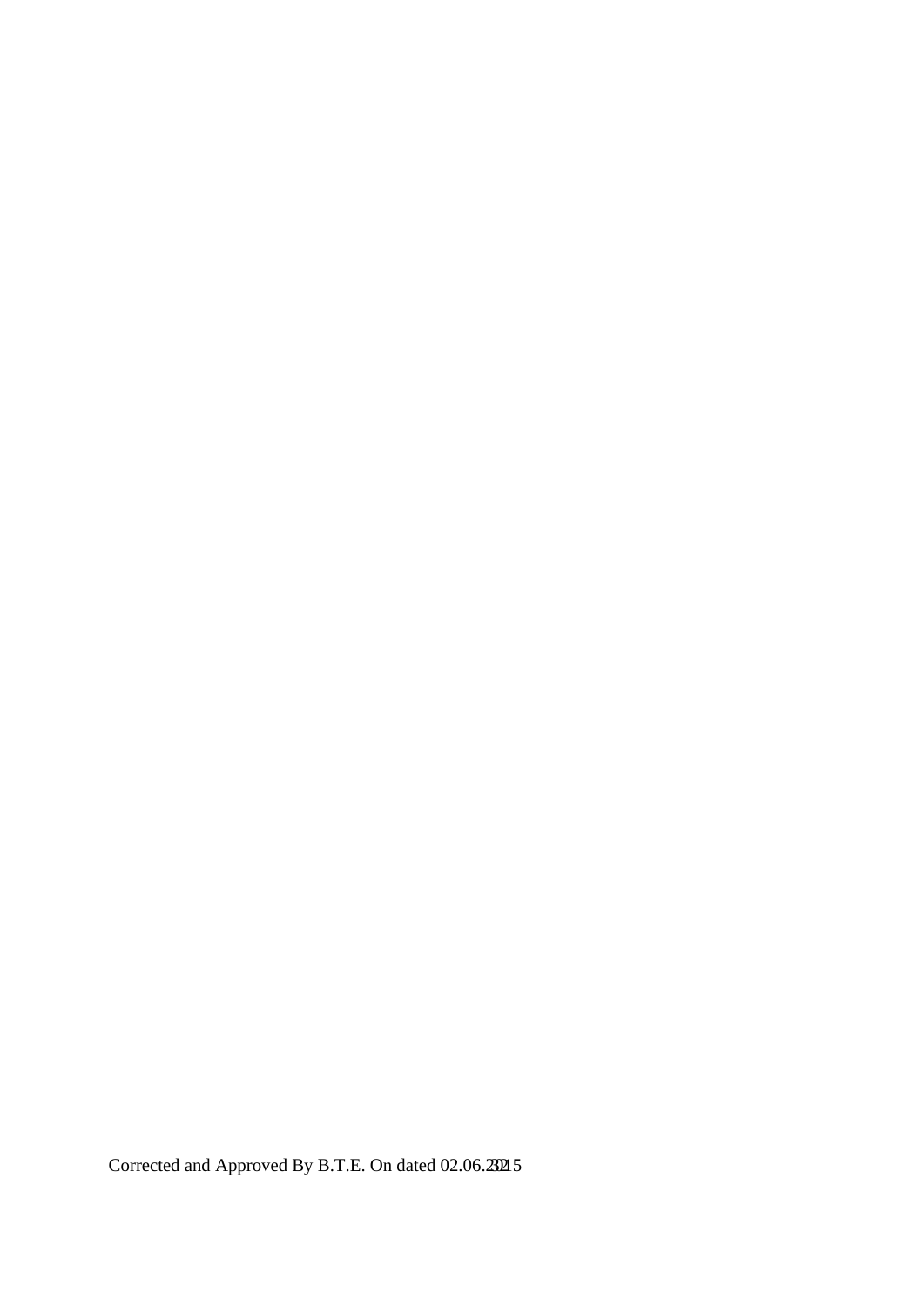Fundamentals of Digital Electronics & Microprocessor Lab

| S.NO. | Name of the Equipment/<br>Board/Kit Etc.                                                                                                       |              | Principles Micropro-<br>of Digital cessors &<br>Eltx. Lab. Applicat- | ion Lab.     |                          |                | Total           | ded                    |                   | Total No. Rate per<br>Recommen- Piece | Total Cost                |       |  |
|-------|------------------------------------------------------------------------------------------------------------------------------------------------|--------------|----------------------------------------------------------------------|--------------|--------------------------|----------------|-----------------|------------------------|-------------------|---------------------------------------|---------------------------|-------|--|
|       |                                                                                                                                                | 30           | Intake<br>60                                                         | 30           | Intake<br>60             | 30             | Intake<br>60    |                        | Intake  <br>30 60 | @ Rs.                                 | Intake<br>30 <sup>2</sup> | 45    |  |
|       |                                                                                                                                                |              |                                                                      |              |                          |                |                 |                        |                   |                                       |                           |       |  |
| 1.    | CRO dual trace with delayed<br>time base, 25 MHz or higher<br>band width.                                                                      | 1            | 2                                                                    |              | $\sim$                   | $\mathbf{1}$   | 2               | $1 \quad \blacksquare$ | $\overline{a}$    | $25000$                               | 25000                     | 50000 |  |
| 2.    | CRO dual trace 15 MHz.                                                                                                                         | $\mathbf{1}$ | 2                                                                    |              | $\overline{\phantom{0}}$ | 1              | 2               | $\mathbf{1}$           | 2                 | 15000                                 | 15000                     | 30000 |  |
| 3.    | CRO dual trace 10 MHz.                                                                                                                         | 2            | 2                                                                    | $\mathbf{1}$ | 2                        | 3              | $4\overline{ }$ | 3                      | 4                 | 10000                                 | 30000                     | 40000 |  |
| 4.    | Multimeter, 20 K Ohm/volt<br>sensitivity, 1% accuracy in<br>D.C. voltage range, Max. D.C.<br>voltage range 2500 V, A.C Curr-<br>ent.           | 2            | $\overline{3}$                                                       |              | $\overline{\phantom{a}}$ | 2              | $\overline{3}$  | 2                      | 3                 | 2500                                  | 5000                      | 7500  |  |
| 5.    | Multimeter, Digital hand held<br>3 1/2 digit, 0.3% accuracy<br>1000 V D.C. and 20 m ohm res-<br>istance range protected<br>against transients. | 2            | $\mathcal{E}$                                                        | $\mathbf{1}$ | 2                        | $\overline{3}$ | 5               | 3                      | 5                 | 2000                                  | 6000                      | 10000 |  |
| б.    | Logic Probe                                                                                                                                    | 15           | 30                                                                   | 5            | 10                       | 20             | 25              | $ 20\rangle$           | 30                | 300                                   | 6000                      | 9000  |  |
| 7.    | Logic board/trainer including<br>+5 Volt, 1Amp q 15 V, 0.3 Amp.<br>power supply and bread board<br>and flexible leads.                         | 10           | 14                                                                   | $\equiv$     | $\equiv$                 | 10             | 14              | 10                     | 14                | 3500                                  | 35000                     | 49000 |  |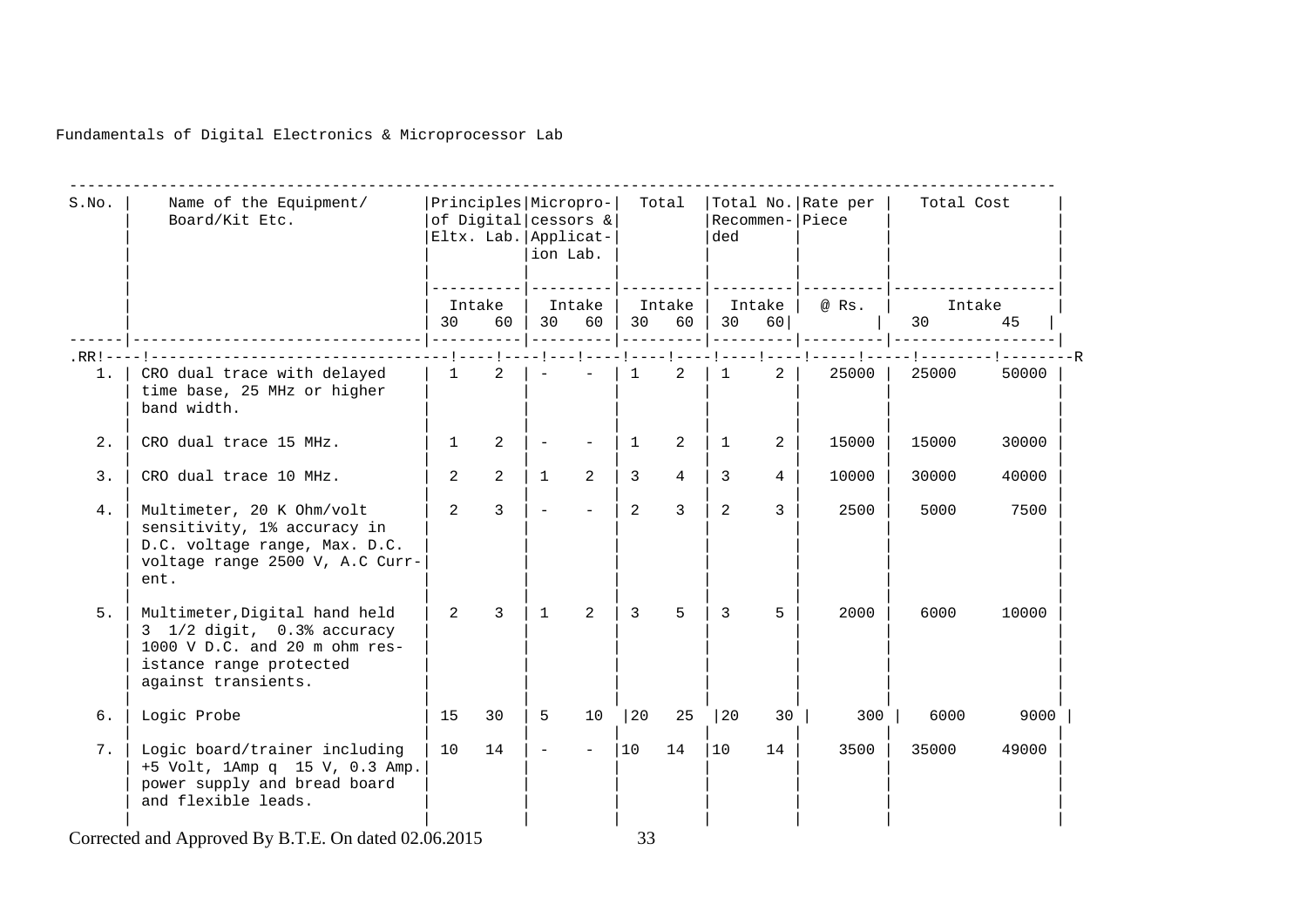| 8.  | Microprocessor trainer kits<br>with 8085 system (EC 85 or<br>similar).       |    |    | 8  | 10 | 8  | 10 | 8  | 10 | 8000 | 64000 | 80000 |
|-----|------------------------------------------------------------------------------|----|----|----|----|----|----|----|----|------|-------|-------|
| 9.  | Component rack 144 tray (small)<br>& 24 large tray.                          | -2 | 2  |    |    | 3  |    |    |    | 5000 | 15000 | 15000 |
| 10. | Consumable material such as<br>components ICs, resistors<br>transistors etc. | LS | LS | LS | LS | LS | LS | LS | LS |      | 50000 | 60000 |
| 11. | Miscellaneous                                                                | LS | LS | LS | LS | LS | LS | LS | LS |      | 40000 | 45000 |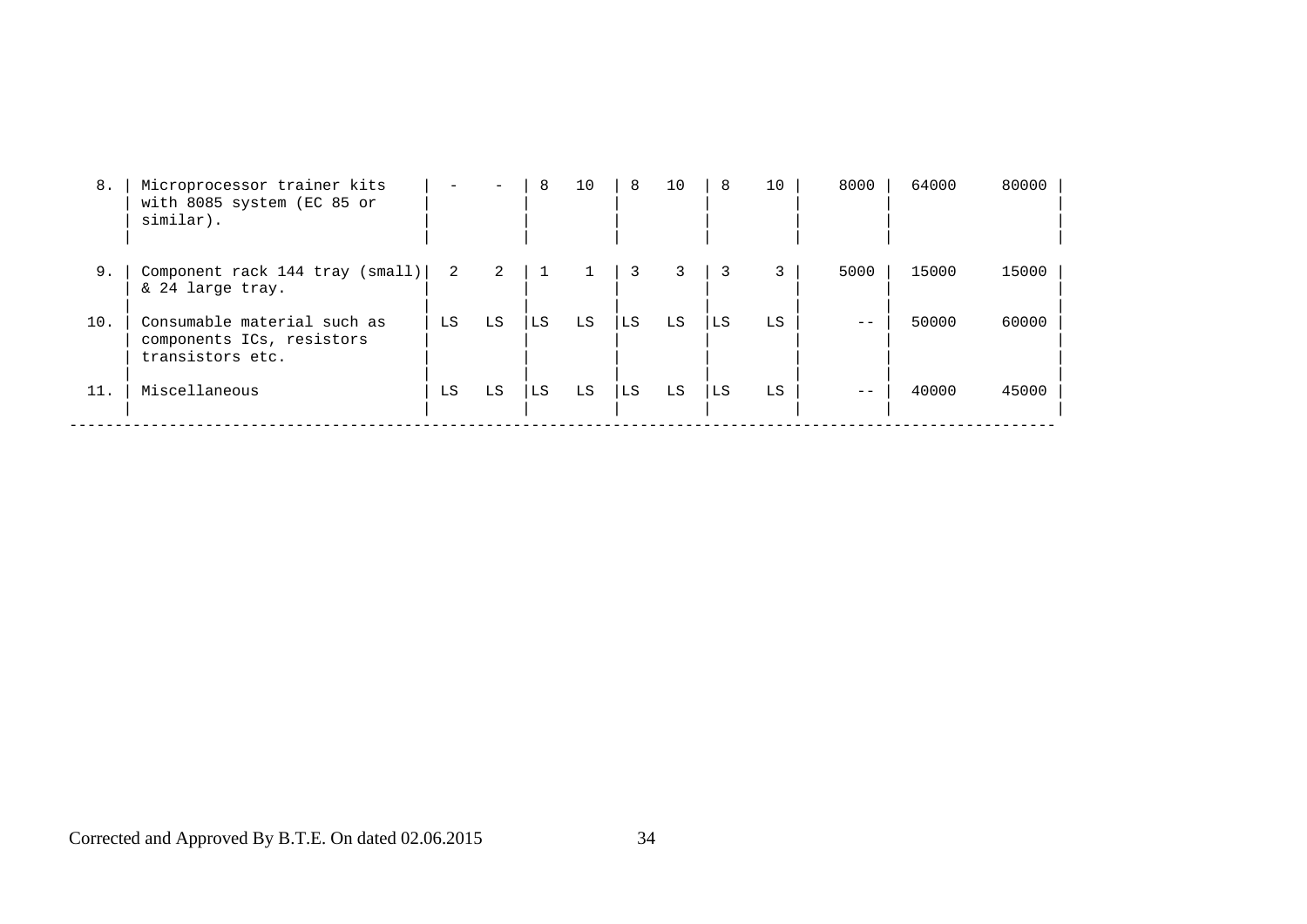#### 4.ELECTRONICS WORKSHOP

#### 5.ELECTRONIC INSTRUMENTS AND MEASUREMENTS LAB

| S.NO. | Name of the Equipment/<br>Board/Kit Etc.            | Electron-<br>ics Work-<br>Shop |               | nics<br>Inst. & | Electro-<br>Measurem<br>ents Lab | Total           |                 | ded            |                 | Total No. Rate per<br>$Recommend -   Piece$ | Total Cost   |       |
|-------|-----------------------------------------------------|--------------------------------|---------------|-----------------|----------------------------------|-----------------|-----------------|----------------|-----------------|---------------------------------------------|--------------|-------|
|       |                                                     | Intake<br>30                   | 45            | 30 45           | Intake                           | 30              | Intake<br>45    | 30             | Intake<br>45    | In Rs.                                      | Intake<br>30 | 45    |
| $1$ . | D C Voltmeter (1K/2K/10K/20K<br>Ohm per Volt)       |                                |               | $\overline{4}$  | $\overline{4}$                   | $\overline{4}$  | $\overline{4}$  | $\overline{4}$ | $4^{\circ}$     | 200                                         | 800          | 800   |
| 2.    | Gen.purpose multimeter                              | $\overline{a}$                 | 3             | $\overline{2}$  | 3                                | $\overline{4}$  | 6               | 3              | $\overline{4}$  | 1000                                        | 3000         | 4000  |
| 3.    | Electronic multimeter                               | $\overline{2}$                 | $\mathcal{L}$ | $\overline{3}$  | $\overline{4}$                   | 5               | $7\overline{ }$ | 3              | 5               | 2500                                        | 7500         | 15000 |
| 4.    | IC regulated power supply<br>$0-15$ V; 1 A          | $\mathbf{1}$                   | $\mathbf{1}$  | $\overline{2}$  | 3                                | $\overline{3}$  | $\overline{4}$  | $\overline{a}$ | $\overline{3}$  | 1500                                        | 3000         | 4500  |
| 5.    | Transistor power supply<br>$0-30$ V / 1 A variable. | $\mathbf{1}$                   | $\mathbf{1}$  | $\mathbf{1}$    | 2                                | 2               | 3               | 2              | $\overline{2}$  | 2000                                        | 4000         | 4000  |
| 6.    | Unregulated power supply<br>$0-30$ V; 1 A           | $\mathbf{1}$                   | $\mathbf{1}$  | $\mathbf{1}$    | $\mathbf{1}$                     | 2               | 2               | $\mathbf{1}$   | $\mathbf{1}$    | 1000                                        | 1000         | 1000  |
| 7.    | A.F. signal generator.                              | $\overline{a}$                 | 3             | $\overline{4}$  | 5                                | 6               | 8               | $\overline{3}$ | $4\overline{ }$ | 1500                                        | 4500         | 6000  |
| 8.    | RF signal generator                                 | $\overline{2}$                 | 3             | 5               | 6                                | $7\overline{ }$ | 9               | $\overline{4}$ | 5               | 2500                                        | 10000        | 12500 |
| 9.    | Function Generator                                  | $\mathbf{1}$                   | 2             | $\mathbf{1}$    | 2                                | 2               | $\overline{4}$  | $\overline{1}$ | $\overline{2}$  | 3000                                        | 3000         | 6000  |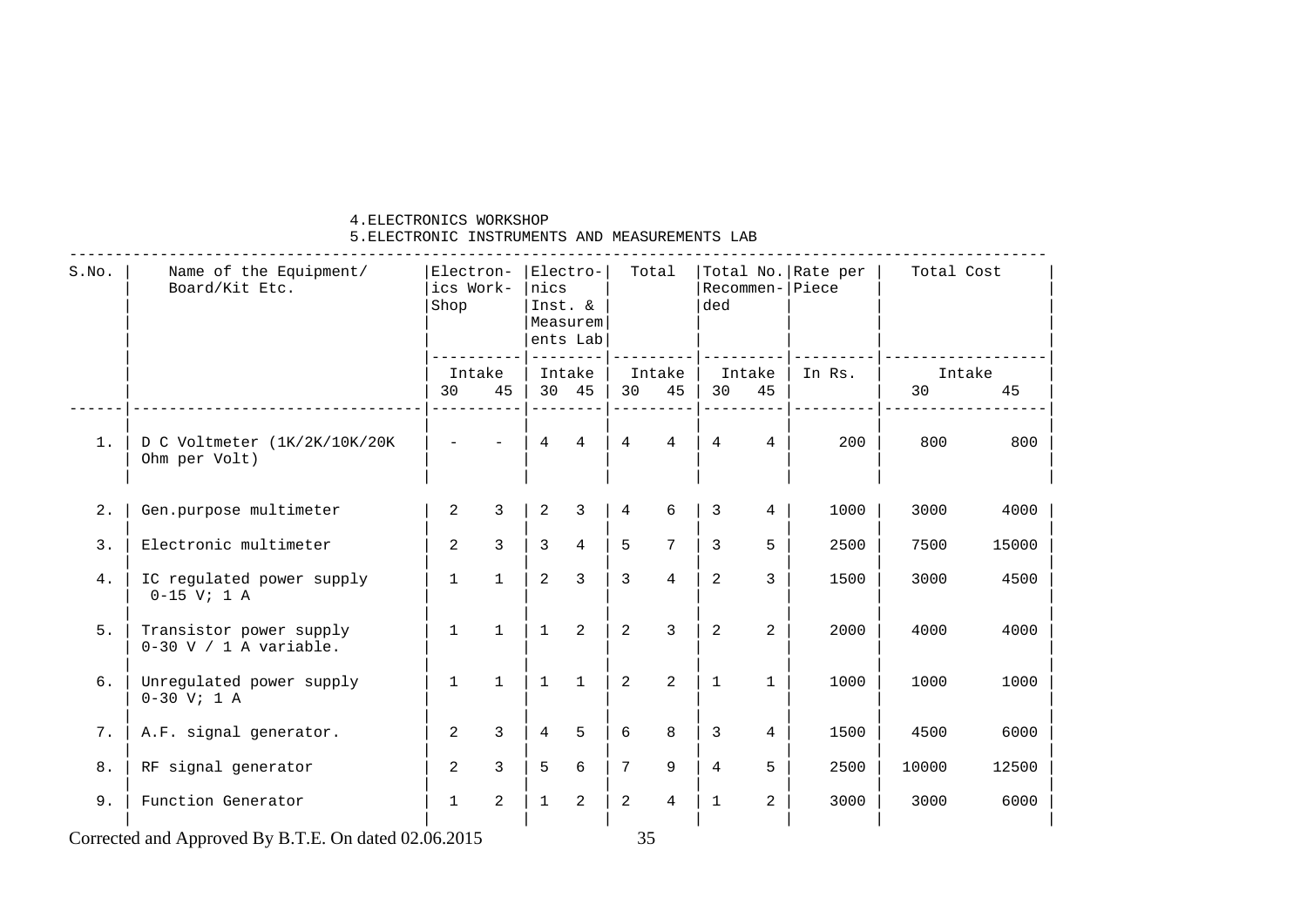| 10.  | Std. Signal Generator                                                             | $\overline{a}$           | 3                        | 1                        | $\mathbf{1}$      | 3              | 4            | $1\,$          | $\overline{a}$ | 5000        | 5000  | 10000 |  |
|------|-----------------------------------------------------------------------------------|--------------------------|--------------------------|--------------------------|-------------------|----------------|--------------|----------------|----------------|-------------|-------|-------|--|
| 11.  | AC/DC Voltmeter (M.I.type)                                                        | $\overline{a}$           | $\overline{a}$           | $\overline{a}$           | 4                 | 2              | 4            | $\overline{a}$ | $\overline{4}$ | 200         | 400   | 800   |  |
| 12.  | Sensitive multirange ammeter                                                      | $\qquad \qquad -$        | $\qquad \qquad -$        | $\mathbf{1}$             | 2                 | $\mathbf{1}$   | 2            | $\mathbf{1}$   | $\overline{2}$ | 500         | 500   | 1000  |  |
| 13.  | Calibrated CRO (Single beam<br>$10$ MHz)                                          | $\qquad \qquad -$        | $\overline{\phantom{0}}$ | $\mathbf 1$              | 2                 | $\mathbf{1}$   | 2            | $\mathbf{1}$   | $\overline{a}$ | 15000       | 15000 | 30000 |  |
| 14.  | Dual trace Cal. CRO 10 MHz                                                        | $\mathbf{1}$             | $\overline{2}$           | $\overline{2}$           | 3                 | 3              | 5            | $\overline{2}$ | 3              | 20000       | 4000  | 6000  |  |
|      |                                                                                   |                          |                          |                          |                   |                |              |                |                |             |       |       |  |
| 15.  | Q Meter                                                                           |                          |                          | $\mathbf 1$              | 2                 | $\mathbf{1}$   | 2            | $\mathbf{1}$   | 2              | 5000        | 5000  | 10000 |  |
| 16.  | RLC/Universal Bridge                                                              | $\qquad \qquad -$        | $\qquad \qquad -$        | $\mathbf{1}$             | 2                 | $\mathbf{1}$   | 2            | $\mathbf{1}$   | $\mathbf 1$    | 4000        | 4000  | 4000  |  |
| 17.  | Universal Digital Freq. Counter                                                   | $\qquad \qquad -$        | $\qquad \qquad -$        | $\mathbf 1$              | 2                 | $\mathbf 1$    | 2            | $\mathbf{1}$   | $\mathbf{1}$   | 10000       | 10000 | 10000 |  |
| 18.  | Distortion Factor Meter                                                           |                          | $\qquad \qquad -$        | 1                        | $\mathbf{1}$      | $\mathbf 1$    | $\mathbf{1}$ | $\mathbf{1}$   | $\mathbf{1}$   | 6000        | 6000  | 6000  |  |
| 19.  | Decade Resistance Box                                                             | $\overline{\phantom{0}}$ | $\overline{\phantom{0}}$ | $\mathbf 1$              | $\overline{a}$    | $1\,$          | 2            | $\mathbf{1}$   | $\mathbf{1}$   | 1000        | 1000  | 1000  |  |
| 20.1 | Decade Cap. Box                                                                   | $\overline{\phantom{0}}$ | $\overline{\phantom{0}}$ | $\mathbf 1$              | $\overline{2}$    | $\mathbf 1$    | 2            | $\mathbf{1}$   | 1              | 1500        | 1500  | 1500  |  |
| 21.  | Std. Inductance (Diff. Value)                                                     | $\qquad \qquad -$        | $\overline{a}$           | $\overline{4}$           | 6                 | $\overline{4}$ | 6            | $\overline{4}$ | 6              | 200         | 800   | 1200  |  |
| 22.  | Charts, Models, displays for<br>safety/rules etc.                                 | LS                       | LS                       | $\equiv$                 | $\qquad \qquad -$ | LS             | LS           | LS             | LS             | $- -$       | 2000  | 2000  |  |
| 23.  | Digital Multimeter                                                                | $\mathbf{1}$             | 2                        | 3                        | 3                 | 3              | 5            | 2              | $\overline{4}$ | 4000        | 8000  | 16000 |  |
| 24.  | Single Phase Variac 5 Amp,<br>15 Amp (Oil/Air cool)                               | 4                        | 5                        | $\mathbf 1$              | $\overline{2}$    | 5              | 7            | 5              | 6              | 1500<br>av. | 7500  | 9000  |  |
| 25.  | Gen. Purpose CRO; 5 MHz.                                                          | $\mathbf{1}$             | 2                        | $\qquad \qquad -$        | $\qquad \qquad -$ | $\mathbf{1}$   | 2            | $\mathbf{1}$   | $\mathbf{1}$   | 10000       | 10000 | 10000 |  |
| 26.  | Tools Kit (SET)                                                                   | 15                       | 15                       | $\overline{\phantom{a}}$ | $\qquad \qquad -$ | 15             | 15           | 15             | 15             | 30000       | 4000  | 5000  |  |
| 27.  | Misc. Active Components                                                           | LS                       | LS                       | $\qquad \qquad -$        | $\qquad \qquad -$ | LS             | LS           | LS             | LS             | $- -$       | 8000  | 10000 |  |
| 28.  | Misc. Accessories as per req.                                                     | LS                       | LS                       | $\equiv$                 | $\qquad \qquad -$ | LS             | LS           | LS             | LS             | $- -$       | 2000  | 3000  |  |
| 29.1 | Misc. Passive components.<br>Corrected and Approved By B.T.E. On dated 02.06.2015 | ${\rm LS}$               | LS                       |                          |                   | LS             | LS<br>36     | LS             | LS             | $-1$        | 3000  | 4000  |  |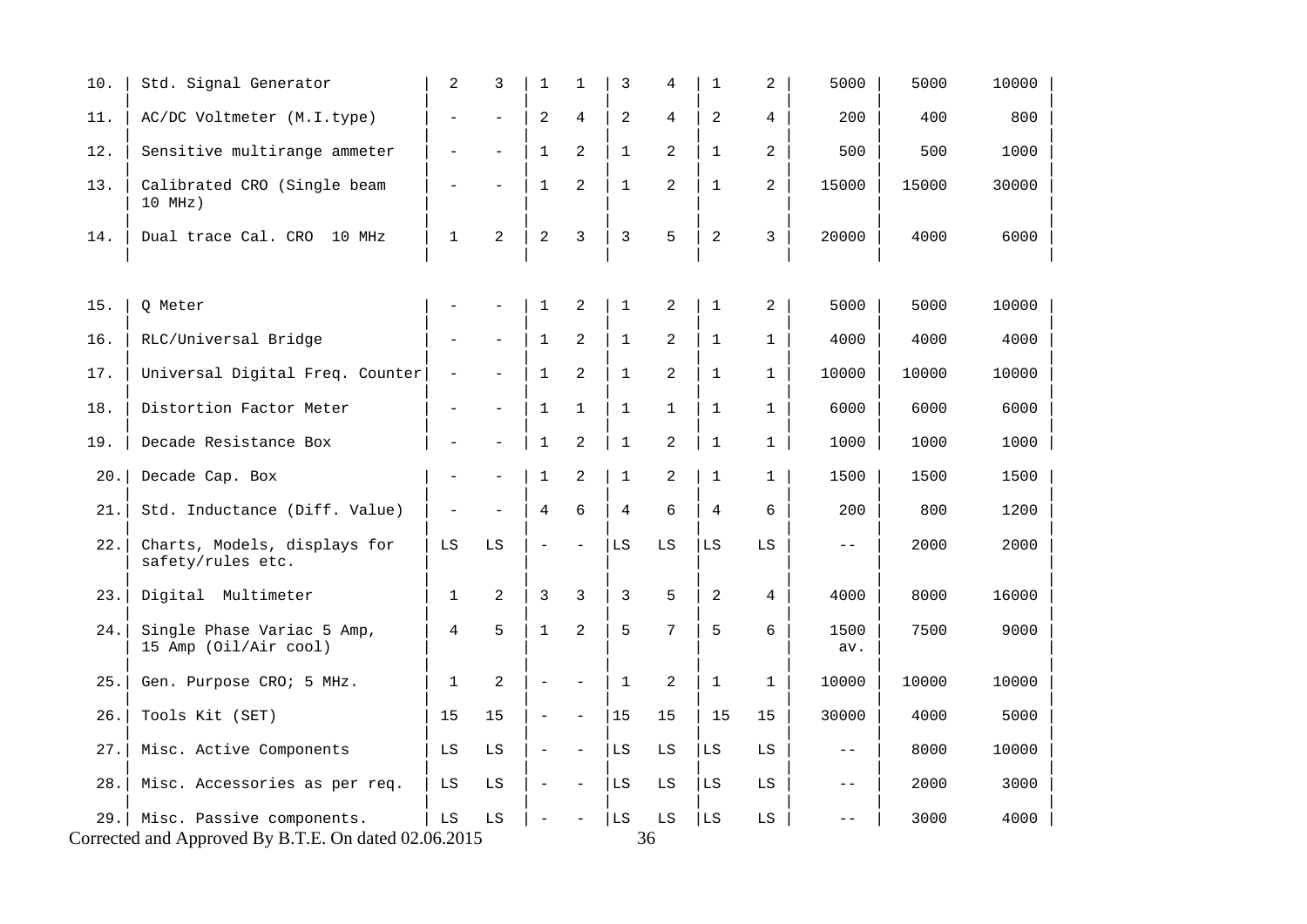| 30.  | Working Models of analog and<br>digital equipment | LS | LS | $\equiv$                                                                                                                                                                                                                                                                                                                                   | $\overline{\phantom{a}}$ |       |                | LS |    | $ -$ | 5000  | 8000  |
|------|---------------------------------------------------|----|----|--------------------------------------------------------------------------------------------------------------------------------------------------------------------------------------------------------------------------------------------------------------------------------------------------------------------------------------------|--------------------------|-------|----------------|----|----|------|-------|-------|
| 31.  | Drill Machine with stand                          |    |    | $\overline{a}$                                                                                                                                                                                                                                                                                                                             | $\equiv$                 |       | 5 <sup>5</sup> |    |    | 2000 | 4000  | 6000  |
| 32.1 | Misc. Items & Consumable                          | LS | LS | $\vert \hspace{.1cm} \vert$ $\hspace{.1cm}$ $\hspace{.1cm}$ $\hspace{.1cm}$ $\hspace{.1cm}$ $\hspace{.1cm}$ $\hspace{.1cm}$ $\hspace{.1cm}$ $\hspace{.1cm}$ $\hspace{.1cm}$ $\hspace{.1cm}$ $\hspace{.1cm}$ $\hspace{.1cm}$ $\hspace{.1cm}$ $\hspace{.1cm}$ $\hspace{.1cm}$ $\hspace{.1cm}$ $\hspace{.1cm}$ $\hspace{.1cm}$ $\hspace{.1cm$ |                          | LS LS |                | LS | LS | $--$ | 40000 | 60000 |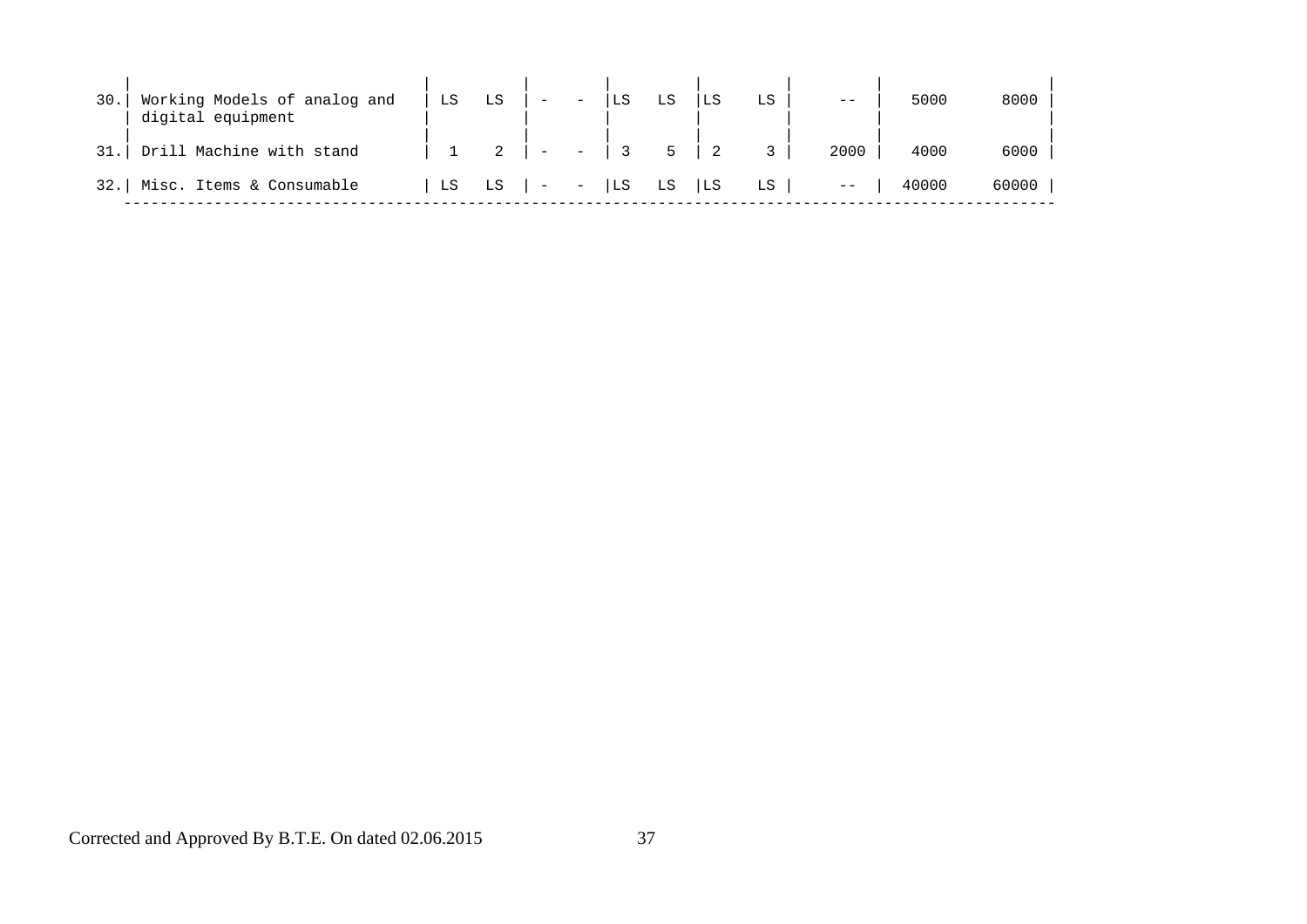#### 7. LEARNING RESOURCE MATERIALS

| 1. | LCD Projector with Screen                                                                                                                                                                                 | 1            | 20000 |
|----|-----------------------------------------------------------------------------------------------------------------------------------------------------------------------------------------------------------|--------------|-------|
| 2. | Handicam                                                                                                                                                                                                  |              | 30000 |
| 3. | Cutting, Binding & Stitching<br>equipment.                                                                                                                                                                | 1.           | 30000 |
| 4. | Desk Top Computer with Internet<br>Core $i5/i7-760$ , Processor,<br>Genuine Windiw 7, Professional<br>18 inch HD, Flat Panel Monitor<br>Optical Mouse, Key Board & all<br>related media or latest version | $\mathbf{1}$ | 40000 |
| 5. | Home Theater<br>Support Disc type CD. CDR/CDRW<br>DVDR/DVDRW, VCD Supported with<br>USB Port Support-DIVX/JPEG/MP3                                                                                        | 1            | 25000 |
| б. | Commerical P A System<br>16 W-220W output, AC & 24V DC<br>Operated, 5 Mic. & 2 Auxilary<br>input, Speaker output 4 Ohm,<br>8 Ohm, 17 V & 100 V                                                            | 1            | 20000 |
| 7. | Interactive Board                                                                                                                                                                                         |              | 50000 |

Note :

1. This center will be only one at the institute level irrespective of all branches.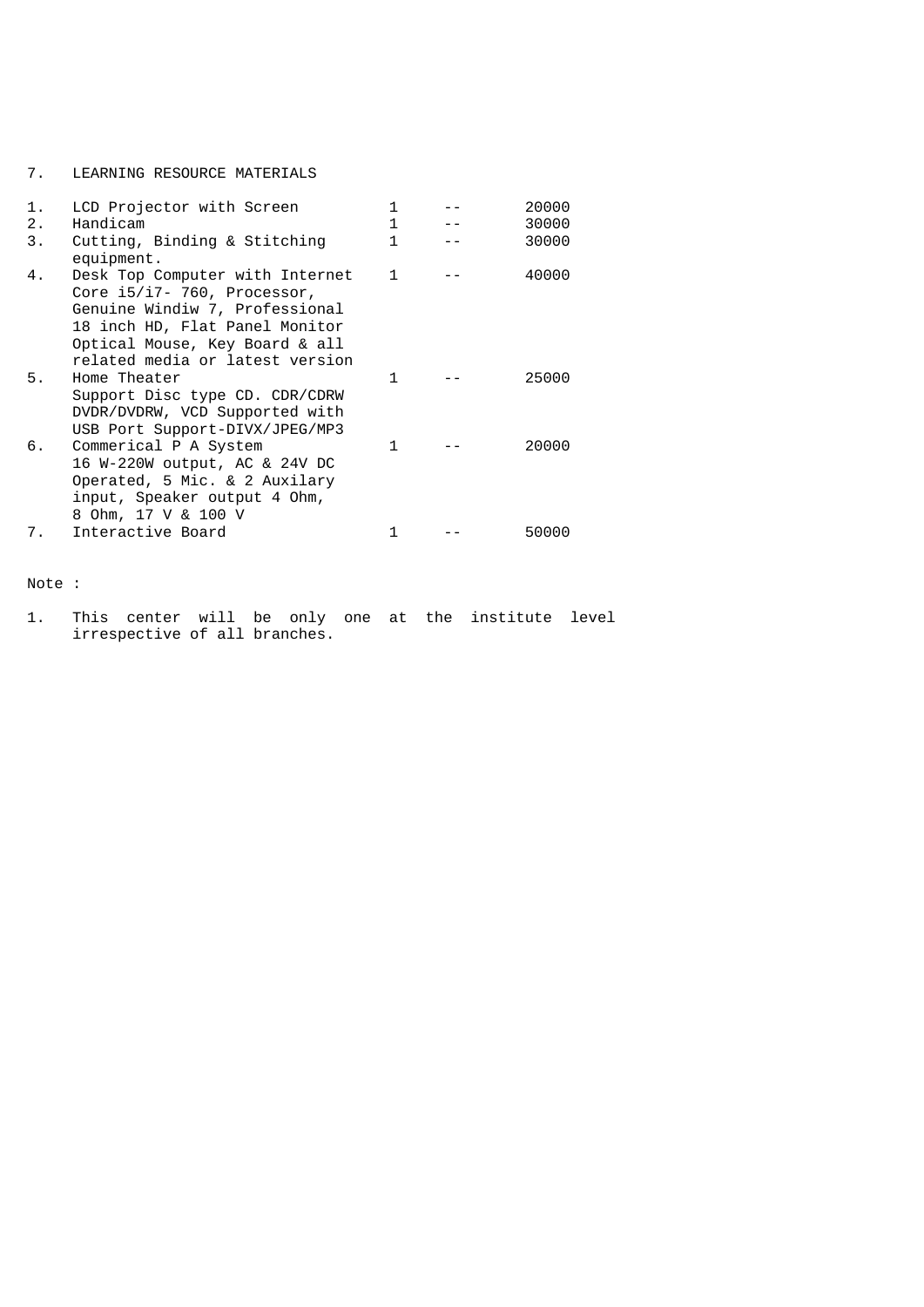#### 1ANNEXURE-QUESTIONNAIRE

INSTITUTE OF RESEARCH,DEVELOPMENT AND TRAINING U.P.KANPUR -208024

- SUBJECT: Questionnaire for ascertaining the job potential and activities of PG diploma holder in Computer Hardware & Networking.
- PURPOSE: To design and develop one Year (Two Semester)PG diploma curriculum in Computer Hardware & Networking
- NOTE: 1.Please answer the questions to the points given in the questionnaire. 2.Any other point or suggestion not covered in this questionnaire may be written on a separate paper and enclosed with the questionnaire.

1.Name of the organisation:\_\_\_\_\_\_\_\_\_\_\_\_\_\_\_\_\_\_\_\_\_\_\_\_\_\_\_\_\_\_\_\_\_\_\_\_\_\_

- 2.Name & Designation of the officer \_\_\_\_\_\_\_\_\_\_\_\_\_\_\_\_\_\_\_\_\_\_\_\_\_\_\_\_\_ filling the questionnaire
- 3. Name of the department/section/  $\operatorname{shop}$
- 4. Importent functions of the department/section/shop
- 5.Number of diploma holder employees under your charge in the area of Computer Hardware & Networking.
- 6.Please give names of modern equipments/machines handled by a diploma holder in Computer Hardware & Networking.

1. 2. 3.

4. 5. 6.

- 
- 7.What proficiencies are expected from a diploma holder in Computer Hardware & Networking.

1. 2. 3. 4. 5. 6.

8.Mention the approximate percentage of the following desired in Diploma teaching.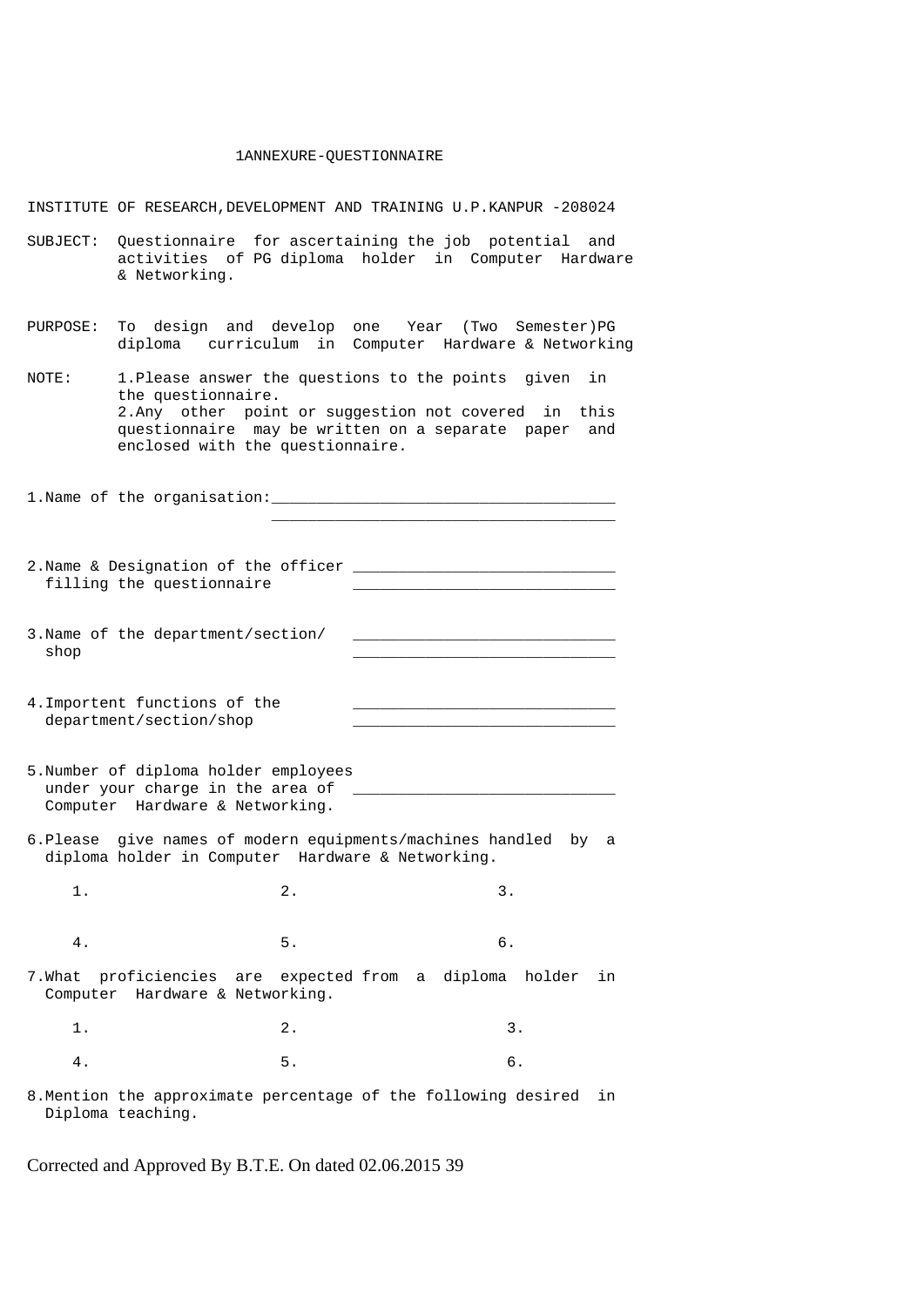| 1. Theoretical knowledge<br>2. Practical knowledge<br>3. Skill Development                                                                                                                                                                                                                             |                               | $--------------%$<br>$-------------$<br>$---------------$                                     |
|--------------------------------------------------------------------------------------------------------------------------------------------------------------------------------------------------------------------------------------------------------------------------------------------------------|-------------------------------|-----------------------------------------------------------------------------------------------|
| 9.Do you think " on the job training" / Industrial training<br>should form a part of curriculum.<br>if yes then<br>(a) Duration of training<br>(b) Mode of training 1. Spread over different semesters                                                                                                 | --------------                | (Yes/No)                                                                                      |
|                                                                                                                                                                                                                                                                                                        | 2. After completion of course |                                                                                               |
|                                                                                                                                                                                                                                                                                                        | 3. Any other mode             |                                                                                               |
| 10. What mode of recruitment is followed by your organisation.                                                                                                                                                                                                                                         |                               |                                                                                               |
| 1. Academic merit<br>2. Written test<br>3. Group discussion<br>4. Interview<br>5. On the job test.                                                                                                                                                                                                     |                               |                                                                                               |
| 11. Mention the capabilities/ Qualities looked for while recruiting<br>diploma holder in Computer Hardware & Networking.<br>(a) Technical knowledge<br>(b) Practical skill<br>(c) Etiquettes and behaviour<br>(d) Aptitude<br>(e) Health, habit and social background<br>(f) Institution where trained |                               | - - - - - - - - - - - - -<br>------------<br>____________<br>______________<br>-------------- |
| 12. Does your organisation have<br>any system for the survey of Home<br>articles of different countries/States.                                                                                                                                                                                        |                               | Yes/No                                                                                        |
| 13. Does your organisation conduct field<br>survey to know users views regarding.<br>1. Home Articles for different<br>age groups and sex.<br>2. Effect of climatic conditions<br>3. Any other<br>If yes : Please give brief account of each.                                                          |                               | Yes/No                                                                                        |
| Which type of assignment do you suggest for an entrepreneur<br>14.<br>in Computer Hardware & Networking.                                                                                                                                                                                               |                               |                                                                                               |
| In which types of organisations can a diploma holder in<br>15.<br>Computer Hardware & Networking can work or serve.                                                                                                                                                                                    |                               |                                                                                               |
| 2<br>1                                                                                                                                                                                                                                                                                                 |                               | 3                                                                                             |
| 5<br>4                                                                                                                                                                                                                                                                                                 |                               | 6                                                                                             |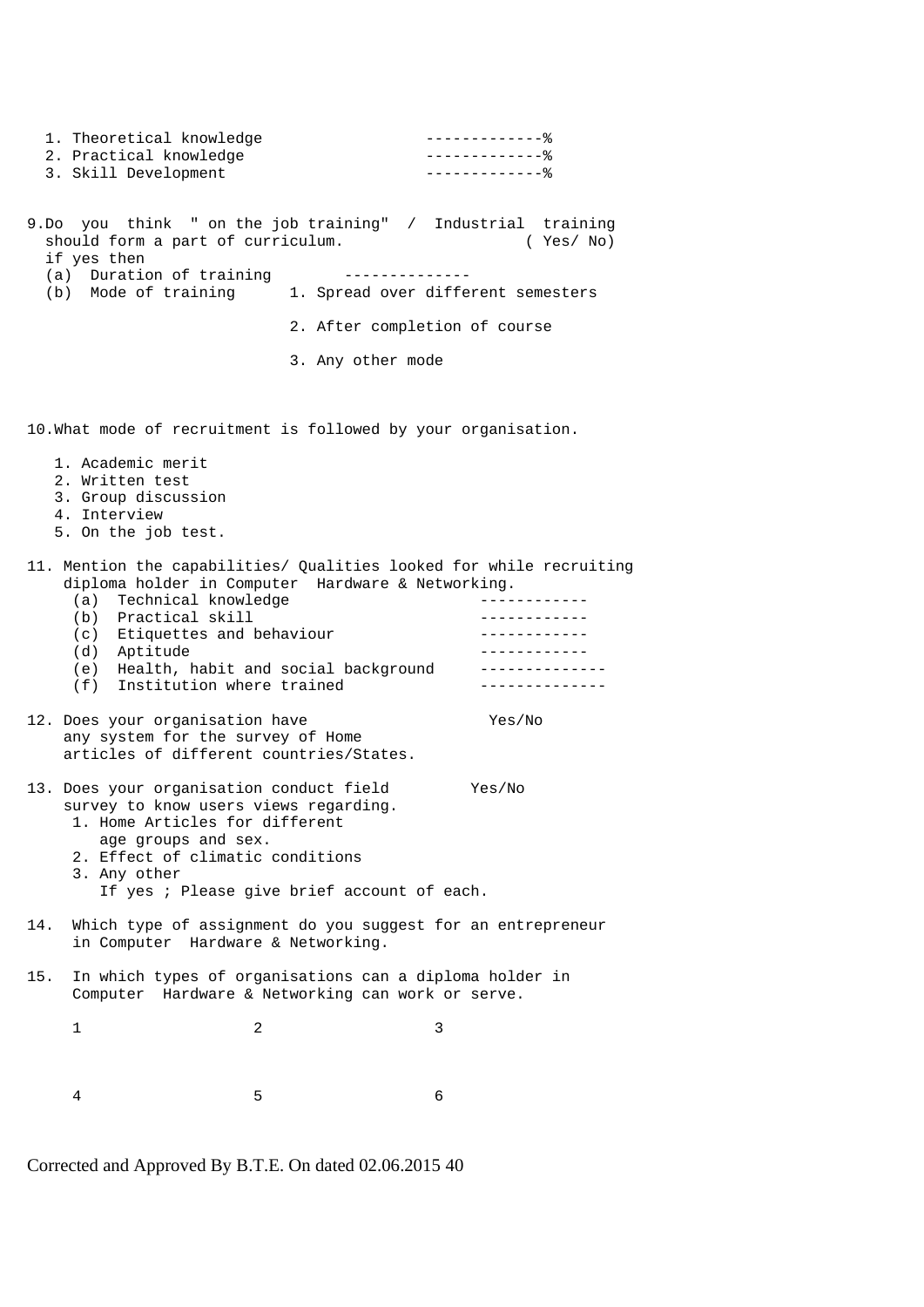- 16. Job prospects for the diploma holder in Computer Hardware & Networking the next ten years in the state / country.
- 17. In your opinion what should be the subjects to be taught to a diploma student in Computer Hardware & Networking.
- Theory **Practical** 18. Kindly mention particulars regarding topics/areas which should be given more emphasis in the curriculum .

Theory **Practical** 

- 19. Kindly state whether your organisation Yes/ No can contribute towards improvement of curriculum in above field. If yes : Please give names of experts in your organisation to whom contact.
- 20. Kindly give your valuable suggestions for being considered at the time of finalisation of curriculum.
- 21. What changes in technologies are to be incorporated in the development of curriculum in Computer Hardware & Networking.

( Signature )

Kindly mail the above questionaire duly filled to:-

 Litil Kumar HOD Electronics Institute of Research,Development & Training,U.P. Kanpur-208024 ( Please note that all information in this survey is confidential for the use of curriculum design only )